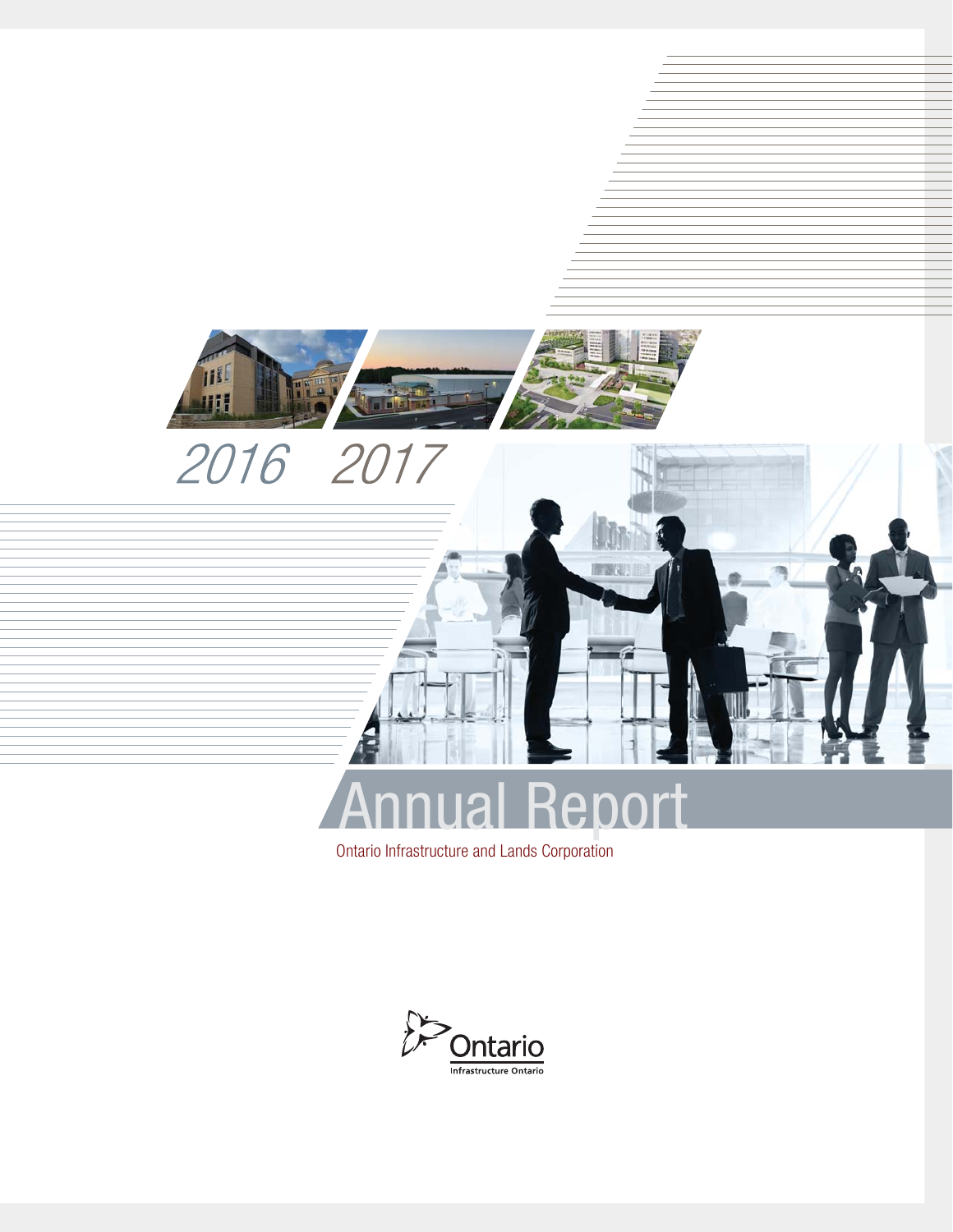# Modernizing Public Real Estate and Infrastructure

We build, manage, finance, and enhance the value of Ontario public assets.

**OUR CULTURE** 

Our dedicated team is committed to continuous improvement. We constantly assess the way we do business, evolve best practices, and embrace the changes necessary for future improvements.



# EXECUTION DRIVEN

**OUR** 

PURPOSE

We are committed to delivering high-quality advice and projects on time and on budget.

# CLIENT FOCUSED

We know we are only successful when we work collaboratively with our clients, listening to their needs and providing honest and fact-based advice.

## PEOPLE ORIENTED

We believe in fostering long-term relationships with our employees and stakeholders and are committed to developing our employees' unique talents and expertise – this is at the core of our success.

# DILIGENT

We protect the public interest by ensuring that everything we do is open, transparent, and represents value for the Province.

# INNOVATIVE

We work with our clients and partners to identify new opportunities to work together, creating industry-leading solutions, putting them into action, and continuously improving.

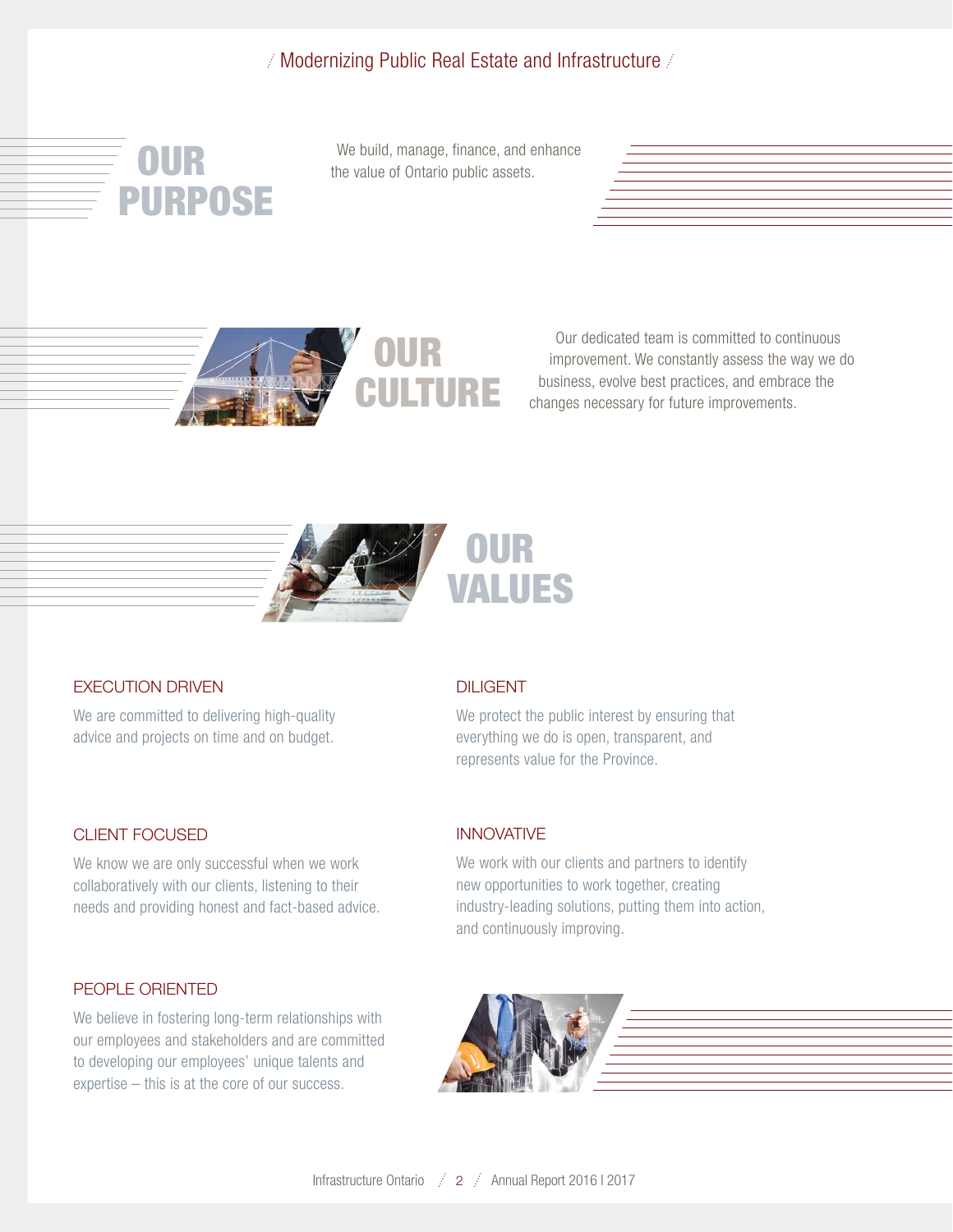# /Table of Contents /

| <b>MESSAGE FROM:</b>            | The Chair of the Board of Directors         | 4        |
|---------------------------------|---------------------------------------------|----------|
|                                 | The President and CEO                       | 5        |
|                                 |                                             |          |
|                                 | > Who We Are                                | 6        |
| <b>SOUND GOVERNANCE</b>         | > Management Code of Conduct Accountability |          |
|                                 | and Transparency                            | 6        |
|                                 |                                             |          |
| WHAT WE DO                      | • Our Purpose                               | 9        |
|                                 |                                             |          |
|                                 | <b>Board of Directors</b>                   |          |
|                                 | President and CEO                           | 10<br>11 |
| <b>OUR CORPORATE STRUCTURE</b>  | Divisions                                   | 11       |
|                                 |                                             |          |
|                                 |                                             |          |
| OUR ACHIEVEMENTS IN 2016-17     | <b>Dur Record</b>                           | 16       |
|                                 |                                             |          |
|                                 | Real Estate                                 | 18       |
|                                 | Targeted Realty Investment Plan (TRIP)      | 18       |
|                                 | Forfeited Corporate Properties              | 20       |
| PROGRESSIVE PROGRAMS            | v Valuation Services                        | 20       |
|                                 | Environmental Programs                      | 20       |
|                                 | Lending                                     | 21       |
|                                 | Major Projects                              | 21       |
|                                 | ▼ AFP Utilities Management                  | 21       |
|                                 | Technology Needs in Hospitals               | 21       |
|                                 | • Maximizing Competitive Bidding            | 21       |
|                                 | ▼ Health and Safety Programs                | 22       |
|                                 |                                             |          |
| <b>PROJECT PERFORMANCE</b>      | <b>&gt;</b> Feature Projects                | 23       |
|                                 |                                             |          |
|                                 |                                             |          |
| <b>PRODUCTIVE RELATIONSHIPS</b> | <b>&gt; Engaging Industry and Partners</b>  | 26       |
|                                 | <b>Dur Service Providers</b>                | 26       |
|                                 | <b>Dutsourced Contract Due Diligence</b>    | 27       |
| <b>OUR PEOPLE</b>               |                                             |          |
|                                 | Community Involvement - IO Gives Back       | 29       |
|                                 |                                             |          |
| 2016-17 LIST OF AWARDS          | <b>&gt;</b> List of Awards                  | 30       |
|                                 |                                             |          |
| <b>FINANCIAL REPORT</b>         |                                             |          |
|                                 | Management Discussion and Analysis          | 32       |
|                                 | Financial Statements                        | 41       |
|                                 |                                             |          |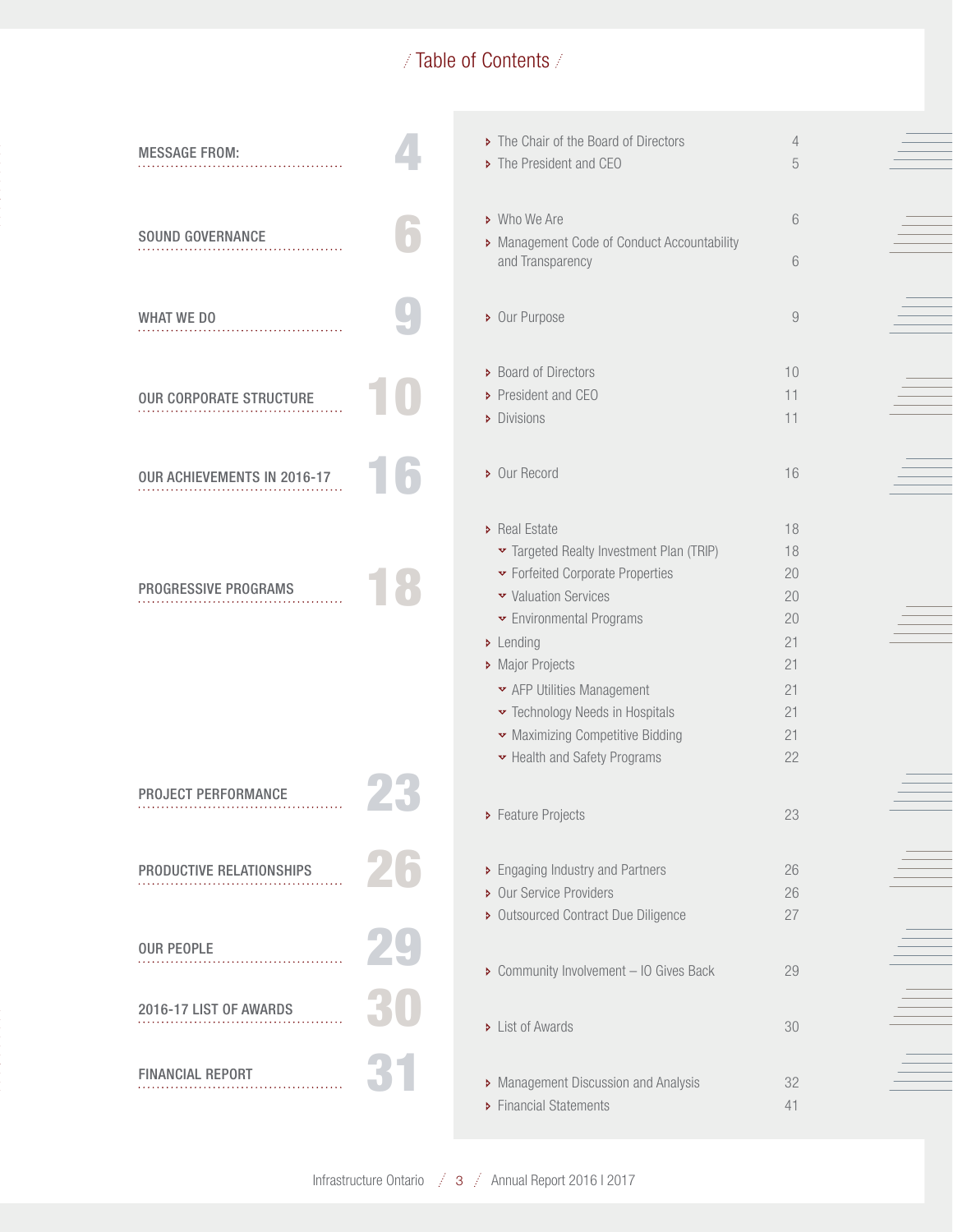# <span id="page-3-1"></span><span id="page-3-0"></span> $\sqrt{m}$  Message from the Chair of the Board of Directors  $\sqrt{m}$



Linda Robinson Chair, Board of Directors

I am pleased to present the annual report of Infrastructure Ontario (IO), which highlights the agency's accomplishments and results during the 2016–17 fiscal year. IO continues to provide high quality service to the Government of Ontario in the delivery of major infrastructure projects, real estate services, infrastructure lending, and commercial advice.

This year saw the departure of Bert Clark from the position of President and Chief Executive Officer after heading IO for the past four years. Under his leadership, IO pursued new opportunities across its divisions and effectively promoted the benefits of IO's central role in real estate management and public infrastructure project delivery. On behalf of the Board, I wish to thank Bert for his tireless efforts on behalf of IO; his dedication has served to solidify IO's global reputation. We look forward to forging an equally strong relationship with IO's new President and CEO, Ehren Cory, who previously led our Major Projects division. We are confident that Ehren's knowledge and experience will expand the agency's capacities and further strengthen our relationships with partners and stakeholders.

The Board of Directors was also pleased to welcome Johanne Brossard, Kathy Milsom, and Deborah Barrett to the Board this past year. Their skills and expertise in finance, real estate, and engineering enhance the Board's depth of experience in these areas.

As the government commits historic levels of funding toward future infrastructure development and continues to modernize its real estate portfolio, IO remains equally committed to improving its management and delivery of services on behalf of the Province. We are ever mindful of our responsibility to be accountable, transparent, and diligent in all that we do, so as to ensure real value to the Province. We will continue to hold ourselves – and our partners – to the highest standards.

The Board of Directors is proud of IO's accomplishments during the past year. I am confident that, under our renewed leadership, IO will continue to create successful partnerships to modernize public infrastructure and real estate in the years ahead.

Linda Robinson Chair, Board of Directors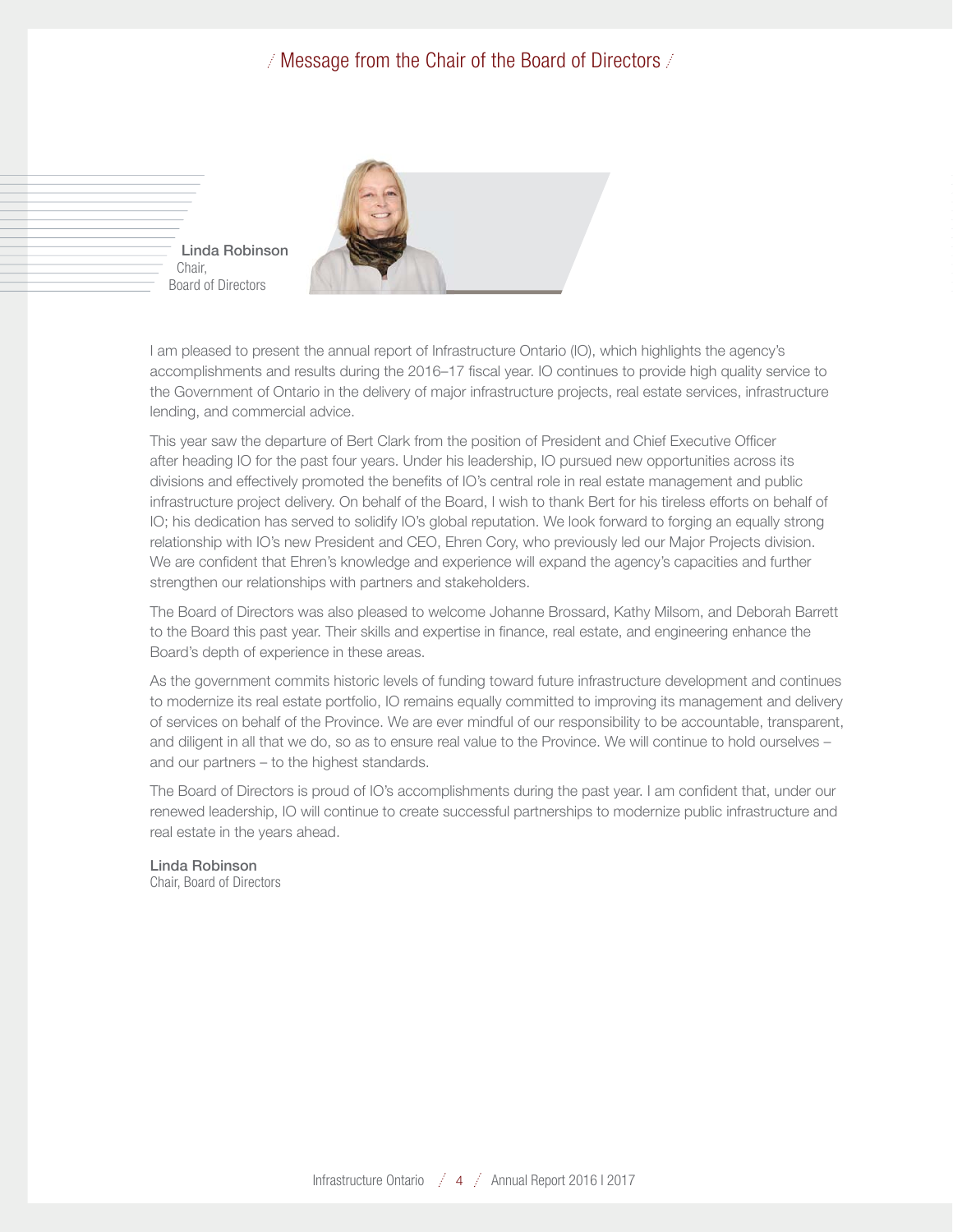<span id="page-4-0"></span> $\angle$  Message from the President and CEO  $\angle$ 

Ehren Cory President and Chief Executive Officer



It is my pleasure to report upon Infrastructure Ontario's achievements during 2016-17. The past year has been a very successful one, in which IO significantly exceeded its corporate objectives across all its lines of business.

The agency's Major Projects division continued delivery of the government's infrastructure program, which has brought to market nearly 100 Alternative Financing and Procurement projects since 2005, at a value of over \$45 billion in capital cost. Last year, four projects reached substantial completion, an additional five projects reached financial close, and another five projects entered into construction. In collaboration with our partner Metrolinx, IO also began procurement of six projects for the Regional Express Rail program, a regional transit initiative that will transform the Greater Toronto-Hamilton Area. Our annual third–party review of Major Projects' delivery performance confirmed that 49 of the 51 AFP projects to reach substantial completion (as of March 2016) were completed on or below budget.

IO's Real Estate division made strategic investments to modernize and enhance the government's real estate portfolio and reduce the size of its holdings. Over \$600 million was committed last year towards operation and maintenance of the portfolio and approximately \$300 million towards building capital reinvestment. Through the division's asset planning, facilities contract management, and real estate advisory services, we are working to ensure the portfolio is environmentally and financially sustainable. In cooperation with the Ministry of Infrastructure, IO also moved forward on the Queen's Park Reconstruction Project, which will be a major step towards transforming the government's office real estate portfolio.

Since 2003, the Lending program has provided affordable, long-term financing to hundreds of public sector clients, helping them to modernize and renew their infrastructure and revitalize their communities. During the past year, IO's Lending program approved 100 new loans worth over \$975 million, bringing the total value of loans advanced since the program's establishment to more than \$8 billion.

The Commercial Projects division worked to identify and create strategic partnerships and negotiate transactions on behalf of the government. During 2016-17, the division completed the sale of the LCBO's prime head-office lands in downtown Toronto, maximizing the value of this property and realizing substantial revenues for the Province. It also provided strategic advice to a range of ministries and government agencies on commercial issues.

In cooperation with its private sector partners, IO will continue to support the government's initiatives to modernize and maximize the value of public infrastructure and real estate, for the benefit of all Ontarians.

Underpinning all of these results is an extremely dedicated team of professionals. IO's ability to bridge between the public and private sectors is a direct function of its mix of commercially-oriented experts – the majority of IO's staff come from the private sector and have a wide range of technical and commercial skills.

I am proud to work with our Board and Executive team to build on these strong results and set new strategic priorities, and to continue to engage our employees as we pursue new objectives in 2017-18.

#### Ehren Cory

President and Chief Executive Officer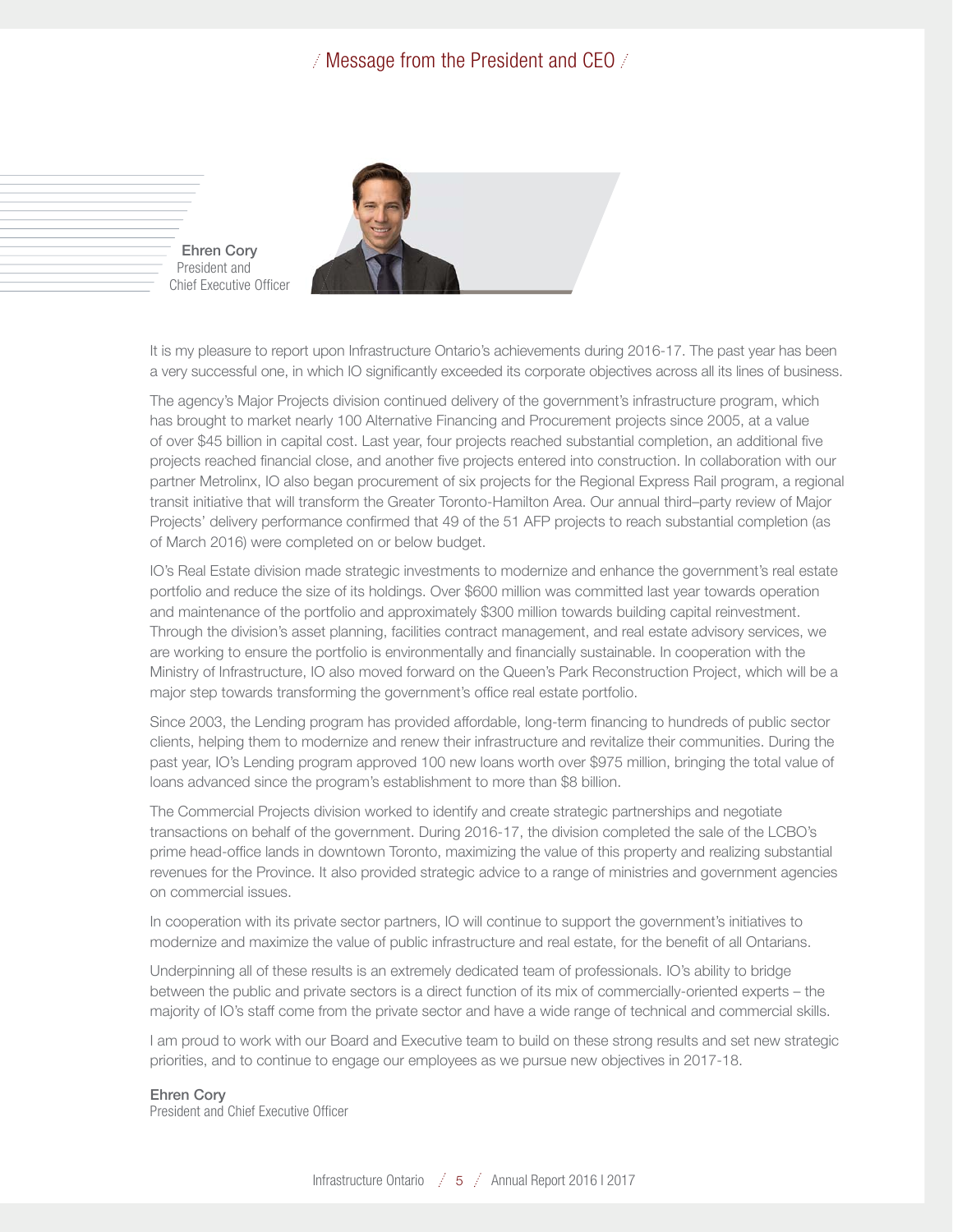# <span id="page-5-1"></span>**WHO WE ARE**

Infrastructure Ontario (IO) is a Crown agency established under the Ontario Infrastructure and Lands Corporation Act, 2011 that provides a wide range of services supporting government initiatives to modernize and maximize the value of public infrastructure and real estate. IO upholds the government's commitment to renew public services and we do so in co-operation with the private sector.

We believe in the potential of the public and private sector working together. All IO business lines have a track record of building successful relationships with the private sector to benefit Ontarians across the province. In the same way, our work encourages government to be more strategic in preparing to meet modern infrastructure demands, and investing in projects that deliver the best outcomes.

All told, we have constructed over \$19 billion worth of new hospitals, courthouses, colleges, transit projects, and sports facilities under the Alternative Finance and Procurement (AFP) project delivery model, making Ontario one of the world's foremost infrastructure markets. Using our home-grown, made-in-Ontario AFP model, we now have better public assets and we have an industry that is creating jobs and economic benefits, transforming Ontario's communities and economy in the process.

By the same token, the breadth and depth of our real estate portfolio and infrastructure loan program is felt in many communities across the province. Finding innovative ways to reduce and revitalize the government's building and land holdings is central to our business and integral to the value we provide Ontarians. We manage close to 5,000 buildings and 44 million rentable square feet of realty space. We have approved over 1,000 loans to more than 380 clients across Ontario.

We are proud of how IO brings together this expertise to benefit people and communities that rely on public services.

## <span id="page-5-0"></span>CORPORATE GOVERNANCE

IO is governed by a Board of Directors and Chief Executive Officer appointed by the Lieutenant Governor in Council. The agency reports to the Ministry of Infrastructure (MOI) through the Chair of our Board of Directors.

IO's delivery of infrastructure projects worth billions of dollars, and its responsibility to manage one of the largest real estate portfolios in Canada, requires a rigorous and accountable governance structure. IO applies a high standard of corporate governance to ensure accountability and operational efficiency. The Ontario Infrastructure and Lands Corporation Act, 2011 sets out IO's authority and responsibilities.

The agency is accountable to the Ontario Legislature through the Minister of Infrastructure. A Memorandum of Understanding (MOU) from the Minister clarifies and delineates IO's roles and responsibilities, as well as the accountability framework between the ministry and the agency. The annual business plan and annual report submitted to the Minister are prepared in accordance with applicable legislation and the government's Agencies and Appointments Directive.

Decision-making thresholds of IO's management committees and individual staff members are governed by a Delegation of Authority, which is approved by the agency's Board of Directors.

# <span id="page-5-2"></span>**MANAGEMENT CODE OF CONDUCT** ACCOUNTABILITY AND TRANSPARENCY

## CODE OF CONDUCT

The Code of Conduct is one of IO's governing documents designed to provide guidance, principles, and standards for expected ethical behaviour. It applies to the Board of Directors, executive and senior management, and all employees. As a condition of employment, IO employees must annually confirm their commitment to comply with the code.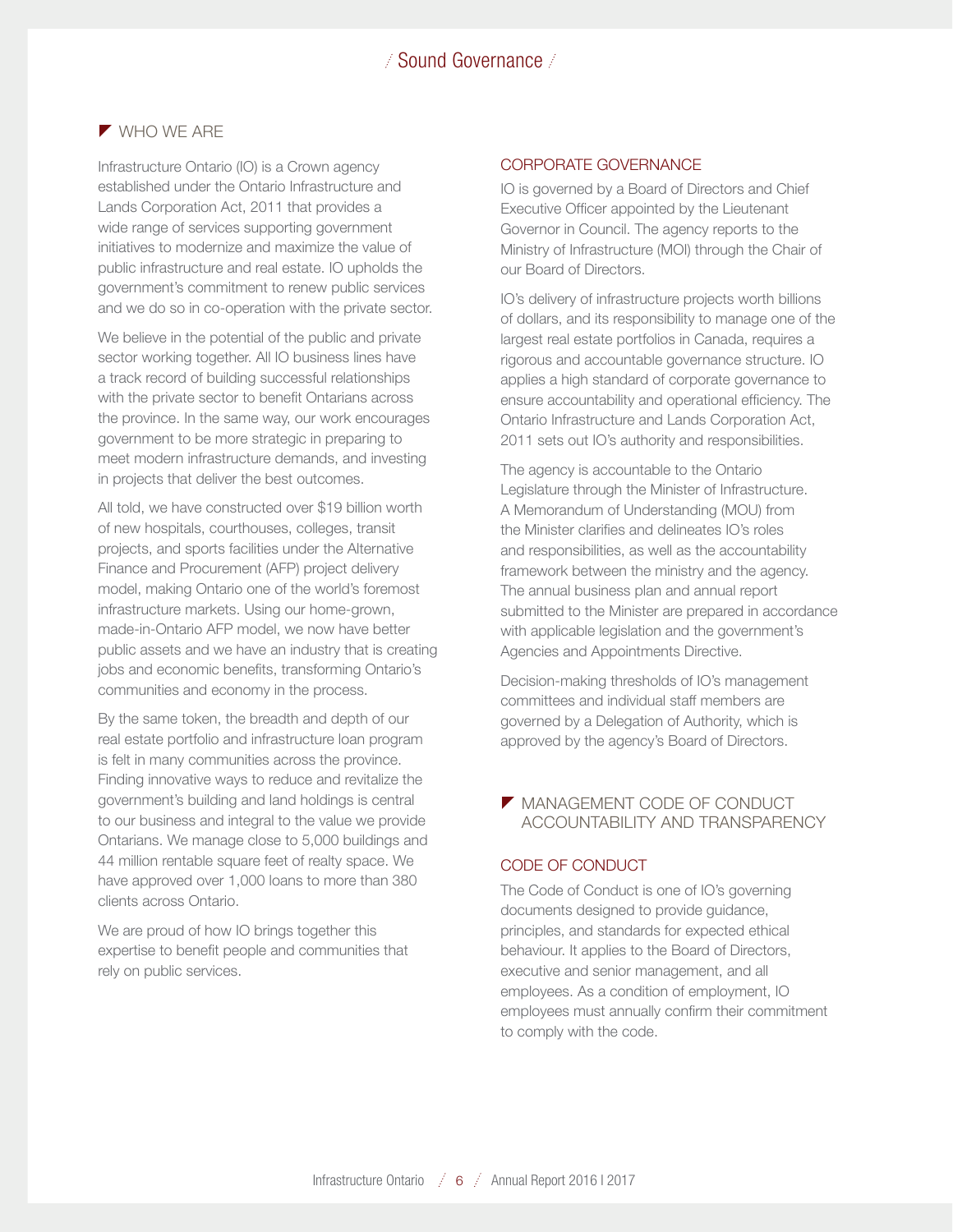# Sound Governance

## ACCOUNTABILITY AND TRANSPARENCY

IO is mindful of its obligations to exercise due diligence, ensure accountability, provide transparency, and demonstrate results, so as to provide real value to the Province in its endeavours. Several oversight committees monitor financial and operational performance, risk management, and accountability as illustrated in the following chart.

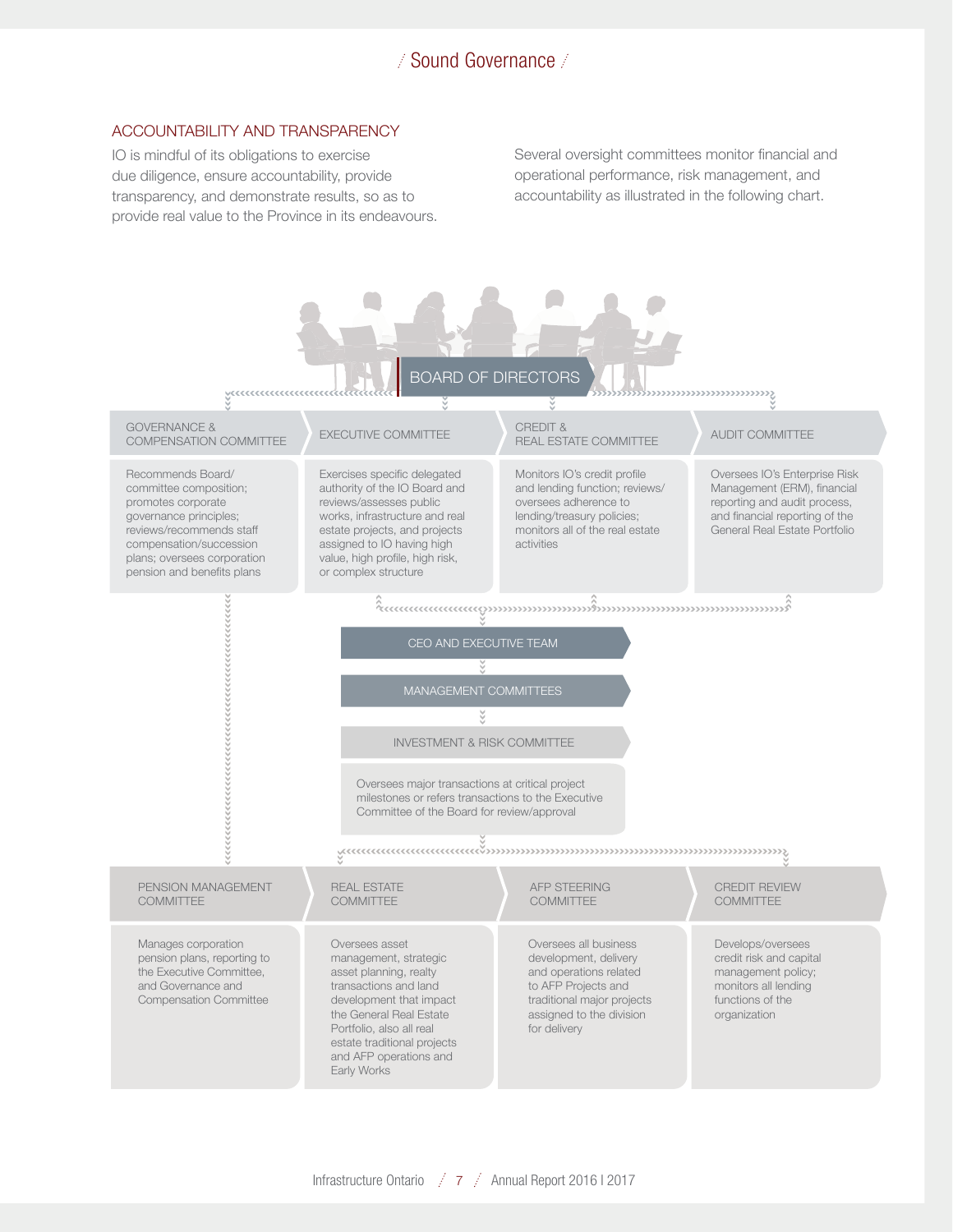

## RISK MANAGEMENT

Most of IO's business activities involve an element of risk and therefore effective management of risks is fundamental to IO's success. Risks are identified and managed through a comprehensive Enterprise Risk Management (ERM) program that helps the organization identify, evaluate, mitigate, monitor, and report on risks. The Audit Committee and the Board review the ERM policy as required (typically every two years) to reflect emerging circumstances and best practices. Key risks are regularly reviewed by senior management and reported quarterly to the Audit Committee of the Board and the MOI. More detail on the risk categories, risk framework, and key risks can be found in the Financial Statements included in this report.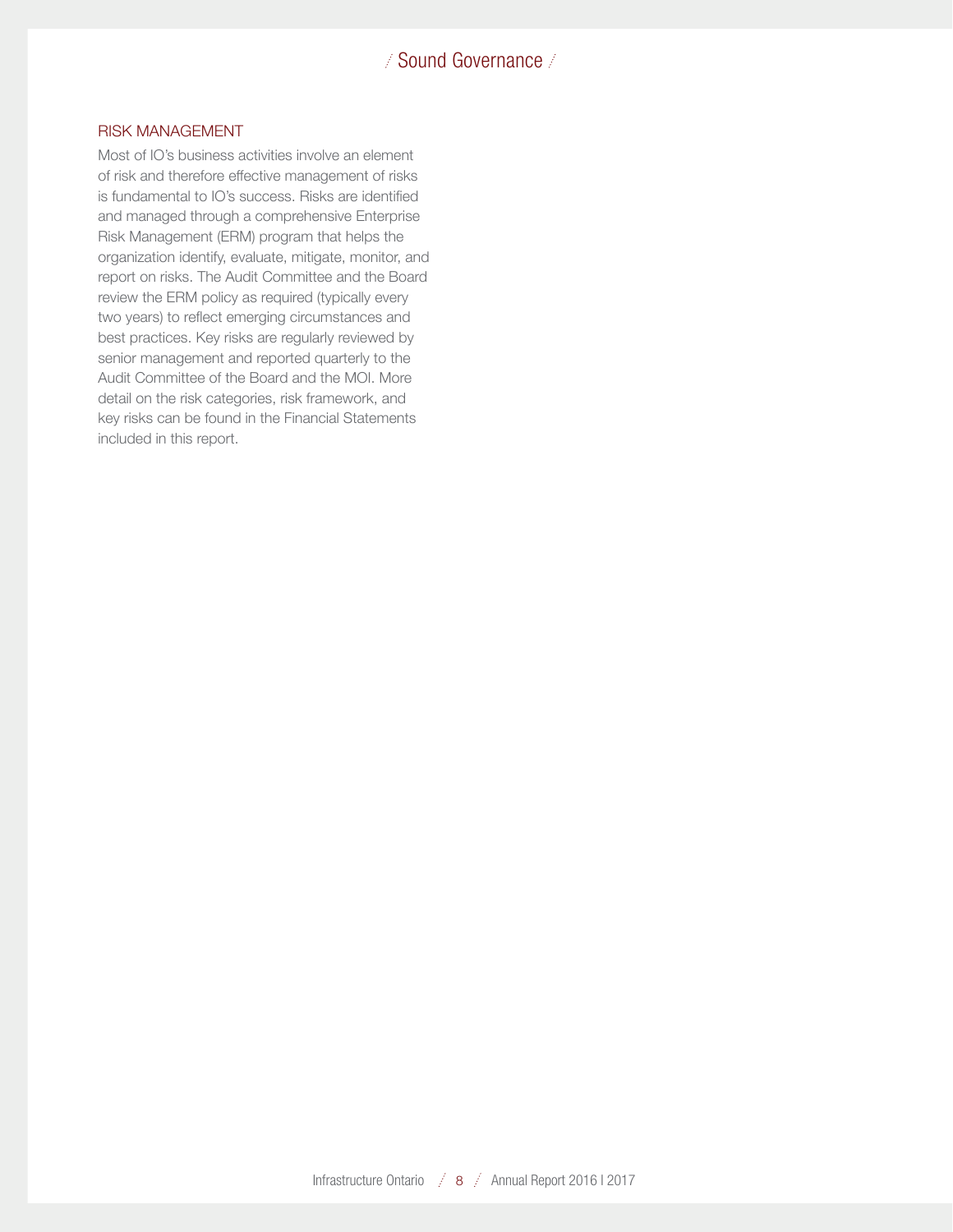# <span id="page-8-1"></span>**7 OUR PURPOSE**

The Ontario government has committed \$190 billion towards public infrastructure investment over 13 years, commencing in 2014-15. This significant investment creates opportunities for partnership and the renewal of Ontario's infrastructure and real estate assets.

Carefully planned infrastructure investment is one of the most effective ways to manage costs, reduce the real estate footprint and create greener buildings and work environments. The strategic advice that Infrastructure Ontario provides to government is more important than ever before.

IO modernizes, optimizes, value enhances, and integrates the next generation of government real estate by focusing on asset planning and management, facilities and contract management, and real estate advisory services.

This historic infrastructure renewal program requires all work to be performed effectively, affordably, safely, and with high quality. IO stands on an impressive track record of successful project delivery and real estate management.

Our responsibilities include:

- protecting the public interest by providing the government with expertise when negotiating with the private sector;
- **Indianally managing long-term risks posed by aging** and inadequate public infrastructure and real estate assets;
- **s** stimulating economic benefits and jobs by delivering government investment in infrastructure and real estate in collaboration with the private sector;
- **completing work in a sustainable and** environmentally responsible manner;
- **I** generating revenues through land sales and development, unlocking the value of public assets; and
- **I** delivering vital infrastructure through a lending program that enables public sector organizations to provide services to Ontarians in communities throughout the province.

<span id="page-8-0"></span>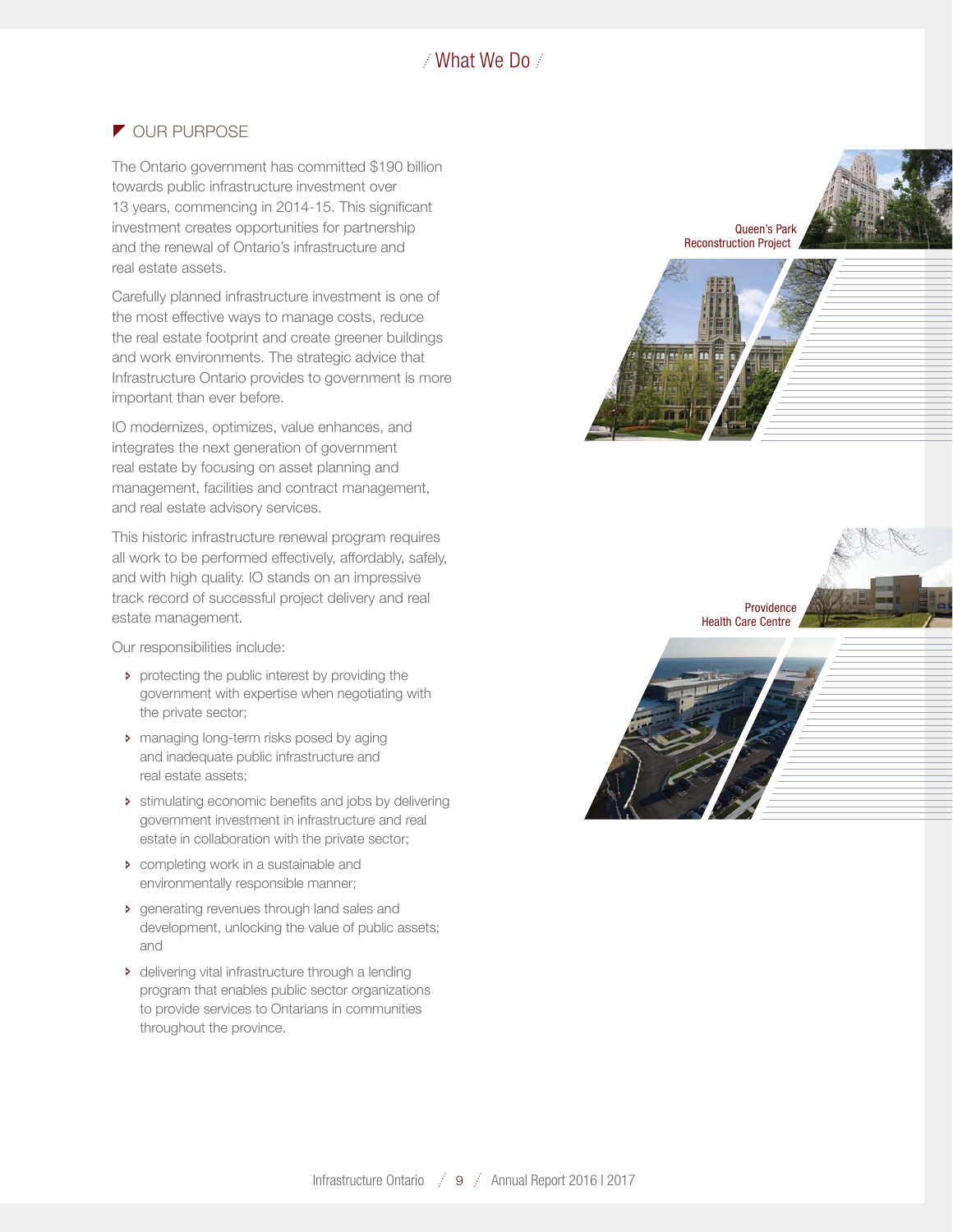# <span id="page-9-1"></span><span id="page-9-0"></span>/ Our Corporate Structure /



# BOARD OF DIRECTORS

Our Board consists of 11 experienced and wellinformed members. The directors have a wide breadth of expertise and private sector knowledge, as well as business, industry, financial, and other relevant experience to carry out their fiduciary duties and uphold the interests of the organization.

Total annual remuneration paid to the Board of Directors in the 2016-17 fiscal year was \$197,075.

## Linda D. Robinson, Chair

(Term: March 7, 2017, to March 8, 2020)

Linda Robinson is a retired partner of Osler, Hoskin & Harcourt LLP, a leading Canadian law firm, where she was a senior partner in the corporate group and Chair of Osler's national business law department.

#### Deborah Barrett

(Term: December 20, 2016, to December 20, 2019)

Deb Barrett recently retired as Chief Financial Officer of The Woodbridge Company Limited. Prior to joining Woodbridge in 2004, she held a number of senior financial leadership positions. Ms. Barrett is a trustee of Canadian Real Estate Investment Trust, where she is a member of the Audit Committee and is the

current chair of the Compensation and Governance Committee. She is a member of the audit committee of the Globe and Mail and a member of the board of Soulpepper Theatre.

#### Bruce Bodden

(Term: February 25, 2017, to February 25, 2020)

Bruce Bodden retired from MMM Group Limited in 2013, where he practiced engineering and management over a 44-year career. For 10 of his last 12 years at MMM, he was President and CEO and served as Chairman for two years prior to his retirement.

#### Johanne Brossard

(Term: December 20, 2016, to December 20, 2019)

Johanne Brossard is a senior executive with more than 30 years' experience in the financial services industry in Canada, Europe, and Japan. Her most recent role was as President and CEO of Bank West, a subsidiary of Desjardins, from 2013 to 2014 and as Senior Vice-President of National Online Banking Development for Desjardins.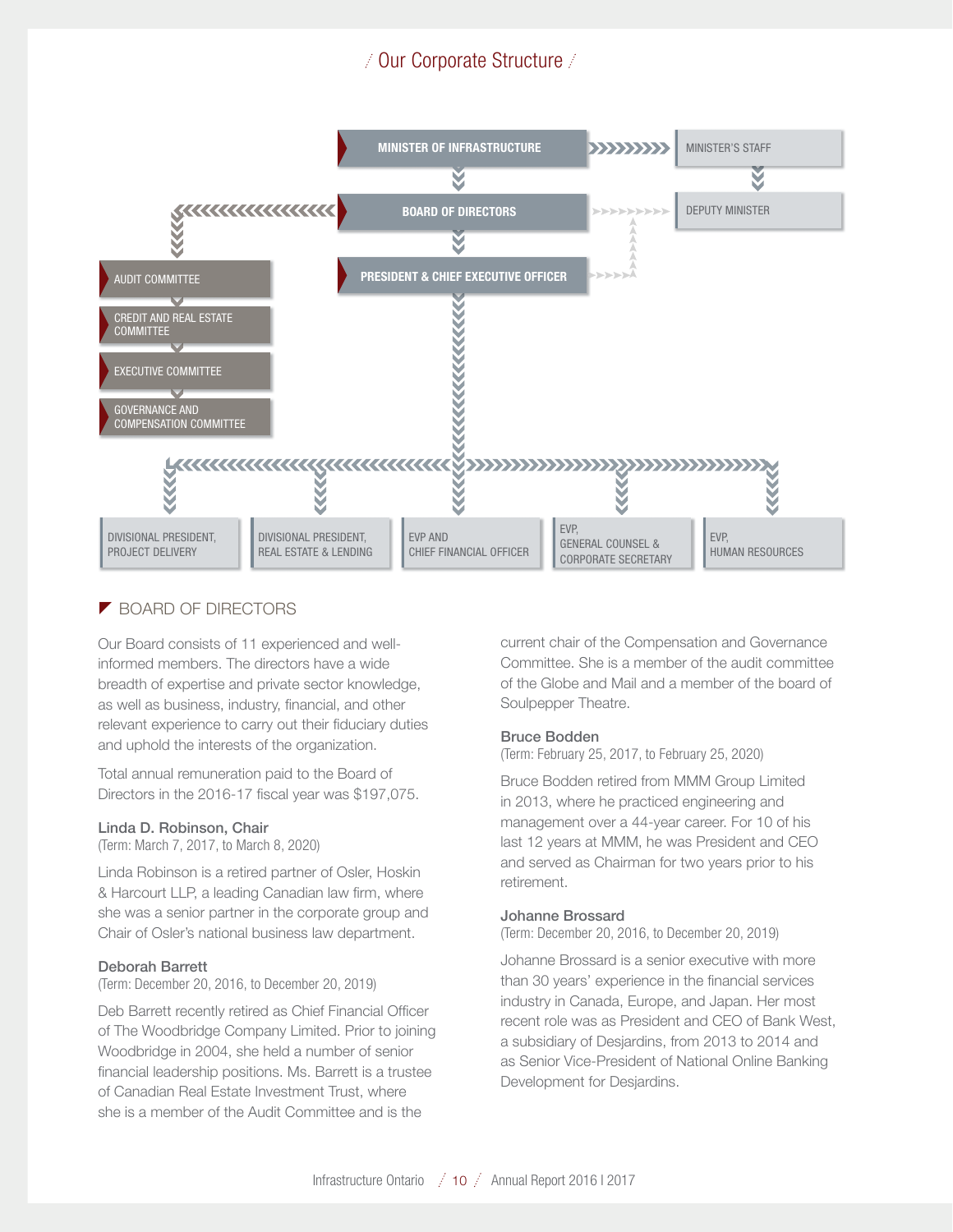# Our Corporate Structure

## Colleen Campbell (Vice Chair)

(Term: October 23, 2013, to October 22, 2019)

Colleen Campbell is the Vice-Chair of BMO Capital Markets, the investment and corporate banking arm of the Bank of Montreal. She is recognized as a leader in the development of the model for infrastructure bond financing in the Canadian market.

### Patrick J. Dillon

(Term: September 6, 2015, to September 5, 2017)

Patrick Dillon is the Business Manager and Secretary Treasurer of the Provincial Building and Construction Trades Council of Ontario. Mr. Dillon has been appointed by the Government of Ontario to serve on several boards, including the Workplace Safety and Insurance Board.

#### Lawrence Kelly

(Term: May 4, 2016, to May 4, 2019)

Larry Kelly founded the law firm Kelly Santini LLP more than 30 years ago, practicing in corporate, real estate, employment, litigation, estate planning, and sports law. Mr. Kelly's professional experience includes serving as a director of several companies, universities, and hospitals.

#### Gadi Mayman

(Term: January 24, 2017, to January 24, 2020)

Gadi Mayman is Chief Executive Officer of the Ontario Financing Authority, responsible for the Province's borrowing and debt management strategy, and its banking and capital markets relationships. He is also CEO of the Ontario Electricity Financial Corporation.

#### Kathy Milsom

(Term: December 20, 2016, to December 20, 2019)

Kathy Milsom is a member of the Board of Directors of the Greater Toronto Airports Authority, and the chair of its Risk Oversight Committee. She is also a director for Thermal Energy International Inc. and a director and former chair of the Standards Council of Canada.

#### Vito Sgro

(Term: July 18, 2016, to July 18, 2019)

Vito Sgro is a Chartered Professional Accountant and a partner with CBM Chartered Accountants LLP, dealing with all accounting, auditing, and general financial issues for the firm's clients. He is a former Auditor and Appeals Officer with the Canada Revenue Agency.

# <span id="page-10-0"></span>PRESIDENT AND CEO

#### Ehren Cory

(Term: February 2, 2017, to February 2, 2020)

Ehren Cory joined IO in 2012 as Executive Vice-President of Transaction Structuring. In this role, he was responsible for ensuring the that all transactions undertaken by IO were designed to optimize market participation and deliver maximum value to taxpayers, through fair, open, and transparent procurement processes.

In 2015, Ehren became the President of IO's Project Delivery division. He led the team in tendering and construction activities for large-scale major capital projects undertaken by the Province using the AFP model.

Prior to joining IO, Ehren worked for 15 years as a management consultant. As a partner at McKinsey & Company, he was a leader in the Public Sector and Capital Projects groups.



# <span id="page-10-1"></span>**7 DIVISIONS**

Infrastructure Ontario has been asked to play a lead role on a number of new and exciting government initiatives. These include an historic public transit investment program, a range of very large and complex commercial transactions, and various strategies to better manage the government real estate portfolio.

The agency fulfills its mandate through two main divisions and four priorities:

#### REAL ESTATE AND LENDING

- **Realty Planning and Management**
- **Loan Program**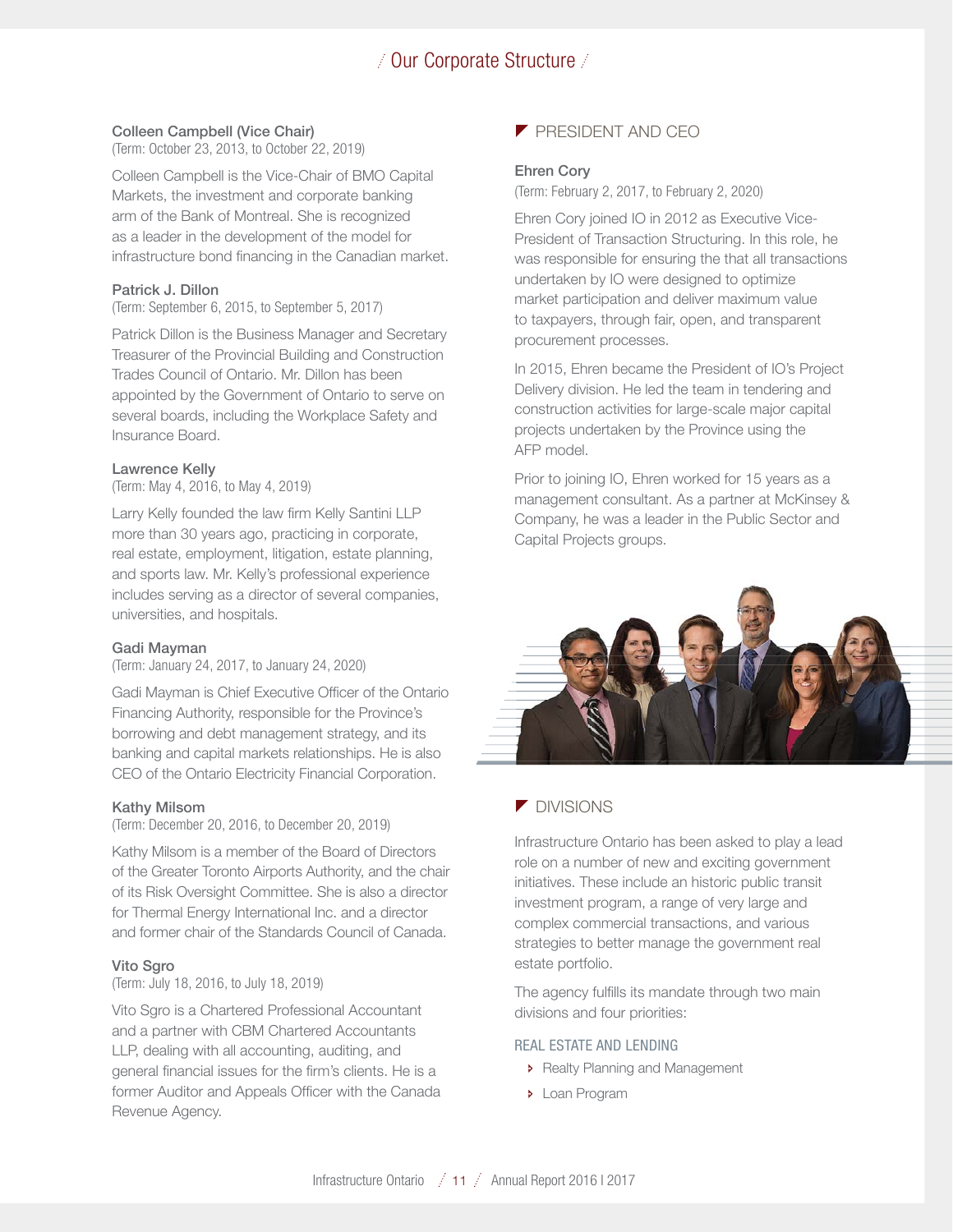# / Our Corporate Structure /

#### PROJECT DELIVERY

- **Major Projects/AFP Infrastructure Development**
- **Commercial Projects**

The main divisions are supported by three corporate functions:

- **Finance, Risk and Information Services**
- **Human Resources**
- **Legal Services**

# REAL ESTATE AND LENDING

#### Toni Rossi

Divisional President

The government, through MOI, holds one of Canada's largest and most diverse real estate portfolios. The average age of the portfolio is approximately 52 years, with the majority of buildings constructed during the 1960s and 1970s. Properties include offices, courthouses, detention centres, laboratories, heritage buildings, and land banks. Over three quarters of the building portfolio is government owned. IO's ability to deliver on the government's objectives and ensure the integrity and value of the GREP portfolio is dependent on adequate funding. Adding to the reinvestment challenge with the real estate portfolio is the financial commitment needed to meet various initiatives such as accessibility, heritage, greening and energy efficiency requirements.

IO is mandated to: maintain the portfolio in a state of good repair with the resources available; right size and rationalize the portfolio; maximize the value of assets during the sale process; and provide real estate services that support public service program needs.

IO's whole-life approach to real estate uses a number of essential elements to modernize, optimize, value enhance, and integrate the next generation of government real estate. IO's Real Estate division executes this approach under two main business units: Portfolio Strategy and Transactions Services; and Realty Operations and Asset Management.

#### PORTFOLIO STRATEGY AND TRANSACTIONS SERVICES

The Realty Portfolio Planning, Office Real Estate Portfolio, and Realty Transaction groups apply real estate best practices to maximize the value of buildings and land and plan for future use. This can include reusing, reinvesting or selling assets to generate revenue for government. The business unit provides strategic accommodation planning to: optimize new and existing office and special purpose space; and transform this space into efficient, modern, and flexible accommodation. The team works in cooperation with the private sector to execute property appraisals, environmental assessments, commercial leasing, sales, easements and acquisitions to deliver the strategic changes required in the portfolio.

## REALTY OPERATIONS AND ASSET MANAGEMENT

The groups of Asset Management and Central Operations, Outsourced Governance, AFP Operations, and Project Services oversee the dayto-day operation and long-term maintenance of MOI buildings through partnerships with private-sector service providers. The business unit generates operating and energy management efficiencies, improves safety and accessibility, and preserves heritage properties. In addition, the team delivers projects for Ministry clients and IO's capital repair program. These projects are procured under a traditional stipulated sum methodology using standard Construction Contract Documents Committee contracts and IO supplementary conditions.

The Real Estate Division is supported by the Realty Analytics and Client Integration business unit. This unit provides research, analytics, benchmarking, data quality assurance, reporting, contract compliance expertise and process development services to address current and future business. The team develops client outreach and integration strategies to ensure that IO's services are aligned with client requirements. The team's geomatics and land survey experts provides survey and mapping services to support informed portfolio decisions.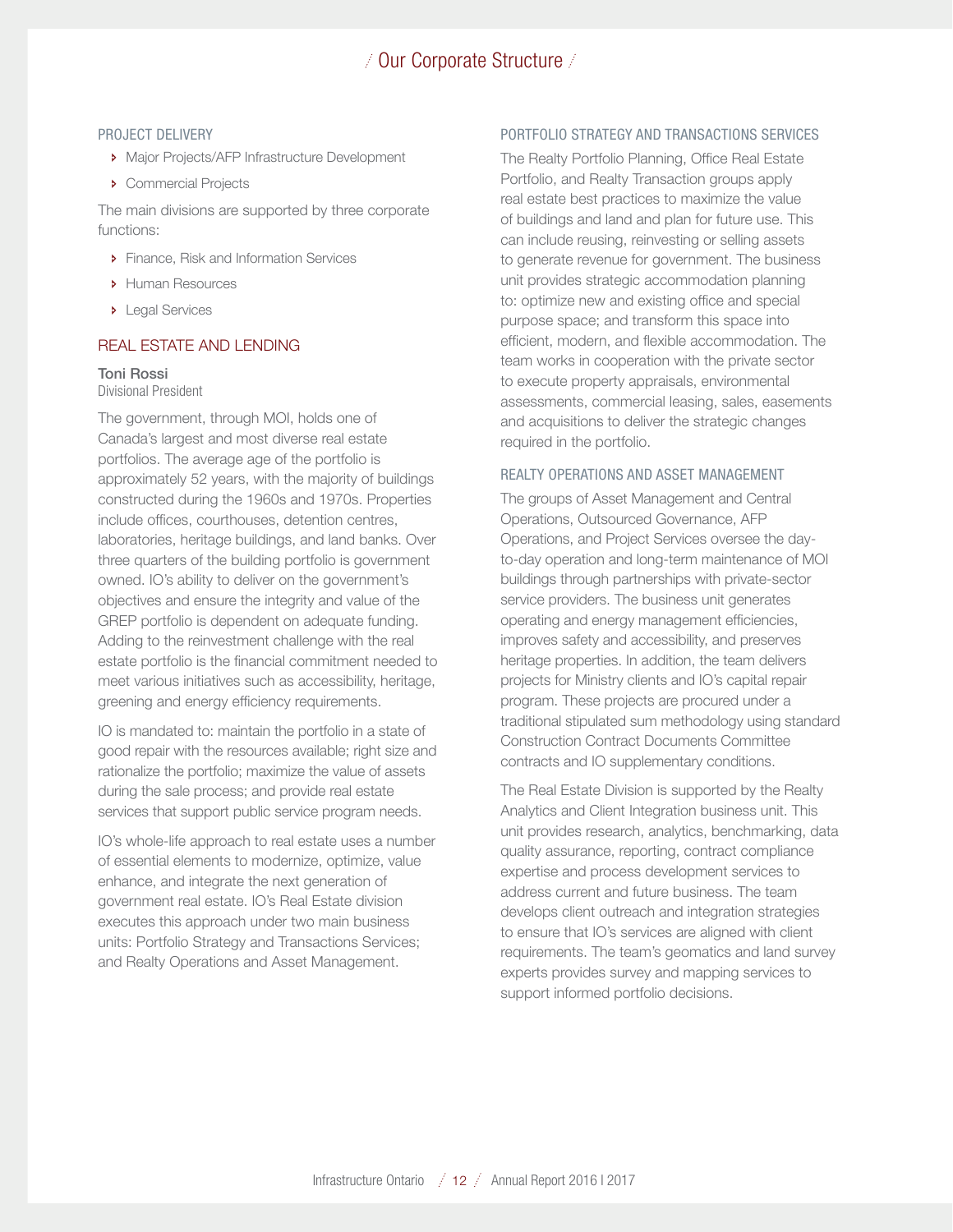# Our Corporate Structure

## ▼ General Real Estate Portfolio at a Glance

- 14.0 million Rentable Square Feet
	- Owned: 30.3 million RSF
	- **V** Leased: 10.0 million RSF
	- AFP: 3.8 million RSF
- ◆ 4,838 buildings and structures
	- $^{\circ}$  Owned: 4,176
	- Leased: 633
	- $\mathbf{\mathsf{Z}}$  AFP: 29
- 1.1 million acres
	- V IO managed: 131 thousand acres

# MUNICIPAL BUSINESS DEVELOPMENT AND LENDING

Modern and efficient public infrastructure is of fundamental importance in building and maintaining a strong economy, prosperous communities, and a clean healthy environment. IO's Loan Program is one of the largest public sector lending programs in Canada. The program provides affordable access to loan products not readily available in the market to support the renewal and development of critical public sector infrastructure.

Loan Program benefits for public sector borrowers:

- > Affordable rates;
- Access to capital market financing without any fees or commissions;
- **Longer terms designed to match the life of the** asset;
- **No need to refinance over the life of the loan;**
- **Application and forms available on-line; and**
- Access to dedicated and experienced staff.

Growth of the lending program reached a milestone in 2016-17, with over \$8.3 billion in loan advances to public sector clients since inception. The team currently administers a \$5.7 billion loan portfolio consisting of 1,000 active loans.

#### **Loan Program at a Glance (since inception)**

- \$14.71 billion worth of infrastructure renewal projects supported by the Loan Program
- 380 borrowers throughout Ontario

## PROJECT DELIVERY

#### Ehren Cory

Divisional President (to February 2017)

Governments in Canada, at all levels, are making public infrastructure investments a priority. Major infrastructure projects have risks: cost risks, schedule risks, risks related to urban disruption and long-term asset quality risks. It is critical that the Government of Ontario employs the best modern project delivery techniques to ensure that these projects are successfully delivered.

The IO Project Delivery division executes its mandate through the work of two business units: Major Projects and Commercial Projects.

## MAJOR PROJECTS

Alternative Financing and Procurement (AFP) is an innovative made-in-Ontario model that employs the best elements of both traditional public procurement and public-private partnerships to finance and deliver large, complex infrastructure projects.

IO uses a whole-life approach to project delivery that involves:

- **EXTENS** extensive due diligence and pre-approvals from authorities in the planning stage, and the use of empirical data to enable well-informed decisions;
- **contract methods to mitigate design risk and** encourage innovation and value engineering during the procurement phase;
- project financing arranged by project consortia, which transfers risk and provides for lender oversight to help drive performance;
- project execution that minimizes disruptions to the public and risks associated with integrating construction stages; and
- seamless delivery from the construction to operations phase using all-inclusive plans for the proper maintenance of the asset.

Successful project delivery is reliant upon competent private sector partners who can work through issues that arise on large complex projects:

IO uses a rigorous pre-qualification process to identify eligible bid teams and applies the complex rules that govern public procurement fairly and openly;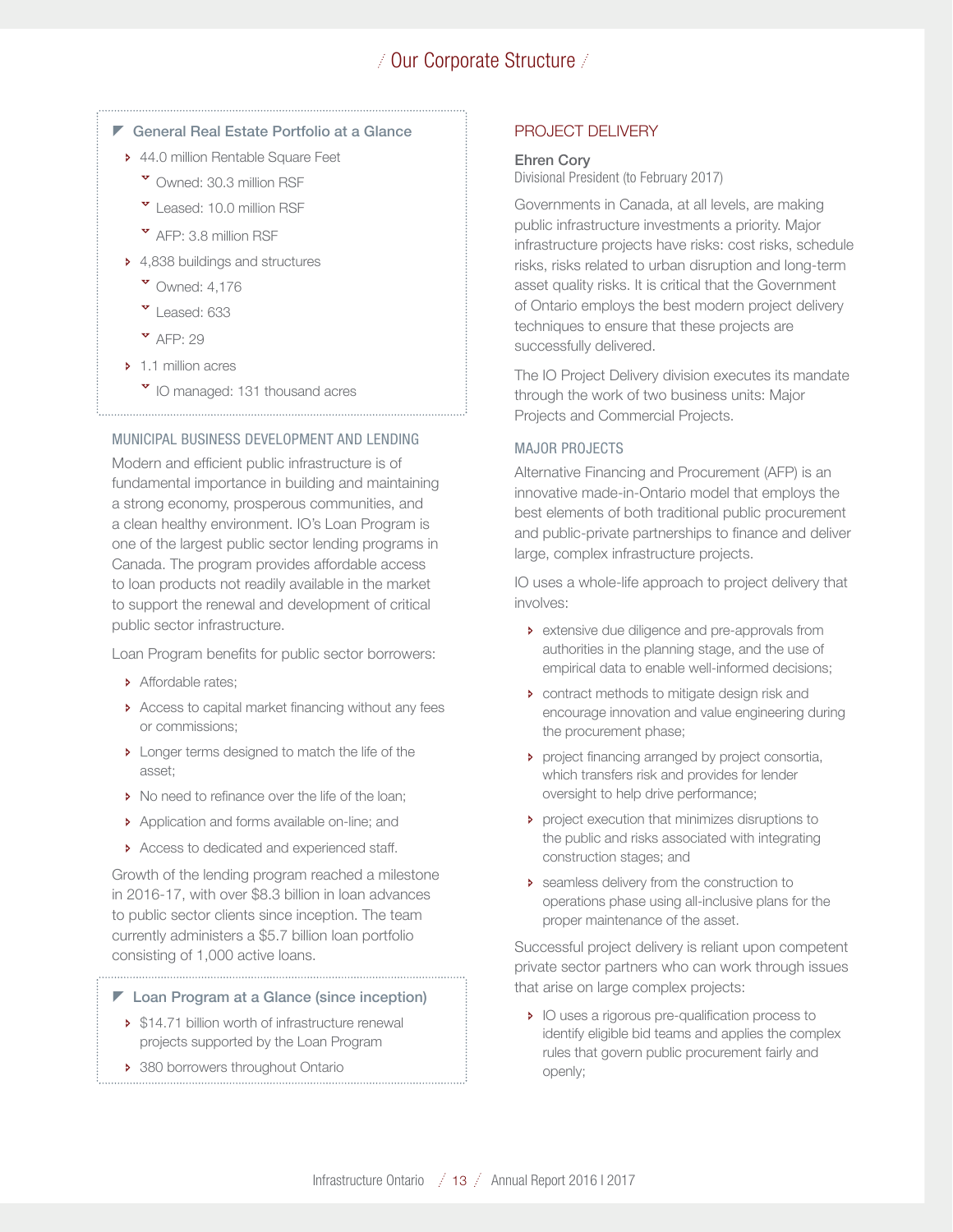# / Our Corporate Structure /

- performance-based contracts ensure the government receives full value of the asset before the contractor is compensated;
- **P** new requirements added to the standard Project Agreement in 2016-17 reinforce timely communications with project sponsors, increase rigor regarding works schedule requirements, and strengthen IO's methodology for calculating payment at substantial completion of a project; and
- **perometer or against the risks of late delivery are** provided in the Project Agreement with indemnity for any direct losses incurred by IO clients.

The 2016 AFP Track Record was published in January 2017. The third party review confirmed that IO exceeded industry standards with 73% of projects (37 of 51) delivered on-time. And 96% of projects (49 of 51) completed on-budget. Two projects were over budget by a small margin of under 0.3% in total.

During the past decade, IO has completed nearly 60 projects using the AFP model, the majority of which are health care and justice facilities. The agency has also constructed education and technology facilities, major sports venues, and transit and transportation infrastructure.

#### **F** AFP Portfolio at a Glance

As of March 31, 2017, 58 AFP projects have reached substantial completion, worth an estimated \$19.2 billion in capital cost.

#### COMMERCIAL PROJECTS

The Commercial Projects team provides the government and public sector partners with advice and negotiation support for commercial transactions. These partnerships may be linked to economic development investments by the government, alternative service delivery contracts, or the divestment of government assets. Specifically, IO has partnered with the Ministry of Finance's Government Business Enterprise and Strategic Initiatives team to provide commercial advice and support for a range of high profile and strategic initiatives as required.

The Commercial Projects team continues to make progress on complex land divestments earmarked for the Trillium Trust. Net proceeds from the sale of the Liquor Control Board of Ontario (LCBO) Head Office Lands and the Ontario Power Generation Head office

in Toronto will be credited to the Trillium Trust and used to fund infrastructure projects in Ontario.

## FINANCE, RISK AND INFORMATION SERVICES

#### Krishnan Iyer

Executive Vice President and Chief Financial Officer

The Finance, Risk and Information Services division supports the organization by monitoring and accounting for agency-wide financial activities, maintaining IO's information technology, transaction structuring and corporate reporting.

Finance and Treasury supports the organization by ensuring the integrity of financial information. The team establishes budgets, monitors results by division and department, and issues quarterly reports and financial statements.

Credit Risk reviews information and monitors the organization's lending activities including: lending and underwriting standards; asset quality; the amount, nature, characteristics, concentrations and quality of the organization's loan portfolio; and conditions that may materially impact the loan portfolio.

Transaction Finance performs financial structuring, due diligence, and evaluations in executing IO's transactions. It is also responsible for undertaking financial business cases and value-for-money assessments, providing sound financial analysis on which the agency may base its decisions.

Information Technology provides the necessary tools and architecture to enable information to flow across the organization in support of integrated business processes.

Risk Management is responsible for ensuring appropriate Enterprise Risk Management policies and systems are in place to identify, monitor and mitigate significant risk.

Internal Audit provides independent, objective assurance on the design and operating effectiveness of internal controls within the organization.

Corporate Reporting is responsible for developing and implementing frameworks and methodologies to measure results and outcomes against corporate and divisional objectives.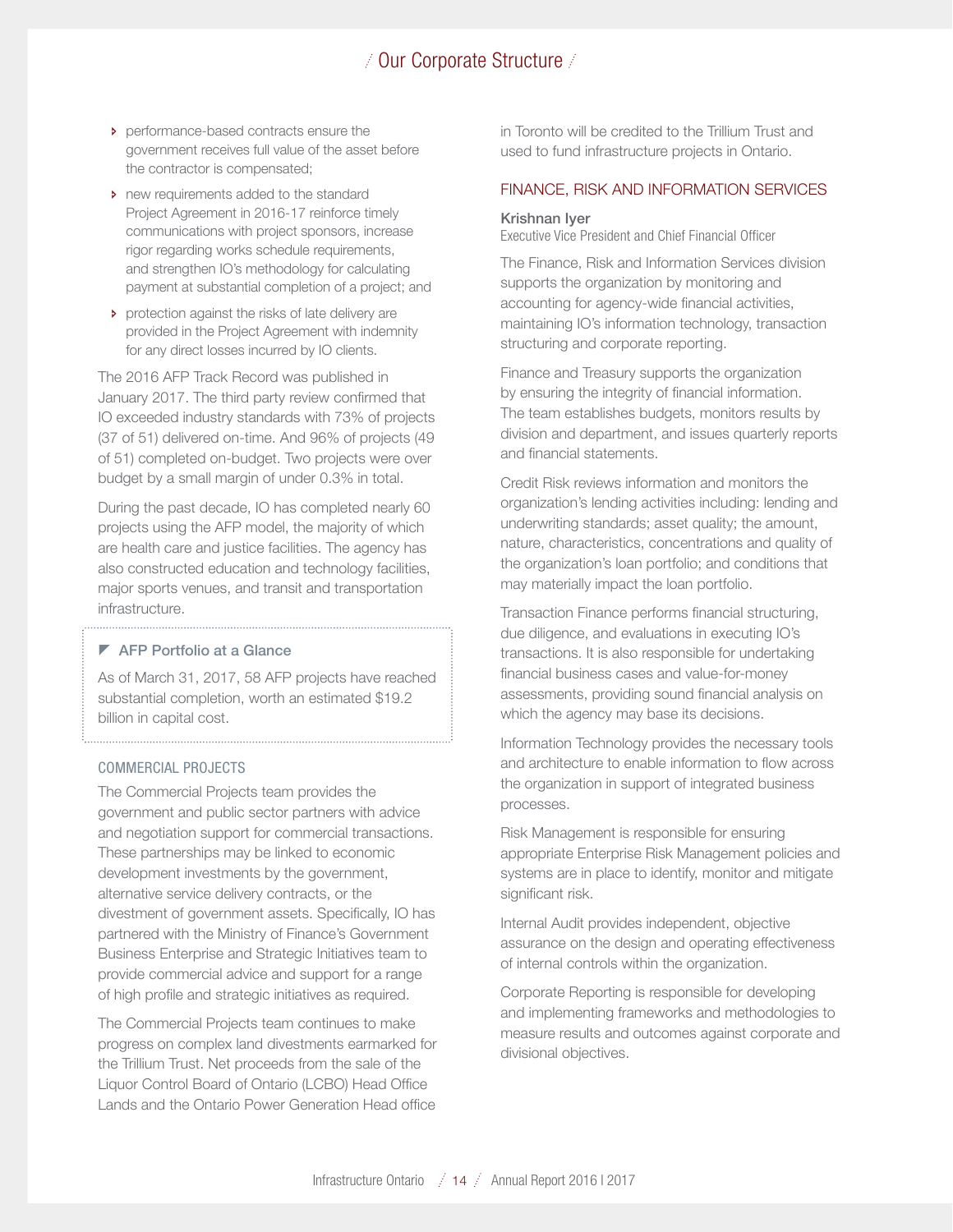# / Our Corporate Structure /

#### HUMAN RESOURCES

#### Kim Ellis

Executive Vice President

IO's Human Resources team ensures that the agency is able to attract and retain a talented and highly-engaged workforce within an environment that encourages and enables staff to deliver IO's mandate. The Human Resources team is committed to high performing employees through programs, processes, and tools that align with the needs of the organization, including:

- **advice and coaching on critical employee issues;**
- metrics and analysis that enhance decision making;
- **P** recruitment, selection, orientation, and professional development guidance for new hires and existing team members;
- **competitive compensation, benefits, and pension;**
- **P** employee engagement programs including project site tours, quarterly administrative forums, and the annual summer associates talent pipeline program;
- **I** learning, performance, and succession planning programs and tools to ensure employees can achieve career objectives; and
- **health, safety, and accessibility practices and** programs in the workplace.

## LEGAL SERVICES

#### Marni Dicker

Executive Vice President, General Counsel, and Corporate Secretary

The Legal Services division is comprised of several specialized teams including: Procurement and Records Management, the Legal Services group, and the Business Strategy and Communications team. Together, the division provides critical corporate services to support priorities across the organization.

Procurement executes and provides leadership in the procurement process for all IO AFP, real estate and corporate services procurements, achieving process efficiencies, cost savings, transparency, and assuring fair procurement practices including protections against unethical bidding practices and conflicts of interest.

The Records and Knowledge Management group ensures compliance with Ontario's Archive and Record Keeping Act, 2006 by applying document retention protocols and coordinating offsite archival storage and retrieval of printed records and other media.

IO's Legal Services group includes lawyers specializing in AFP transactions, commercial transactions, real estate and leasing, lending, privacy, government affairs, litigation, construction, and contract management. This team oversees Board of Directors' management and co-ordination, advises the IO executive on ethical business practices including conflict of interest matters, and responds to all Freedom of Information and Protection of Privacy Act (FIPPA) requests.

The Business Strategy and Communications team is responsible for: IO's strategic and business planning activities; corporate branding; improving communications with clients, the media, and the public; and developing relationships with government, community, and industry leaders.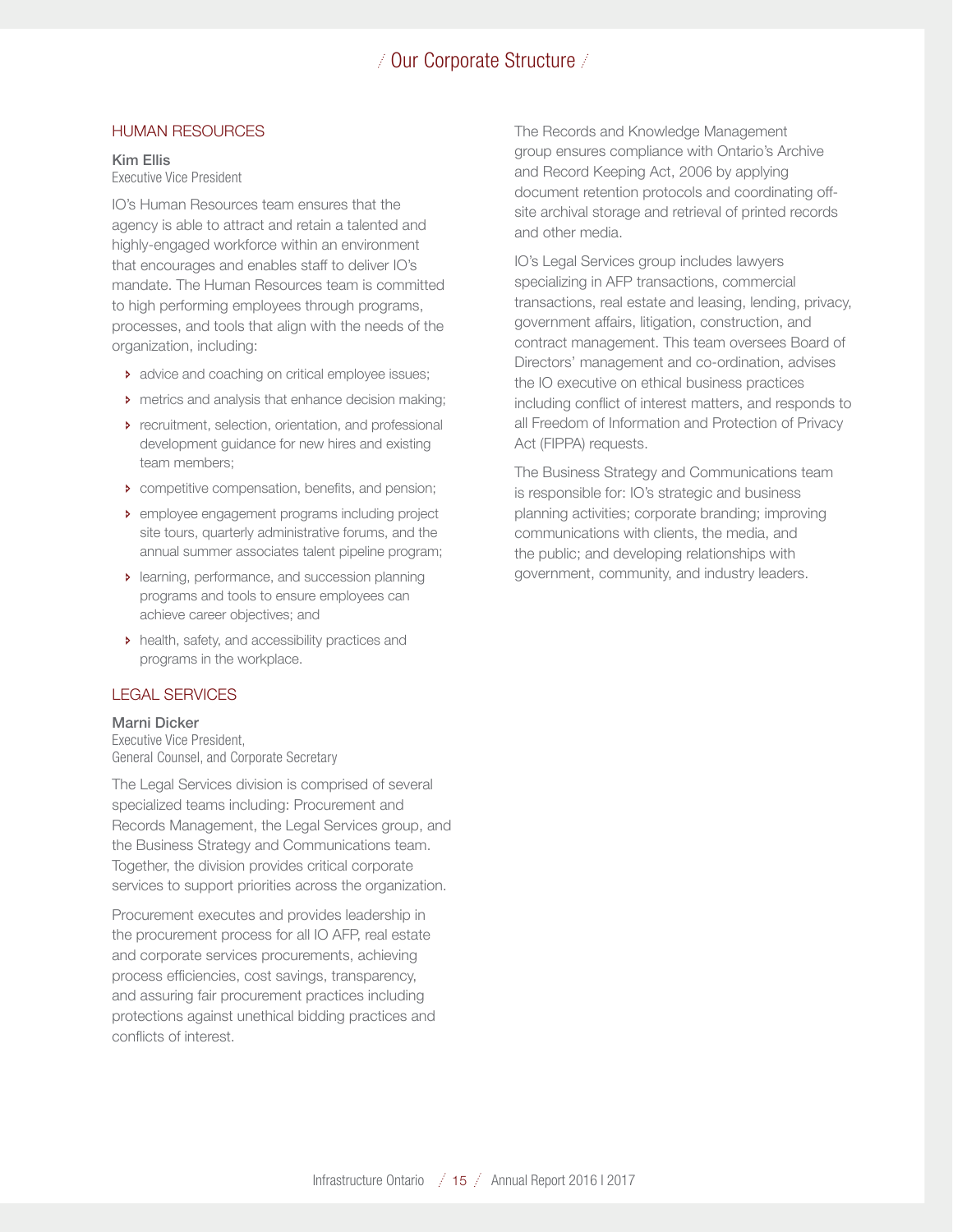# <span id="page-15-1"></span>**OUR RECORD**

# ALIGNING SERVICES WITH GOALS

The 2016-17 corporate objectives are consistent with IO's values and are organized according to four business drivers that support their fulfillment: growth and new business; good governance; talent and people management; and operational effectiveness. These areas of focus illustrate how IO intends to continually improve while delivering excellent results.

IO uses a performance measurement framework to ensure projects and processes are consistent

<span id="page-15-0"></span>with the agency's overall strategic direction and to monitor progress against key markers of success. Performance is reported on a quarterly basis to the executive and the Board of Directors using divisional dashboards which provides commentary on specific issues and accomplishments.

In the 2016-17 fiscal year, IO achieved all of its corporate objectives. Details on the objectives and the results are listed in the following table:

| <b>CORPORATE OBJECTIVES</b>                                                                                                                                                  | <b>MARKERS OF SUCCESS</b>                                                                                                                                                  | <b>ACHIEVEMENTS</b>                                                                                                                                                                                                   |
|------------------------------------------------------------------------------------------------------------------------------------------------------------------------------|----------------------------------------------------------------------------------------------------------------------------------------------------------------------------|-----------------------------------------------------------------------------------------------------------------------------------------------------------------------------------------------------------------------|
| <b>Growth and New Business: Develop</b><br>new opportunities aligned with<br>government priorities                                                                           | Secure new mandates for transit and<br>transportation.                                                                                                                     | Achieved<br>Total of 14 new mandates secured pertaining to the<br>Regional Express Rail (RER)                                                                                                                         |
| <b>Growth and New Business: Develop</b><br>new opportunities aligned with<br>government priorities                                                                           | Secure new mandates for social<br>infrastructure projects.                                                                                                                 | Achieved<br>Total of 19 new mandates secured<br>4 correctional facilities, 1 courthouse, 1 laboratory,<br>and 13 hospitals                                                                                            |
| <b>Growth and New Business: Develop</b><br>new opportunities aligned with<br>government priorities                                                                           | Secure new commercial project<br>mandates.                                                                                                                                 | Achieved<br>6 new mandates secured                                                                                                                                                                                    |
| <b>Growth and New Business: Develop</b><br>new opportunities aligned with<br>government priorities                                                                           | Develop strategies and secure approvals<br>required to continue modernizing the<br>real estate portfolio.                                                                  | Achieved<br>IO completed its real estate strategy and TRIP for the<br>portfolio. The plan highlights the strategies that will<br>need to be employed over the next 10 years to shrink<br>and modernize the portfolio. |
| <b>Growth and New Business: Develop</b><br>new opportunities aligned with<br>government priorities                                                                           | Continue to grow low-risk loan sectors.                                                                                                                                    | Achieved<br>Growth of the loan program reached a key milestone<br>with over \$8B in loan advances to public sector clients<br>since inception.                                                                        |
| Good Governance: Ensure the<br>organization is well governed<br>and demonstrates consistent<br>reporting, risk management and<br>accountability to IO Board of<br>Directors. | Report in a streamlined, timely and<br>high quality manner on all material<br>infrastructure project, commercial<br>project, real estate, and loan operations<br>and risks | Achieved<br>Board packages were supported by an enhanced<br>Executive Summary and new dashboards.                                                                                                                     |
| <b>Talent and People Management:</b><br>Attract, develop, engage,<br>and retain people to deliver<br>successfully on our mandate and<br>objectives.                          | Ensure continued commitment to<br>employee engagement across the<br>organization.                                                                                          | Achieved<br>Two Pulse surveys were conducted to assess the level<br>of engagement among employees in our operations<br>groups<br>Annual voluntary turnover rate was 10.2%.                                            |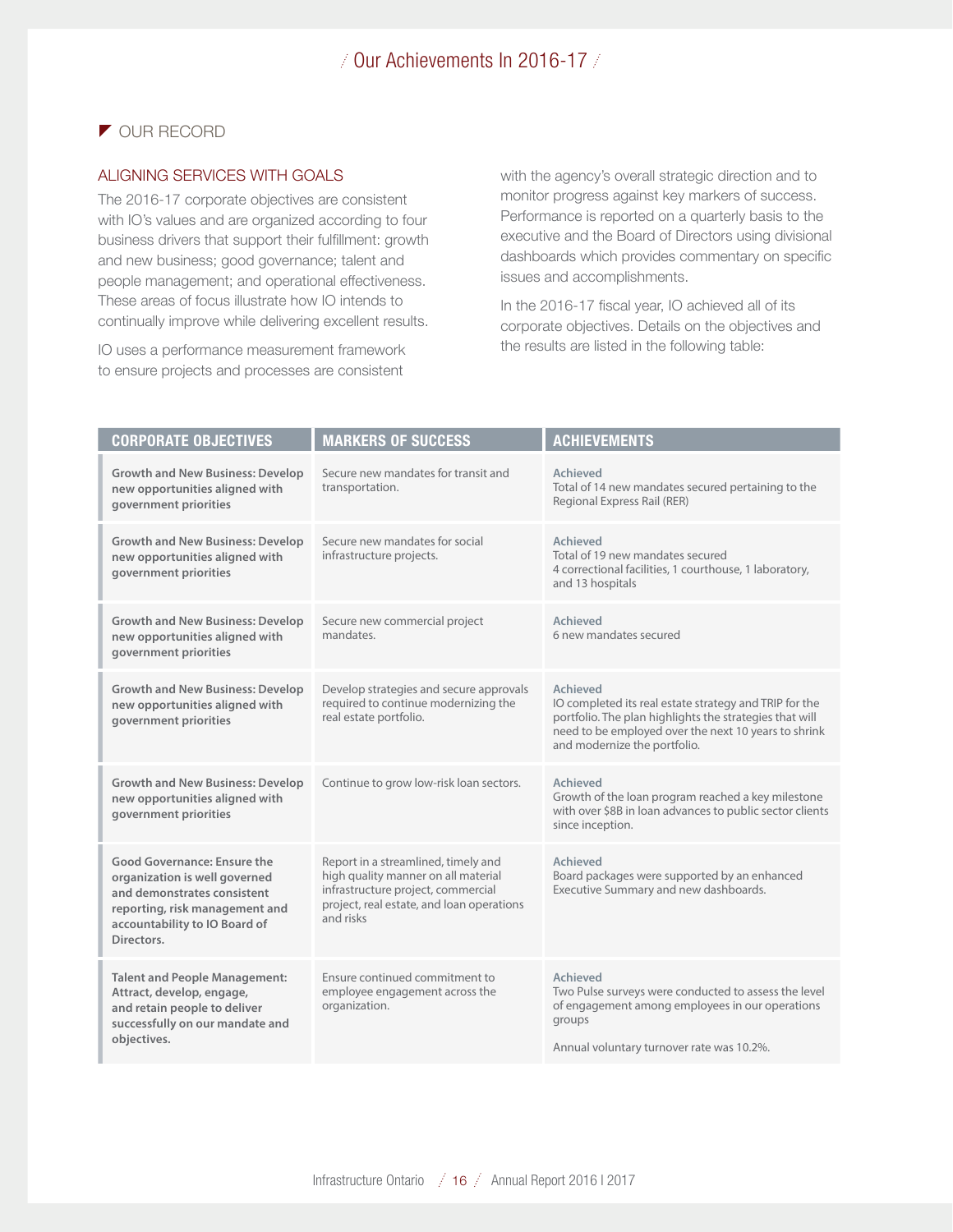# / Our Achievements In 2016-17 /

| <b>CORPORATE OBJECTIVES</b>                                       | <b>MARKERS OF SUCCESS</b>                                                                                            | <b>ACHIEVEMENTS</b>                                                                                                                                                                                                                                                                                                                                                                                                    |
|-------------------------------------------------------------------|----------------------------------------------------------------------------------------------------------------------|------------------------------------------------------------------------------------------------------------------------------------------------------------------------------------------------------------------------------------------------------------------------------------------------------------------------------------------------------------------------------------------------------------------------|
| <b>Operational Effectiveness: Ensure</b><br>efficient operations. | Meet the annual Corporate Budget.                                                                                    | Achieved<br>The surplus for the Fiscal Year was \$12.4 million,<br>significantly better than the \$3.1 million budget,<br>largely due to certain onetime events.                                                                                                                                                                                                                                                       |
| <b>Operational Effectiveness: Ensure</b><br>efficient operations. | AFP Projects delivered successfully<br>and safely with a high degree of client<br>satisfaction.                      | <b>Achieved</b><br>No significant safety issues were identified in 2016-17<br>IO's training and development program included:<br>Safety awareness for employees visiting the field<br>The Certificate of Recognition occupational health<br>and safety accreditation program (COR) became a<br>mandatory prequalification requirement for general<br>contractors participating in the RFQ process for AFP<br>projects. |
| <b>Operational Effectiveness: Ensure</b><br>efficient operations. | Real Estate projects and programs<br>delivered successfully and safely with a<br>high degree of client satisfaction. | Achieved<br>No safety issues were identified in 2016-17<br>General contractors bidding on IO traditional projects<br>over \$10 million were required to initiate registration<br>with COR by April 1 2017                                                                                                                                                                                                              |
| <b>Operational Effectiveness: Ensure</b><br>efficient operations. | Implement continuous improvement<br>initiatives in the divisions.                                                    | Achieved<br>AFP Vendor Performance Program<br>AFP Schedule Performance<br>AFP Project Risk Reporting<br>IO and Independent Electricity System Operator<br>5-year Partnership to test innovative processes,<br>technologies and program delivery<br><b>Space Utilization Sensor Pilot</b><br>IO's website was refreshed with updated content,<br>modern graphics and improved functionality                             |
| Improve records management and<br>project controls.               | Improve records management and<br>project controls.                                                                  | Achieved<br>New folder structure was established and a detailed<br>template file plan was developed for AFP divisional<br>and shared services<br>Automated integration of the AFP project system and<br>IO's records management system was launched<br>Quality Management Review Program for AFP<br>projects, focused on oversight and project controls                                                                |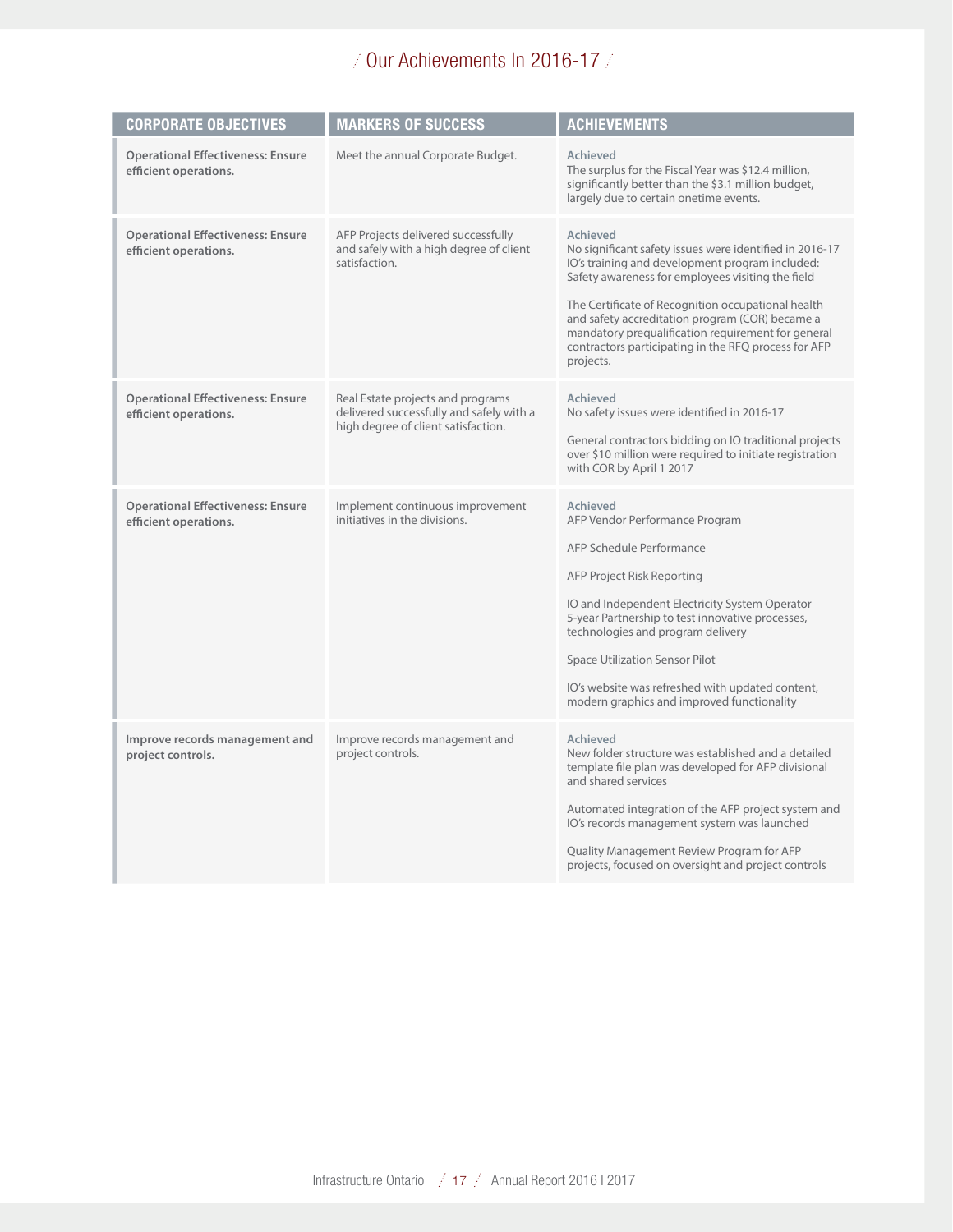# <span id="page-17-1"></span>**PEAL ESTATE**

# <span id="page-17-2"></span>TARGETED REALTY INVESTMENT PLAN (TRIP)

To support the Management Board of Cabinet Realty Directive and government policies that establish requirements for realty portfolio planning, IO completed an analysis of the real estate portfolio during 2016-17 and put forth an advanced mitigation strategy known as the Targeted Realty Investment Plan (TRIP). TRIP is comprised of inter connected strategic plans to enhance MOI's government real estate portfolio over a 10 year period:

- **Capital Reinvestment Plan;**
- **Demolition Plan;**
- **Office Optimization Plan;**
- **Leasing Plan;**
- Specialized Portfolio Plan;
- Divestment Plan;
- **Contaminated Sites Plan; and**
- **Greenhouse Gas Reduction Investment Plan.**

## CAPITAL REINVESTMENT PLAN

IO optimizes the capital repair reinvestment program by prioritizing needs in order to operate the portfolio in a safe and efficient manner. The capital reinvestment plan aims to close the capital repair funding shortfall and manage the portfolio's deferred maintenance within acceptable levels as identified by the Facility Condition Index (FCI). The FCI is an industry best practice used to assess required capital investments during a specified period over the current replacement value of the Asset. IO applies 95% of available funding to address health and safety, building code, and imminent breakdown issues. In 2016-17, IO managed the investment of \$168 million in building upgrades to address priority repairs and replacements, deferred maintenance, and energy efficiency.

LAMP (Leasehold Asset Management Plan) is a strategic program that coordinates IO capital repair investments with client ministry investments due to evolving program needs. IO has shared its capital expertise with various Ministries to ensure leasehold improvement projects are planned and prioritized according to best practices. LAMP was expanded in 2016-17, to develop asset assessment protocols

<span id="page-17-0"></span>for the Ministry of Natural Resources and Forestry's unique portfolio of provincial parks, trails and other assets.

## DEMOLITION PLAN

The Demolition Program is intended to reduce risk and liability by demolishing vacant surplus buildings with no potential reuse or sales value. In 2016-17, over 200 buildings were earmarked for demolition. Demolition of these vacant buildings will:

- reduce the size of the building portfolio by 1.8 million rentable square feet;
- **P** reduce risk and liability by up to \$3.7 million annually; and
- **I** facilitate sale or redevelopment of properties.

IO has demolished 47 buildings as of March 31, 2017, under a two-year accelerated demolition program.

## OFFICE OPTIMIZATION PLAN

In 2012, the provincial government implemented the Realty Transformation Strategy to better utilize and maximize its realty portfolio. As part of this strategy, the government established two footprint reduction targets: a reduction of 1 million square feet of office space in Toronto and of 300,000 square feet of office space outside of Toronto.

The Office Optimization Plan will help to right-size the office portfolio by developing and applying efficient and flexible workspace solutions. A single strategy is being employed to assess client demand and office space supply in the market place in order to identify future footprint reduction opportunities.

At the end of March 2017, approximately 80% of the 1.3 million square foot target had been realized. Office space in Toronto has been reduced by an estimated 753,000 square feet, and by 353,000 square feet outside Toronto. This reduction provides savings in gross rent of nearly \$29 million.

In 2016-17, IO began a pilot project in the agency's office space at 1 Dundas Street in Toronto to collect data on office space utilization. The project will track staff use of individual and shared spaces to help develop alternative workplace strategies and guidelines that may be applied across the portfolio.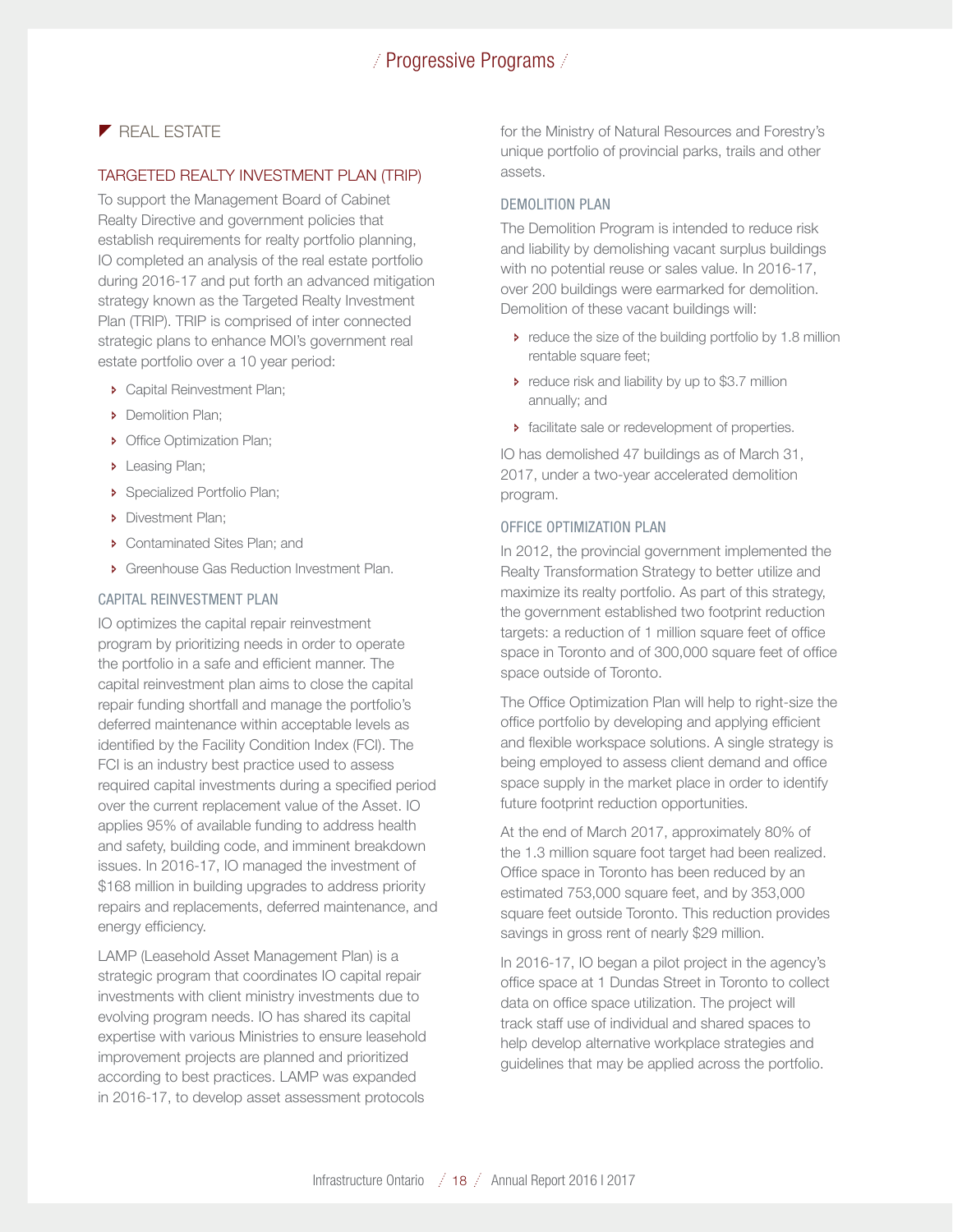# $\angle$  Progressive Programs  $\angle$

#### LEASING PLAN

IO leases approximately 10 million rentable square feet of facility space from the private sector. Leases for approximately 15% of this space expire annually. IO maximizes opportunities under advantageous market conditions and minimizes impacts during unfavourable conditions by strategically planning ministry accommodation needs in collaboration with IO's Office and Specialty portfolio teams, and by using our knowledge of local real estate markets. IO develops comprehensive lease expiry plans that leverage the agency's relationships with landlords and apply government-friendly lease templates to curb rental rates within the market. In 2016-17, the Leasing team completed over \$261 million in lease transactions and negotiated approximately \$15.7 million in savings for the Province.

In addition to leasing space from the private sector, IO acts as a landlord, generating revenue by leasing vacant space within government-owned buildings to third-party tenants. IO currently administers over 1.9 million rentable square feet of space and 35,100 acres under lease to third-party tenants.

#### E Leasing at a Glance:

- **IO holds 935 active leases/licenses with** approximately 600 third-party landlords
- IO holds over 820 leases/licenses with third-party tenants

#### SPECIALIZED PORTFOLIO PLAN

Nearly two thirds of the portfolio is comprised of special purpose assets, such as courthouses, detention centres, and laboratories. The Specialized Portfolio Plan focuses on identifying suitable utilization metrics to guide policies for modern design and the efficient use of space within these facilities.

In 2016-17, IO completed optimization studies in partnership with several ministries to identify consolidation, co-location, or new building requirements within the real estate portfolio.

## DIVESTMENT PLAN

IO annually evaluates MOI's real estate holdings on the basis of building condition assessments and review of broader scale community plans.

The 10-year Divestment Plan aims to reduce the number of surplus government properties to zero. Divestment of identified surplus properties will:

- **•** reduce the size of both the building and land portfolios by more than 11%;
- **P** reduce liabilities by \$40 million; and
- generate over \$200 million in revenue for the government.

The ongoing success of the divestment plan is contingent upon the support of government and the implementation of policy changes to remove barriers in process, which will allow new approaches in risk based due diligence for low value assets.

### SALES

As part of the overall divestment plan, the real estate sales program enables IO to generate revenue and reduce long-term liabilities. The program also allows limited capital repair funding to be directed towards essential buildings in program use.

A new three-year sales plan was implemented in 2016-17 to generate an additional \$60 million in net revenue and achieve a liability reduction of \$750,000 by 2019. IO generated \$27.2 million in net sales, exceeding the target of \$25 million for 2016-17. A liability reduction of \$465,000 was achieved in 2016- 17, surpassing the target of \$250,000.

#### ■ 2016-17 Sales Results

| Negotiated<br>Benefit<br>$(Sale Price -$<br>Appraised Value) | No. of<br>Transactions<br>Closed | No. of<br><b>Buildings</b><br>Sold | <b>Total Land</b><br>Acreage<br>Sold | Total<br><b>Building</b><br>Sa. Ft.<br>Sold |
|--------------------------------------------------------------|----------------------------------|------------------------------------|--------------------------------------|---------------------------------------------|
| \$423,650                                                    | 67                               | 9                                  | $8.622*$                             | 32,400                                      |

\*includes inter-ministry transfers and acquisitions

Two noteworthy divestments took place during 2016-17:

1. Sale of an 11 acre parcel with several significant constraints and redevelopment challenges. The property formerly owned by the Ministry of Transportation, in the City of Pickering, sold on the open market for \$2.31 million.

2. Nominal disposition through transfer of 378 acres in Brant County. The former Burtch Correctional Centre was transferred to a company established by the Six Nations community. This is a significant milestone in satisfying the 2006 provincial commitment to transfer the lands to the indigenous community.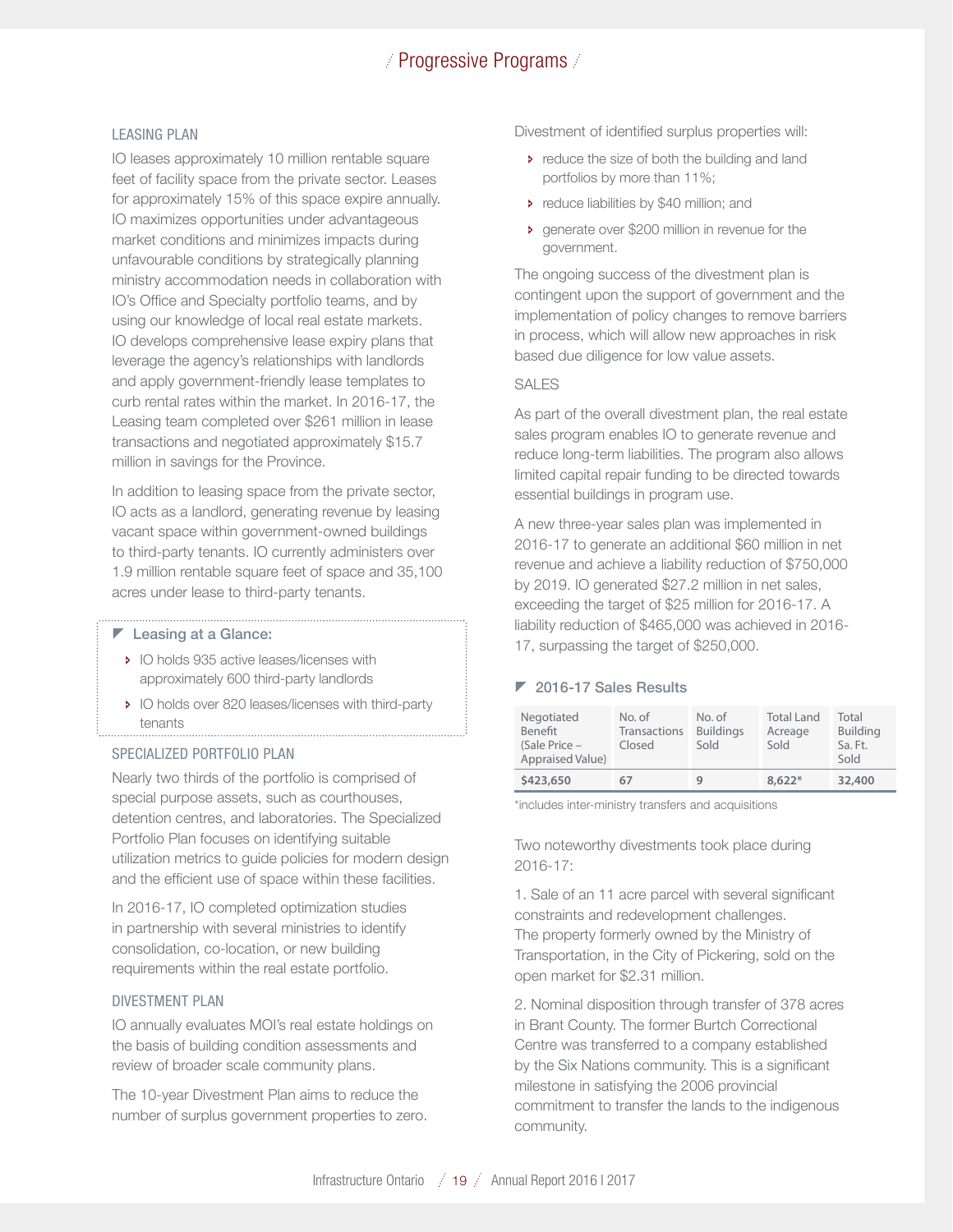## CONTAMINATED SITES PLAN

In 2016-17, IO developed a 10-year Contaminated Sites Plan to reduce liability, risk, and adverse effects related to priority contaminated sites within the portfolio. Priority sites are those identified as posing a significant ecological or human health risk. These sites will be remediated or sold by 2025 26.

IO also proactively conducts environmental site assessments for locations with suspected contamination and updates the contaminated site plan as required.

### GREENHOUSE GAS REDUCTION INVESTMENT PLAN

The Climate Change Mitigation and Low-carbon Economy Act, 2016 set ambitious reduction targets for the Province and requirements for a five-year Climate Change Action Plan. The Climate Change Action plan was released in 2016.

To support this priority, IO developed a Greenhouse Gas Reduction Investment Plan. The goal is to achieve a carbon neutral portfolio by promoting reductions in energy demand, increased on site energy efficiency, and the use of carbon neutral energy sources. The following reduction targets have been set for greenhouse gas emissions from buildings in the government portfolio (compared to 2006 baseline levels):

- **carbon neutrality by 2018 (through carbon offsets);**
- by 27% by 2020; and
- by 50% by 2030.

IO has achieved an estimated 32% cumulative reduction as of December 2015. When fully implemented, the plan will deliver nearly 2,000 projects in 600 core buildings within the portfolio. The ongoing success of this program is dependent upon the availability of funding to support specific projects.

## <span id="page-19-0"></span>FORFEITED CORPORATE PROPERTIES

The Forfeited Corporate Property Act, 2015 came into effect in December 2016, giving the Minister of Infrastructure sole authority over forfeited corporate property (FCP). Forfeited corporate properties are defined in part as real property and interests in real property that have been forfeited upon dissolution of a corporation. IO will support MOI with activities such as: FCP portfolio management and tracking; valuation opinions; legal title reviews and opinions;

liability reduction; property management; and potential disposition.

In 2016-17, IO effectively disposed of an FCP site of 25 acres on Goreway Drive in Brampton. The transaction was completed through an open market sale valued at \$3.35 million.

# <span id="page-19-1"></span>VALUATION SERVICES

Payments in lieu of municipal property tax (PILTs) are issued to municipalities based on current property value assessments as determined by the Municipal Property Assessment Corporation and municipalities. Recent increases in real estate assessed values have imposed additional fiscal constraints on IO's management of the real estate portfolio. In 2016- 17, the Valuation Services team completed 107 successful assessment appeals, resulting in a total tax savings of \$26.8 million, the fifth consecutive year that the team has negotiated tax savings of over \$4 million.

## <span id="page-19-2"></span>ENVIRONMENTAL PROGRAMS

### ENERGY CONSERVATION

To support energy conservation and reduce expenditures, IO sets targets to reduce overall energy consumption in government owned and operated buildings. In 2013, IO targeted an annual two per cent reduction in energy consumption to be achieved by 2020 (compared to 2012 baseline levels). The target, which focuses on all energy types (electricity, natural gas, propane, etc.), is measured in equivalent kilowatt hours (ekWh). Progress towards the target has been positive, realizing a cumulative reduction of over 13% as of March 2017.

IO and the Independent Electricity System Operator (IESO) entered into a five-year partnership to test innovative processes, technologies, and program delivery. The process of identifying individual projects is underway and will continue throughout 2017. Selected projects will focus on: energy efficiency, operational performance, and the opportunity to create net-zero-energy buildings (where the energy used is roughly equal to the amount of renewable energy created on site). The plan is to be fully executed by the end of 2020. The IESO will allocate up to \$10 million to support approved IO projects.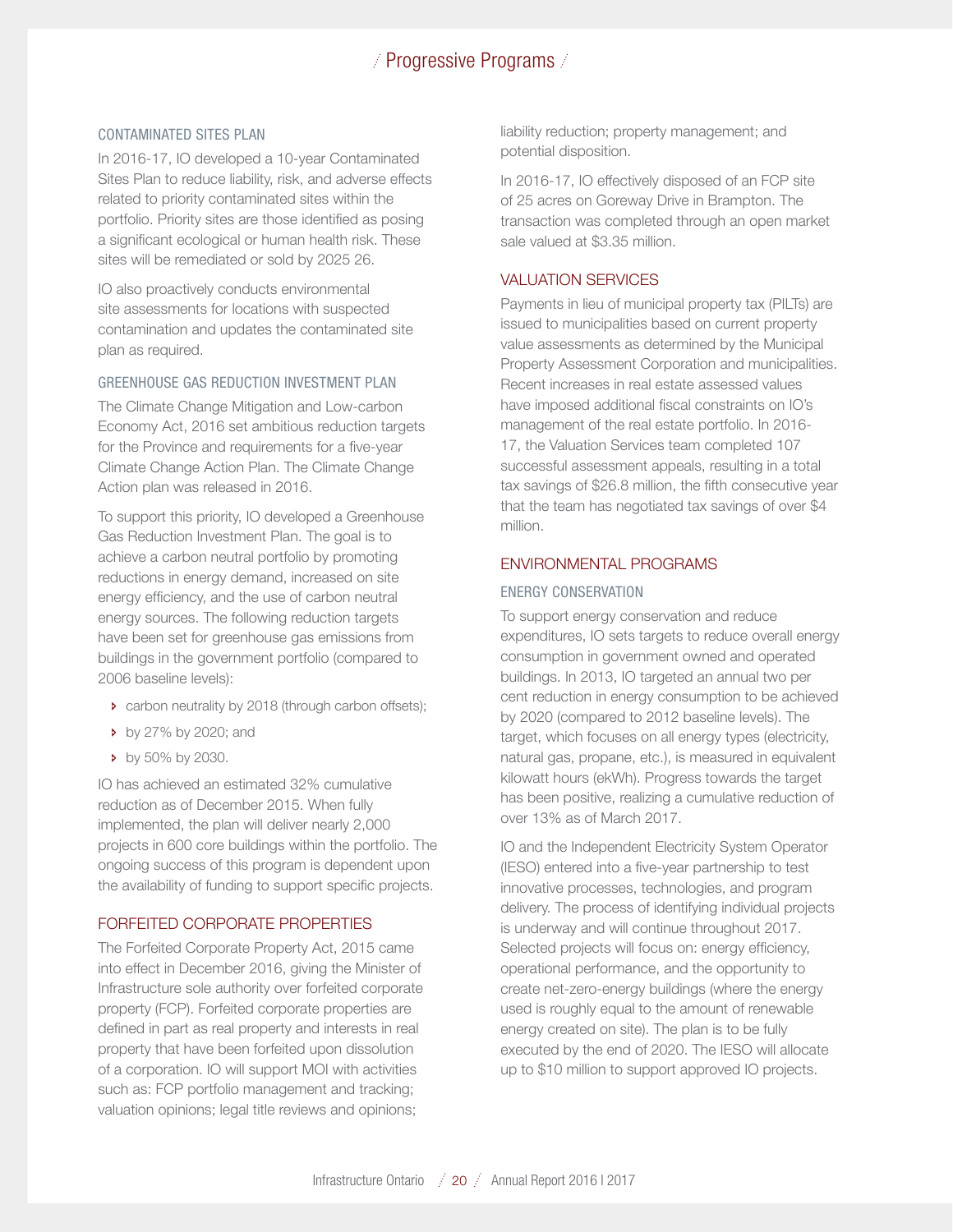# LEADERSHIP IN ENERGY AND ENVIRONMENTAL DESIGN (LEED) CERTIFICATION

IO promotes green building practices that minimize the impact of construction and building operation by reducing the consumption of resources and disruptions to the natural environment. Once in operation, green buildings conserve energy, decrease water consumption, produce fewer greenhouse gas emissions, create healthier working environments, and reduce waste. IO aligns its AFP and real estate management programs with the Canada Green Building Council's LEED guidelines by employing environmentally sustainable practices during design, construction, and ongoing building operations. By the close of the 2016-17 fiscal year, 55 buildings have been LEED certified and another 25 certifications will be sought for buildings in design or construction.

# <span id="page-20-0"></span>**ELENDING**

IO's Loan Program has helped hundreds of public sector clients deliver thousands of community projects in all parts of the province. These loans are used to revitalize roads and bridges, build new recreation centres and affordable housing, and purchase equipment like fire trucks and energyefficient streetlights. Each loan is different but the impact is the same: efficient, healthier, and more prosperous communities across Ontario.

The Lending team expands the loan portfolio by concentrating on a number of key sectors that have demonstrated overall stability over many years. It exercises strong regulatory oversight and draws upon mature federal, provincial, and municipal funding support.

In 2016-17, the Lending team received 105 new loan applications totaling \$1.05 billion in value, and approved loans worth over \$975 million - including:

- \$372 million to Toronto Community Housing Corporation for refinancing and renovations;
- \$129 million to the City of Hamilton for several capital infrastructure projects; and
- \$45 million to Ottawa Community Housing Corporation for refinancing and renovations.

# CANADA-ONTARIO CLEAN WATER AND WASTEWATER FUND

The federal and provincial governments announced a bilateral agreement that will make more than \$1.1 billion in combined funding available under the Clean Water and Wastewater Fund. In support of this program, the Ministry of Infrastructure has directed IO's Loan Operations team using its lending platform, knowledge, and expertise to deliver the CWWF to communities and First Nations across the province. The program was launched in September 2016.

# <span id="page-20-1"></span>**MAJOR PROJECTS**

# <span id="page-20-2"></span>AFP UTILITIES MANAGEMENT

Utility relocation remains a key risk for linear civil infrastructure projects, causing unanticipated project costs, schedule impacts, and additional public disruption. During 2016-17, a committee consisting of IO, Metrolinx, and Ministry of Transportation representatives conducted market soundings with developers, contractors, asset owners, and utility owners to identify methods to reduce risk. The feedback received was incorporated into a newly created Utility Relocation Framework. A one-year action plan to implement the framework is being implemented.

# <span id="page-20-3"></span>TECHNOLOGY NEEDS IN HOSPITALS

IO is working with hospital clients to better understand their evolving technological requirements, in order to develop a template approach to integrating newly-specified clinical and business systems.

# <span id="page-20-4"></span>MAXIMIZING COMPETITVE BIDDING

IO is committed to procuring goods and services through processes that are fair, open, and transparent. IO seeks to secure goods and services of the highest quality with the greatest value for money in a timely and efficient manner. With these objectives in mind, IO undertook a market capacity study in 2016-17 to optimize the number of qualified bidders on major AFP projects. This study of large scale civil, social, and industrial projects within Ontario, Canada, and the United States reviewed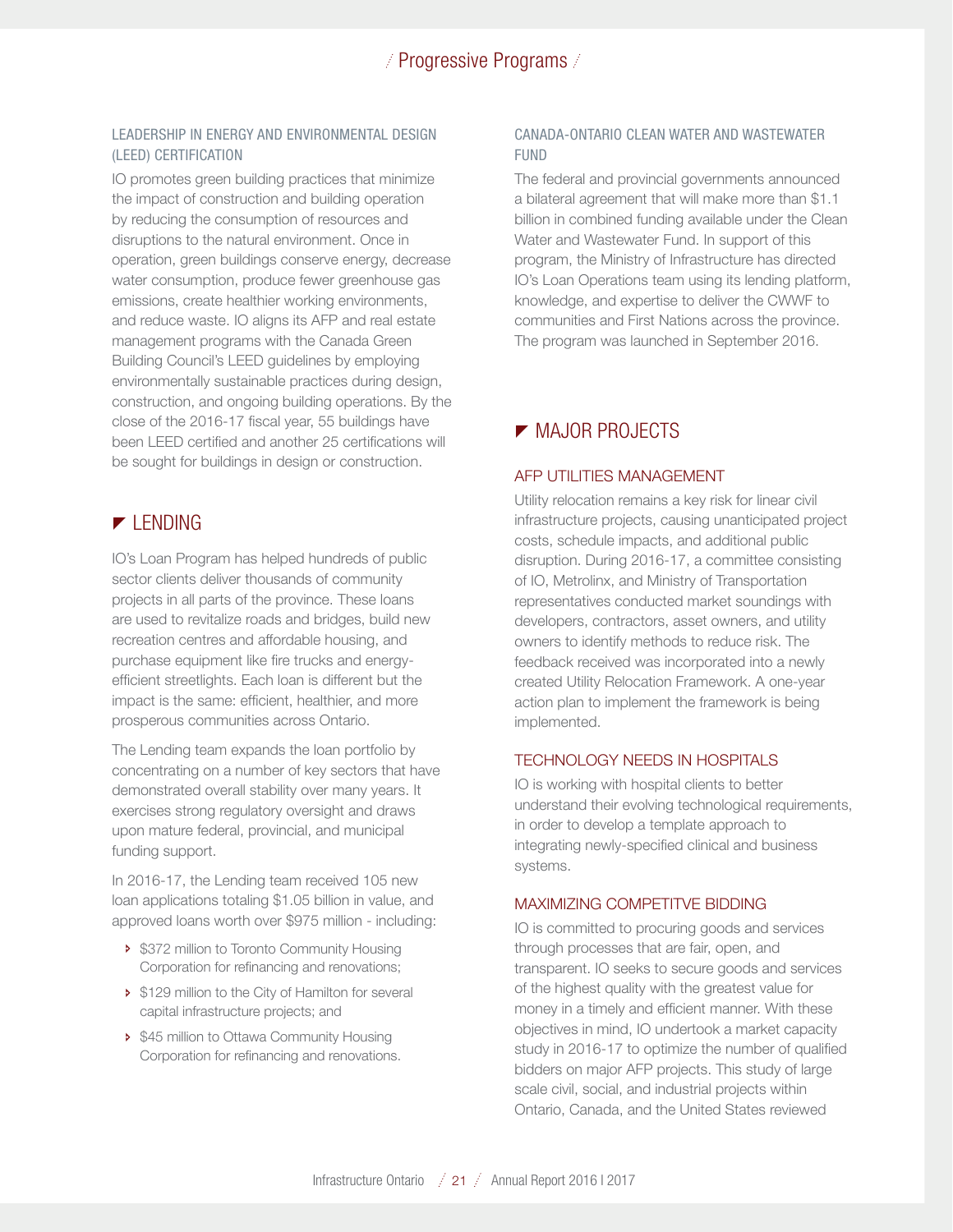market capacity with respect to labour, professional services, and materials, and the availability of vendors to bid on and build projects. An implementation plan for the accepted recommendations is underway.

# <span id="page-21-0"></span>HEALTH AND SAFETY PROGRAMS

IO is committed to the health and safety of its employees, clients, industry partners, and the general public at all of its job sites and offices across Ontario. IO was proud to be the first public agency to join the League of Champions, an initiative undertaken in 2016 by the Ontario General Contractors' Association and MySafeWork to promote safety improvement in individual companies and the construction industry as a whole.

In the fall of 2016, the Certificate of Recognition (COR) accreditation program became a mandatory requirement for general contractors/constructors participating in the RFQ process for AFP projects. As part of the evaluation process for the RFQ, project companies must submit a Certificate of Recognition to supplement other key industry safety documents such as Workplace Injury Summary Reports and records of their performance related to management of safety insurance claims.

IO also expanded COR requirements for traditionallydelivered projects using a stipulated sum methodology. To comply, all contractors must have initiated the registration process for COR by April 1, 2017, in order to be eligible to bid on projects over \$10 million. The deadline for becoming COR-certified is April 1, 2018.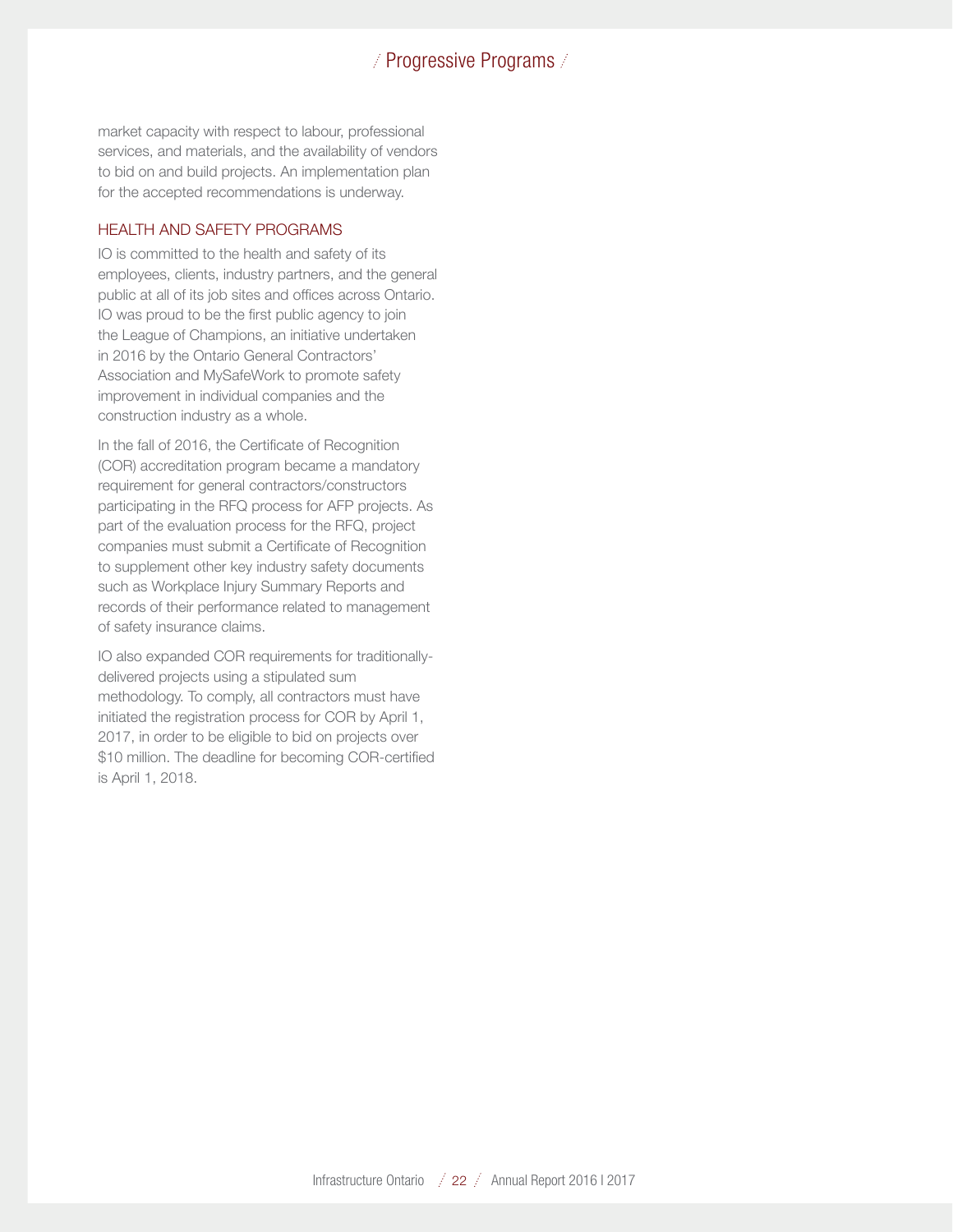# <span id="page-22-0"></span>Project Performance

Ontario government investments in infrastructure and real estate are creating economic benefits for Ontario, growth opportunities for Ontario companies, and employment opportunities for Ontarians. IO manages approximately 5,300 projects of varying size and complexity each year. IO assesses project complexity, risks, and return on investment to determine the appropriate project delivery methodology. In certain cases, recommendations are made to government for project implementation through either traditional project delivery methods or delivery using the AFP model.

#### **F** AFP PROJECTS IN 2016-17

Four projects reached substantial completion:

- Highway 407 East Phase 1
- Peel Memorial Centre for Integrated Health and **Wellness**
- **Providence Care Hospital**
- **Sheridan College Hazel McCallion Campus**

Construction began on five projects:

- **Centre for Addiction and Mental Health Phase 1C**
- **Etobicoke General Hospital Phase 1**
- Highway 427 Expansion
- **Mackenzie Vaughan Hospital**
- Seneca College King Campus Expansion

Requests for Proposals were issued for eight projects:

- **S** Groves Memorial Community Hospital
- **Michael Garron Hospital Phase 1 New Patient** Care Tower
- Mount Sinai Hospital Redevelopment Phase 3A
- **New Toronto Courthouse**
- **Regional Express Rail Cooksville Station**
- Regional Express Rail Highway 401 Rail Tunnel

- **Regional Express Rail Kipling Bus Terminal**
- **Regional Express Rail Stouffville Corridor**

# <span id="page-22-1"></span>**FEATURE PROJECTS**

# PROVIDENCE CARE HOSPITAL, KINGSTON (MAJOR PROJECTS)

The new 622,000-square-foot Providence Care Hospital includes 270 private in-patient rooms, as well as modern therapy and clinic spaces for inpatients and outpatients. The project was designed and built to achieve LEED Silver certification, incorporating environmentally sustainable construction practices and an energy-efficient design. Construction began in May 2014 and reached substantial completion in December 2016. The project was delivered on time and on budget.

## REGIONAL EXPRESS RAIL, GREATER TORONTO AND HAMILTON AREA (MAJOR PROJECTS)

Announced in 2014, the Regional Express Rail (RER) initiative will transform much of the existing GO Transit rail network to provide 15-minute, two-way, all-day, electrified service to communities across the Greater Toronto and Hamilton Area. System-wide upgrades include: adding tracks, expanding stations, electrification of the rail network, and purchase of new locomotives and train control systems to enable more frequent service. With projects spread out across the region, IO and Metrolinx are requiring bidders to think innovatively in order to meet complex integration requirements and manage the associated costs and risks.

In 2016-17, IO issued four Requests for Proposals for projects in the first phase of the RER initiative, which is valued at approximately \$3 billion.

# EAST RAIL MAINTENANCE FACILITY, WHITBY (MAJOR PROJECTS AND AFP OPERATIONS)

The new maintenance facility will provide maintenance, repair, and additional storage space for GO Transit to support the rail network's planned service expansion. The 500,000 square foot facility will allow GO Transit to service new rolling stock and will provide operational flexibility to ensure reliable transit service. The facility has been designed to meet LEED Gold certification standards. Construction began in March 2015 and substantial completion is planned for December 2017.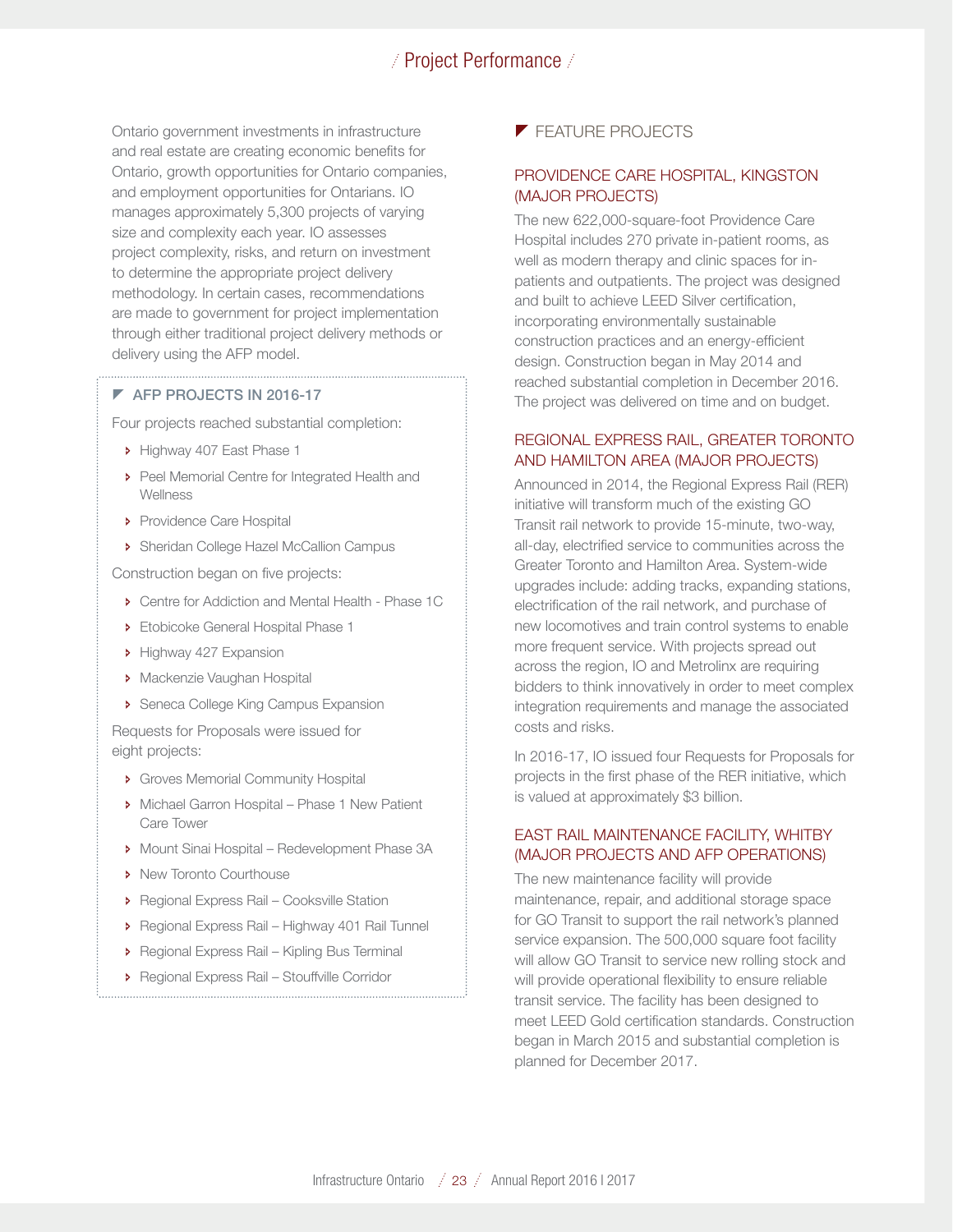# NEW TORONTO COURTHOUSE (MAJOR PROJECTS AND REAL ESTATE)

Located in downtown Toronto, the new Toronto courthouse will bring together several criminal courts operating across the city into a single, accessible location. Amalgamation of justice programs and services will reduce operational and facilities costs, improve efficiency, and better serve the community.

In October 2016, IO issued a Request for Proposals to prequalified teams to design, build, finance, and maintain the courthouse. Construction is expected to begin in spring 2018.

To prepare the site for construction, IO undertook a complex archaeological excavation that uncovered thousands of artifacts, many dating from the mid-18th century when the site was part of St. John's Ward, one of Toronto's earliest immigrant communities. Artifacts from the site were displayed at Toronto City Hall in February 2017 as part of Black History Month celebrations.

Design proposals for the courthouse will include plans for heritage commemoration and interpretation of the site.

# QUEEN'S PARK RECONSTRUCTION PROJECT, TORONTO (MAJOR PROJECTS AND REAL ESTATE)

The Macdonald Block Complex adjacent to Queen's Park is home to the largest concentration of Ontario public servants, housing over a dozen government ministries and approximately 3,600 employees.

The 45-year-old complex, which includes the Macdonald Block podium, and the Hearst, Hepburn, Mowat, and Ferguson towers, is to undergo a major reconstruction. Core building systems — including electrical, water, cooling, and heating systems — that have reached the end of their useful life will be replaced.

The project is being delivered using the AFP project delivery model. Work is to be completed between 2019 and 2024 following relocation of staff to leased temporary office space.

The project, once completed, will reduce operating and capital maintenance expenses for the Macdonald Block by an average of more than \$20 million annually, and also reduce the need for thirdparty leased space across the downtown Toronto core by over 380,000 square feet.

# WHITNEY BLOCK REHABILITATION PROJECT (REAL ESTATE)

The reconstruction project also includes exterior and interior renovations to the Whitney Block, one of Ontario's oldest government office buildings. IO will oversee the project procurement process and provide project management oversight of the rehabilitation project.

# 880 BAY STREET DEMOLITION (REAL ESTATE)

In 2016-17, the former provincial office building at 880 Bay Street was demolished. The site, along with an adjacent property will become the staging area for the Macdonald Block project. IO requested proponents to demonstrate enhanced public safety protection given the building's tight proximity to the property line and heavy vehicle and pedestrian traffic along Bay Street. The successful contractor used modified shipping containers as protective hoarding rather than the traditional method of scaffold framing and plywood, which provided safe passage for pedestrians and supported completion of the project safely and effectively. Additionally, containers are faster and easier to install, and environmentally friendly since they are 100% reusable. The project was completed on time and on budget.

# EXPANSION OF A. GRENVILLE AND WILLIAM DAVIS COURTHOUSE, BRAMPTON (REAL ESTATE)

This 132,000 square foot addition to the A. Grenville and William Davis Courthouse is targeted for completion in August 2018. The project involves construction of a six-storey addition to the existing courthouse with a complete basement. Two floors will be fit-up immediately with new courtrooms, waiting areas, and judicial chambers. The remaining floors will provide space for future courthouse development. The project is being delivered using a traditional stipulated-sum methodology. Construction started in January 2017.

# SALE OF LIQUOR CONTROL BOARD OF ONTARIO (LCBO) HEAD OFFICE LANDS (COMMERCIAL PROJECTS)

IO was enlisted to lead the procurement process for the sale of LCBO Head Office Lands at 55 Lake Shore Boulevard East, in Toronto. IO issued a request for proposals (RFP) for the sale of the site in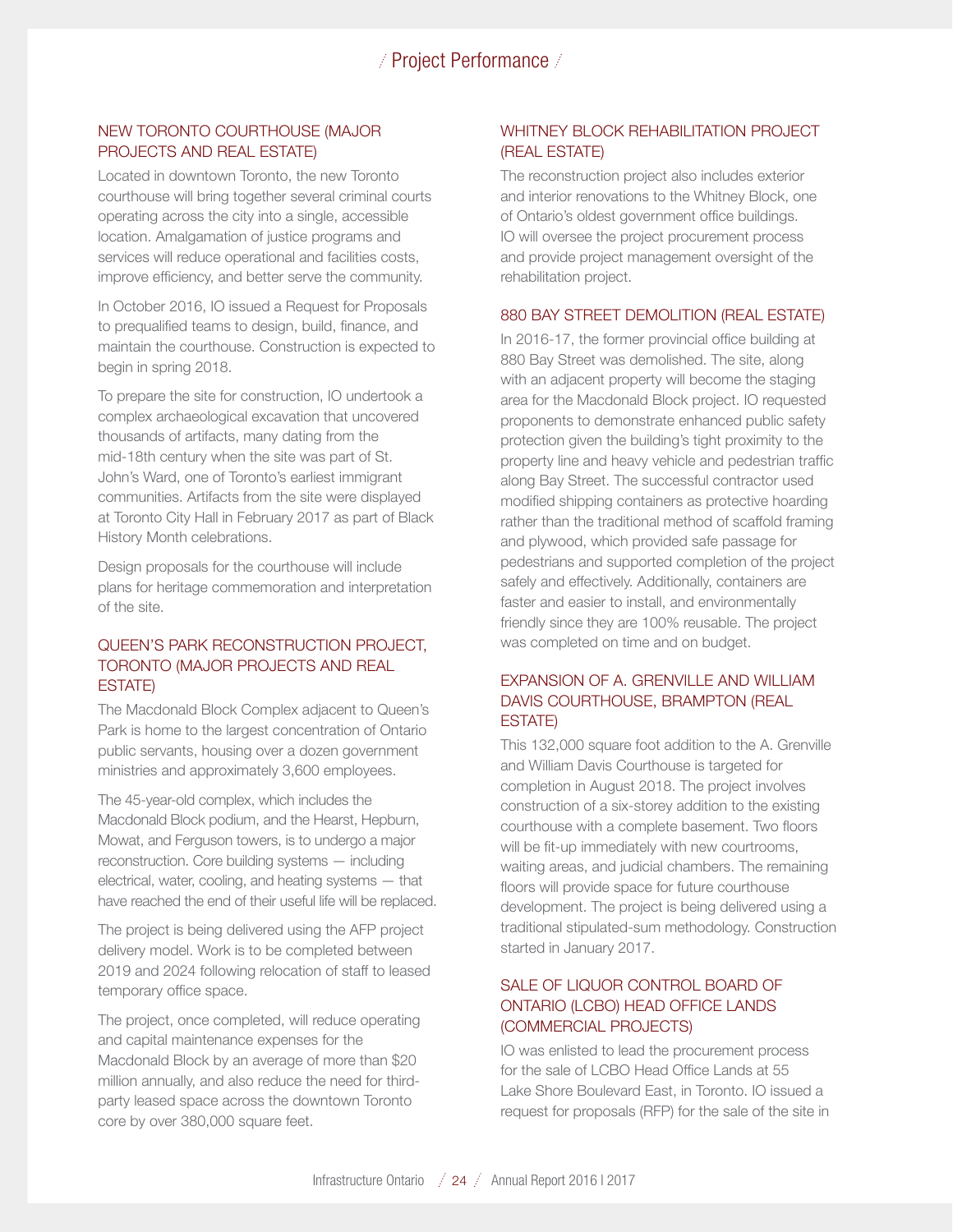# Project Performance

September 2014. Following closure of the RFP and bid evaluations, Menkes Development Ltd. was selected as the successful purchaser. The disposition was completed with the closure of the sale in May 2016.

# SALE OF ONTARIO POWER GENERATION HEAD OFFICE (COMMERCIAL PROJECTS)

IO provided advice and disposition services to Ontario Power Generation for the sale of its head office at 700 University Avenue, Toronto. A deal was successfully reached in December 2016, delivering \$285 million to the Trillium Trust.

# WALKERTON CLEAN WATER CENTRE - GREEN TECHNOLOGIES (REAL ESTATE)

Net-zero buildings contribute less overall greenhouse gas to the environment, such that the total amount of energy used by the building on an annual basis is roughly equal to the amount of renewable energy created on the site. IO will propose the Walkerton Clean Water Centre for inclusion in the Canadian Green Building Council Net Zero Pilot program, following a current detailed study and collection of required data. The purpose of the pilot program is to develop a standard definition and methodology for net-zero energy calculations.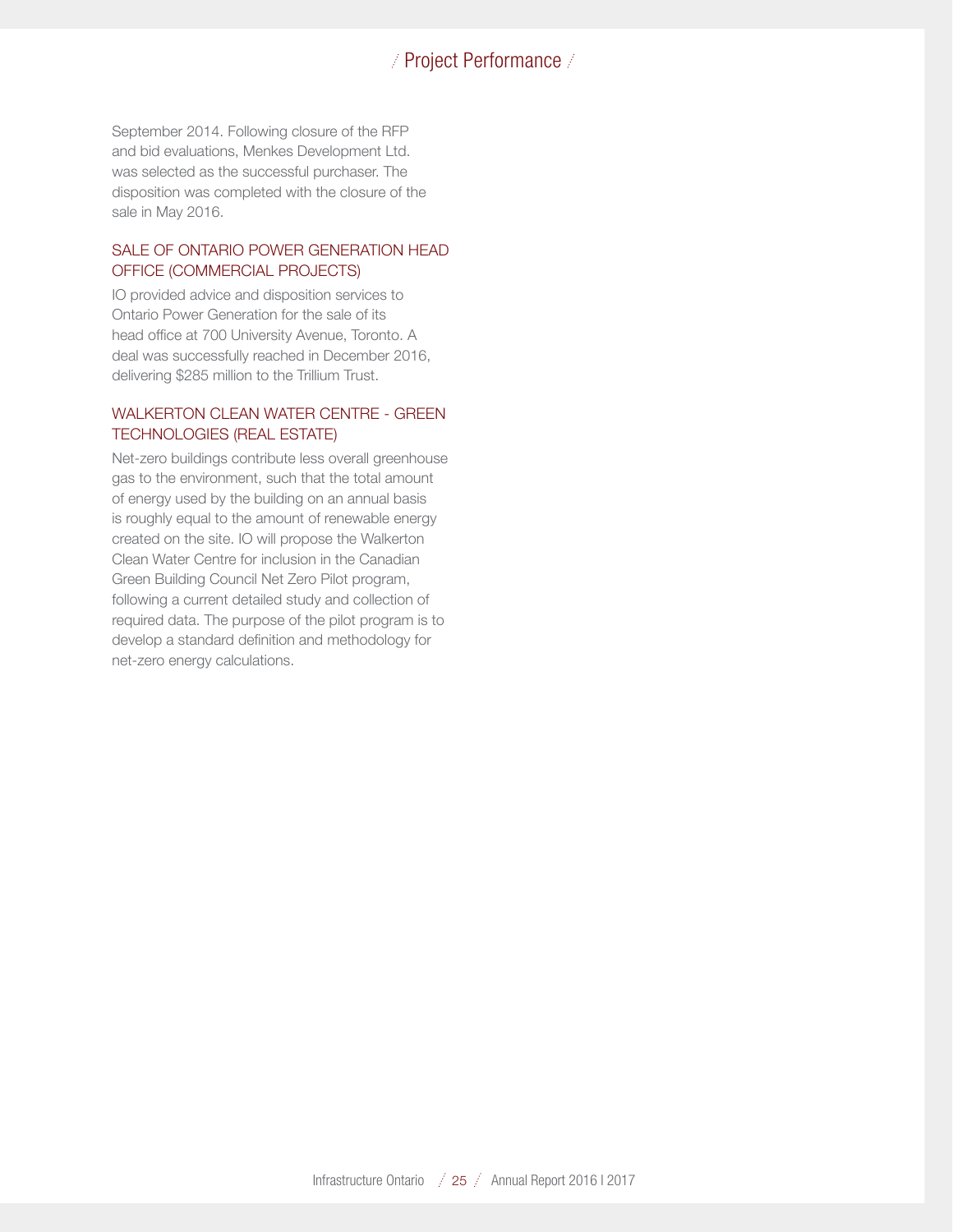# <span id="page-25-0"></span>Productive Relationships

# <span id="page-25-1"></span>**F** ENGAGING INDUSTRY AND PARTNERS

IO is committed to working with companies, associations, and experts in order to share knowledge, gather input on best practices, and develop opportunities for cooperation. IO maintains regular dialogue with associations, service providers, and advisory firms, providing updates on continuous improvement initiatives and consulting with industry representatives through market soundings.

The agency also participates in industry conferences and events throughout the year to share its infrastructure development and real estate management expertise and provide updates on current and upcoming projects. In 2016-17, IO's Business Strategy and Communications team supported more than 60 public speaking opportunities.

The Business Strategy and Communications team published IO's Market Update, highlighting \$11.8 billion in AFP projects, eight direct delivery projects and an estimated 700 new real estate capital repair projects.

The Business Strategy and Communications team continues to inform the public of IO's work via accessible platforms such as Twitter, YouTube, and LinkedIn. IO's website was refreshed with updated content, modern graphics, and improved functionality in 2016-17.

## CROSS-JURISDICTIONAL COLLABORATION

IO's doors are always open to colleagues in municipal, provincial, federal, and international governments as the agency believes that open communication and sharing of experiences is the best foundation for growth, high performance, and success. During the year, IO continued to share information with other public sector organizations, including the US National Governors Association and international delegations.

## <span id="page-25-2"></span>**7 OUR SERVICE PROVIDERS**

# PROJECT MANAGEMENT SERVICE PROVIDERS (PMSPS)

IO undertakes capital renewal projects to maintain and renew the buildings it manages, as well as projects requested and funded by ministries that adapt facilities to meet program needs. IO engages Project Management Service Providers to deliver project management services for assignments across the Province valued between \$100,000 and \$10 million.

The PMSPs oversee the delivery of over \$200 million worth of construction, maintenance, and improvement assignments on an annual basis. The IO Outsourced Contract Governance team reviews performance using a comprehensive set of fee-at-risk key performance indicators.

Brookfield Global Integration Solutions (BGIS) is the PMSP for northern Ontario and the downtown Toronto core, while Colliers Project Leaders is the PMSP for southern Ontario, the Greater Toronto Area, and eastern Ontario.

The two PMSPs engage hundreds of small and medium-sized Ontario businesses for the provision of products and services over the term of their contracts.

# PROPERTY AND LAND MANAGEMENT SERVICES (PLMS)

IO outsources Property and Land Management Services for the General Real Estate Portfolio to CBRE Ltd., a global property management and development company. CBRE employs industryleading practices and sustainability principles and is directly responsible for delivering approximately \$500 million worth of related facility operations and maintenance on an annual basis.

The PLMS contract provides day-to-day property management services through an extensive supply chain of local contractors managed by CBRE. The contract also provides for the management of realty holdings that are vacant and on hold for future use, under lease to third parties, or awaiting disposal. Small works projects under \$100,000 are delivered under the PLMS contract. IO oversees and measures CBRE's monthly, quarterly, and annual performance using a number of fee-at-risk key performance indicators.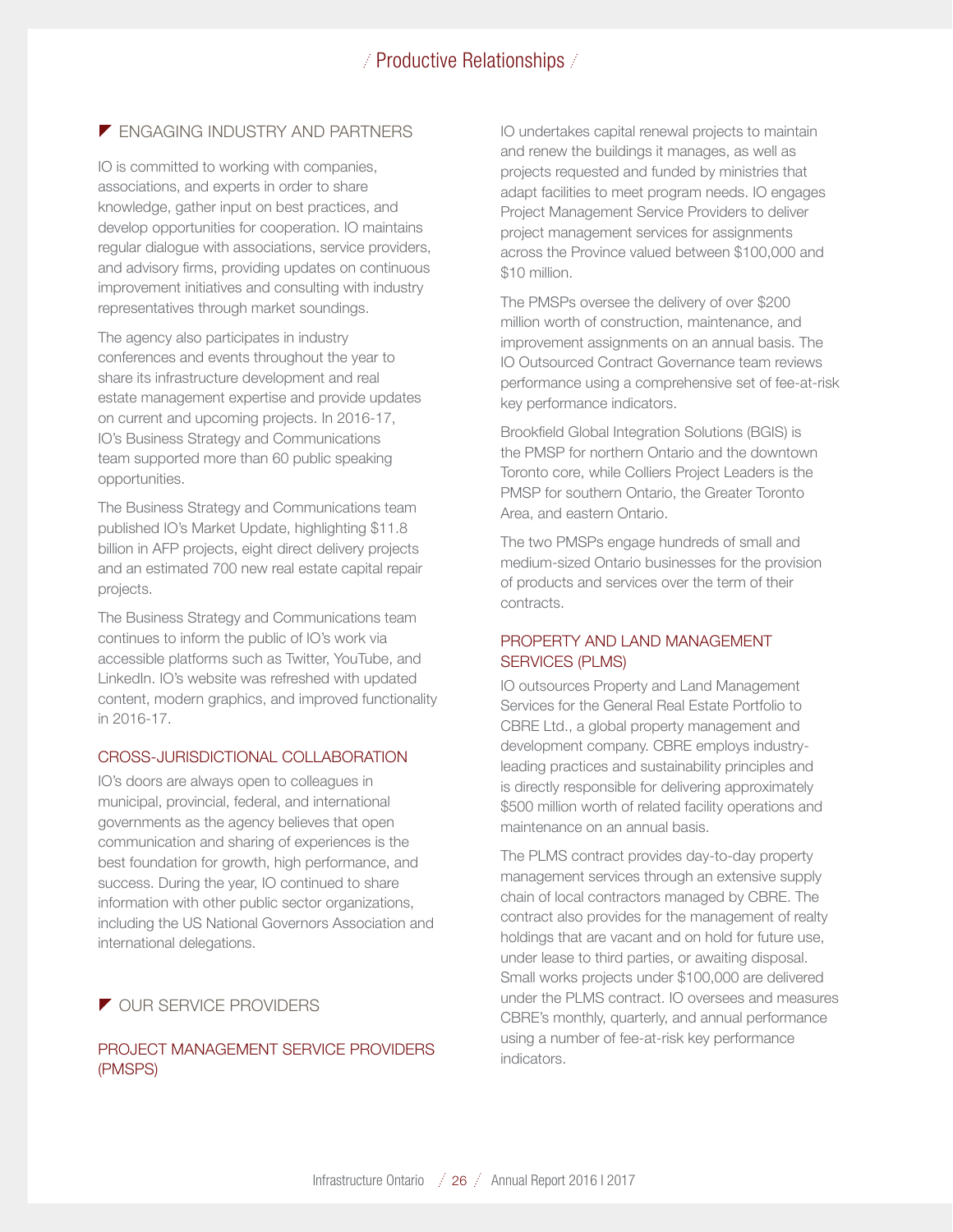# HEALTHY GOVERNMENT BUILDINGS

IO is diligent in the oversight of property management and project management service providers for the thousands of facilities in the provincial portfolio. Tools include annual audits, recurring review meetings, and quarterly reporting specific to health and safety.

# AFP PROJECT COMPANIES AND FACILITY MANAGEMENT PROVIDERS

IO has 30-year relationships with project and facility management companies for government-controlled assets built under the AFP model. These companies are contractually responsible for the operation and life cycle asset management of 28 buildings, for which they receive annual service payments totalling approximately \$170 million.

# <span id="page-26-0"></span>**V** OUTSOURCED CONTRACT DUE DILIGENCE

Overall, IO's facility, project management and AFP service providers are performing well and all parties are focused on the successful delivery of key priorities.

IO manages the performance and compliance of service providers through a comprehensive governance structure that draws upon several internal work streams with subject matter expertise. The work streams, which include project and facility management specialists and finance, procurement, and legal professionals, monitor service provider compliance with Master Service Agreements, legislative requirements, government policies, and IO procedures.

In 2016-17, IO carried out a comprehensive review of existing key performance indicators applied under the PLMS and PMSP contracts. The intention is to strengthen service provider performance and improve alignment with emerging objectives and client expectations. The changes will commence in 2017-18.

The PLMS and PMSP Master Service Agreements expire in 2020, exclusive of any extension options. In preparation for the next generation of outsourced service delivery contracts, IO launched a comprehensive continuous improvement initiative to examine an appropriate scope of services, lessons learned and opportunities to strategically align objectives and evolve performance.

# PROCUREMENT

Transparent and ethical business practices are imperative to IO's reputation publicly and in the marketplace. In 2016-17, a new AFP Vendor Performance Program was successfully launched. The program will monitor, track, and evaluate construction contractors' performance on AFP projects and will impact evaluation results for future AFP projects. Additionally, an initiative was successfully launched in AFP projects that requires bidders to provide certifications regarding ethics and conflicts of interest policies from third party national accounting and audit firms, providing added due diligence to ensure a fair procurement process. In addition, the Report of the IO Board of Directors Special Committee found that IO's AFP procurements use international and domestic best practices.

In addition, as a follow-up to the 2014 Auditor General AFP audit recommendations and as part of IO's enterprise-wide records management plan, the pilot of an online Electronic Tendering System to receive and evaluate bid submissions was started in 2016-17. The system will advance conflict of interest screening, audit controls, process efficiencies and comparative analytics.

During 2016-17, IO began the renewal of Vendor of Record (VOR) arrangements in four service categories – general contractors, architectural services, engineering/technical services and interior design services. The renewal began with general contractors in November 2016 and will continue with engineering and architectural consulting services in 2017-2018. These VORs enable projects delivered by IO's Project Services and Project Management Service Providers. The new VORs use a provincewide approach to ensure the fair distribution of work among firms from across the province, making the administration of the VOR simpler, more streamlined, and efficient.

## RECORDS MANAGEMENT

With an array of service providers and numerous government stakeholders, protecting confidential information and being able to produce documentation when required is a priority. For IO, this involves a comprehensive information management strategy, including a single document management system, a corporate document retention plan, and document storage and retention schedules.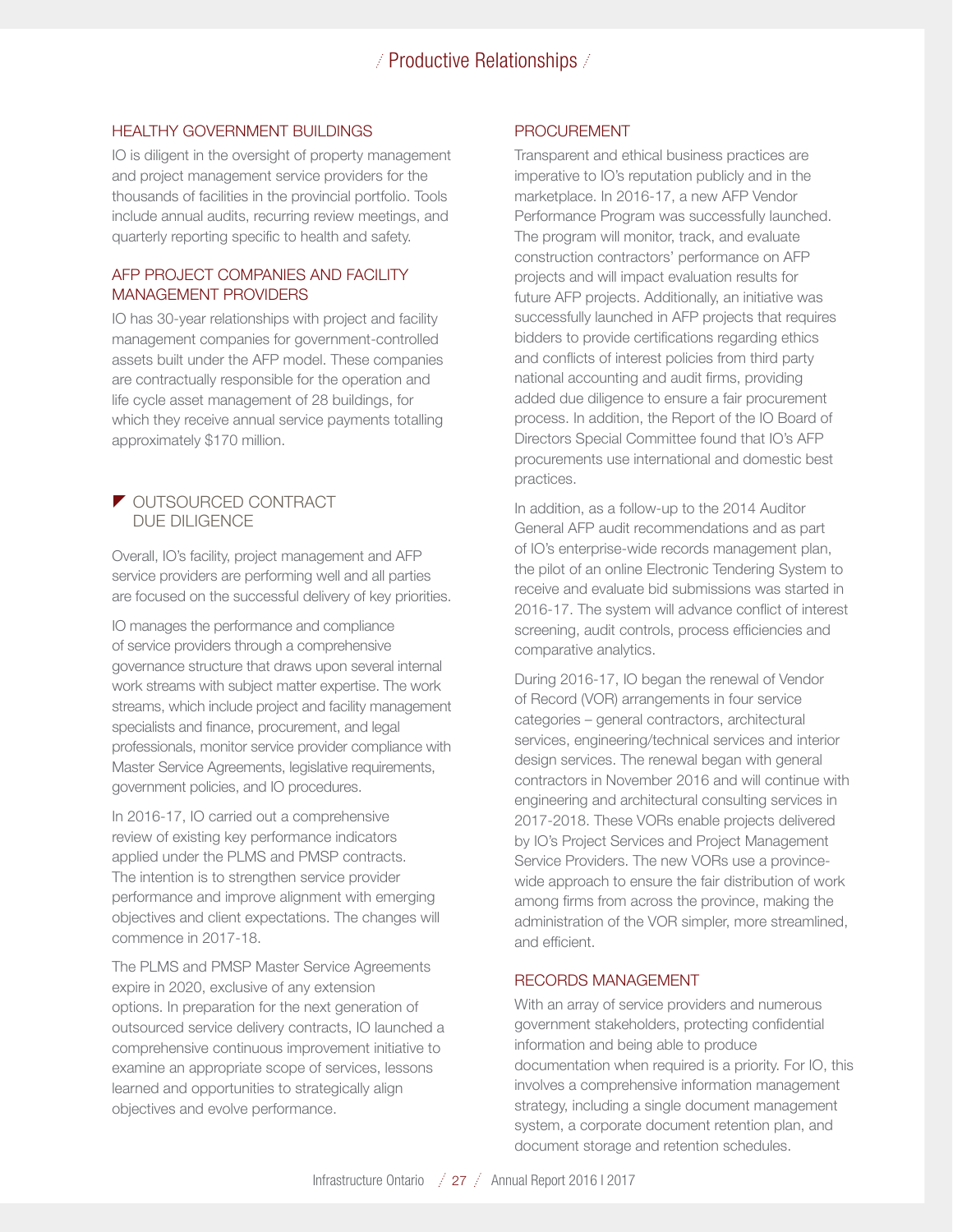# / Productive Relationships /

In 2016-17, IO's Procurement and Records Management team undertook a number of initiatives to improve records management:

- **development of a new standardized folder structure** and detailed file plan for the Major Project division and shared services;
- **automated integration of Major Project's document** and project management system with IO's electronic filing system of record; and
- **I** launch of a pilot project enabling AFP evaluations to be conducted entirely in an electronic environment, so as to improve the consistency, timeliness, and quality of evaluations.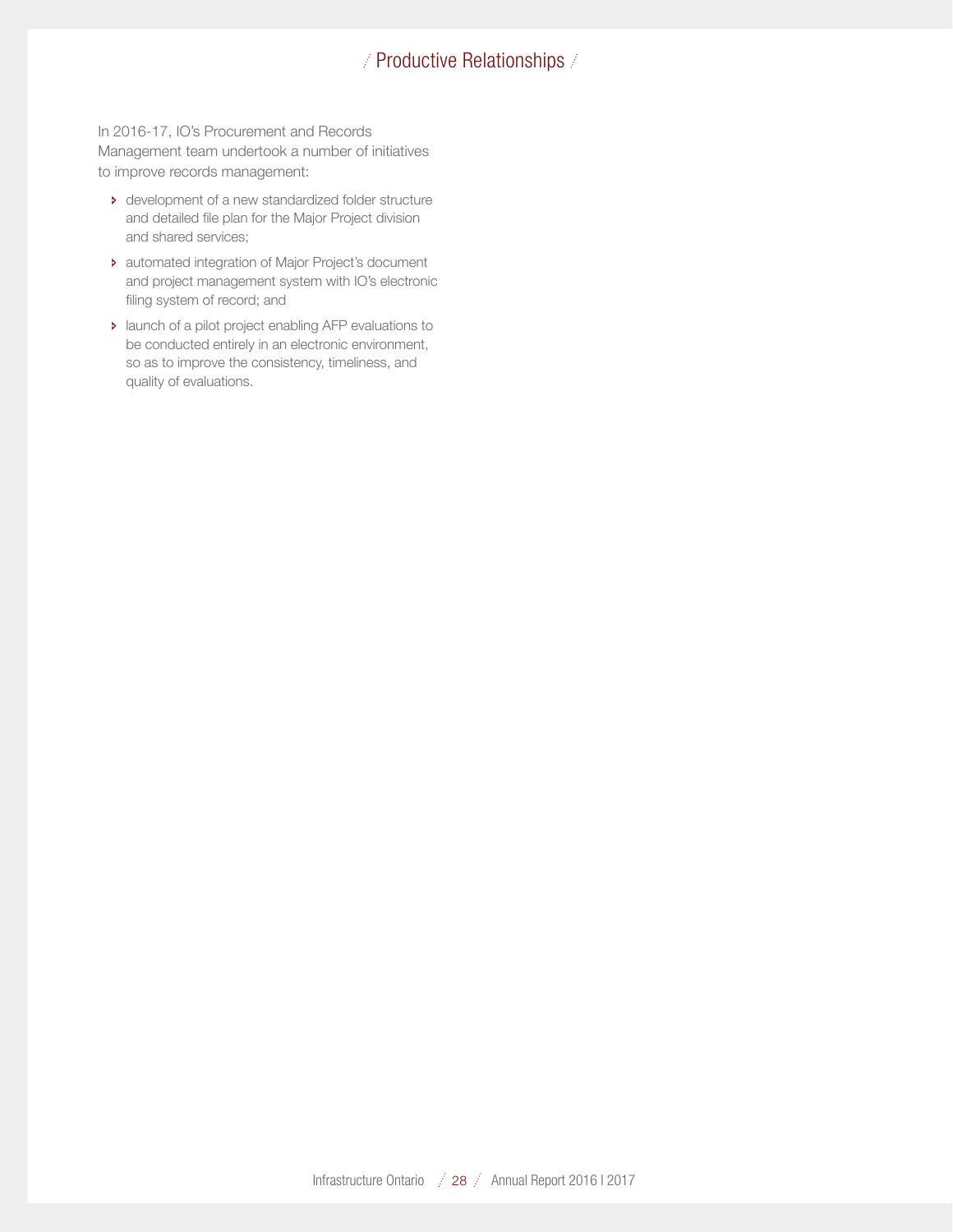# <span id="page-28-0"></span>Our People

The unique skills and diverse expertise of IO employees are at the core of IO's success. Attracting, engaging, developing, and retaining talented people are high priorities across the organization.

IO strives to create a workplace where employees are dedicated to achieving organizational goals, know how to contribute their best effort, and feel challenged and engaged. In 2016-17, the Human Resources team introduced a number of new initiatives to enhance IO's commitment to its employees.

One such initiative involved the introduction of a "high-touch approach" to hiring, involving:

- **If** one-on-one meetings between HR staff members and hiring managers to review the critical role managers play in orienting new employees;
- **P** regular contact throughout the first three months following hiring to offer support, proactively address outstanding issues, and provide a welcoming and positive employee experience;
- **P** ensuring smooth back-end logistics including IT, facilities, and general coordination; and
- **a** restructured process aligned with adult learning principles that sets out how and when new hires receive information.

Human Resources also made adjustments to IO's performance assessment tool, which now includes standard competencies that are evaluated alongside an employee's annual objectives to appraise an employee's behavior in the delivery of business objectives.

IO's senior leadership team participated in a comprehensive succession planning process. Going forward, the Executive team will annually review the plan, identifying successors for a number of senior level positions.

Investment in employee learning and development continued through 2016-17. IO programs provide a wide-range of growth opportunities, from experiential learning gained through special projects and developmental assignments to a variety of in-class specialty courses designed to build leadership skills and expertise at all levels of the organization.

Health and safety policies are high priority to ensure alignment with industry standards and best practices. In 2016-17, IO's Project Delivery group began

mandatory site safety training for staff. In addition, IO posted a new Workplace Violence and Harassment policy statement, demonstrating its commitment to ensuring a safe and respectful workplace. Workplace violence risk assessments were completed for all of our office locations, each of which received a "low risk" rating.

# <span id="page-28-1"></span>**COMMUNITY INVOLVEMENT -**IO GIVES BACK

IO and its employees care about the sustainability of the environment and vitality of the communities in which they live and work. IO employees contribute to communities across the province through volunteering, fundraising, and donations. In 2016-17, IO employees contributed to raising over \$113,000 for United Way Toronto & York Region through cash and payroll donations and a number of special events including employee appreciation chocolate-grams, CN Tower stair climb, an OPS walk/run, pumpkin carving contest, and golf tournament. IO employees also supported local community-based agencies by volunteering their time to sort food and prepare snacks for a youth program.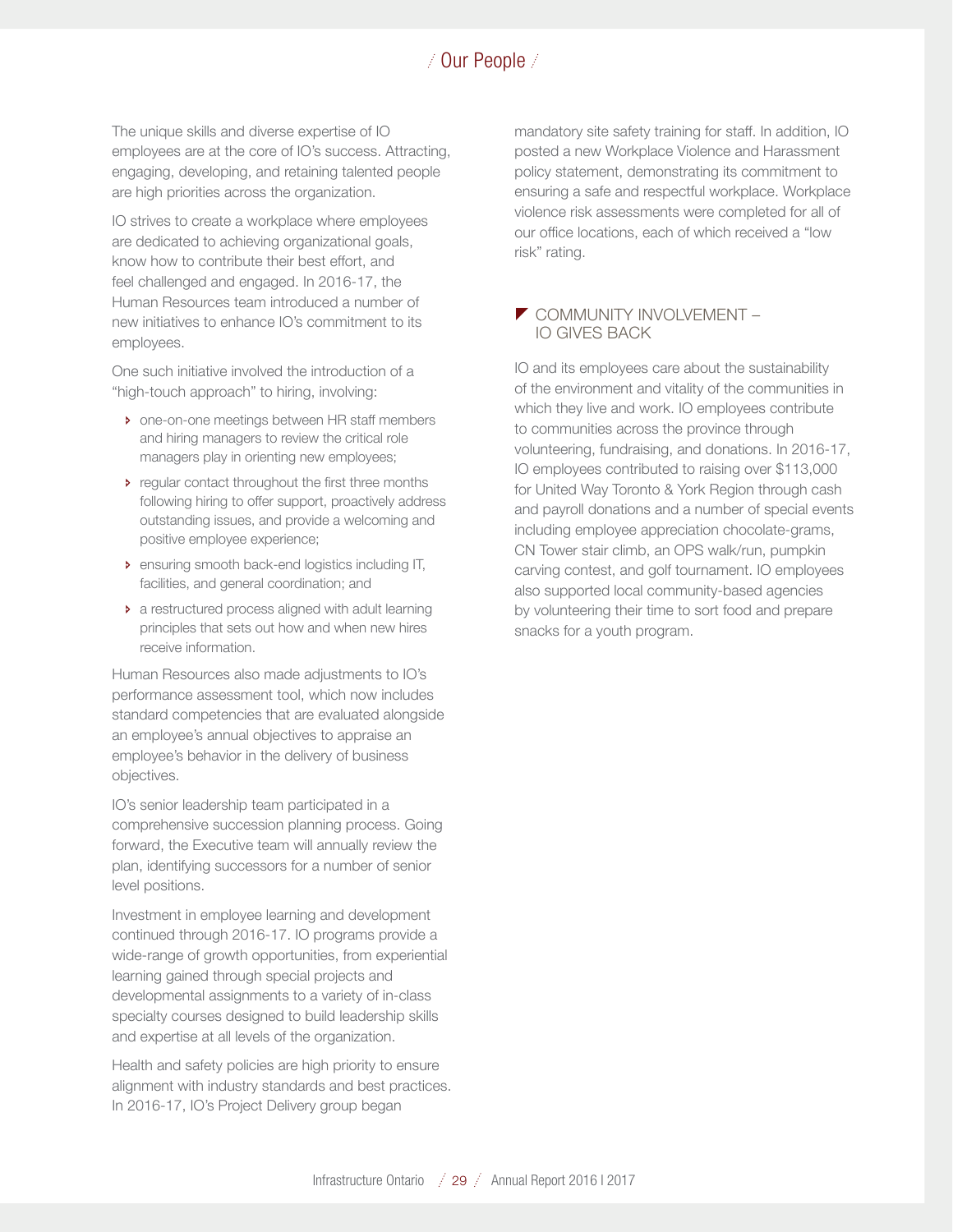# <span id="page-29-0"></span> $\angle$  2016-17 List of Awards  $\angle$



Sustainable Concrete Construction

Ontario Concrete Awards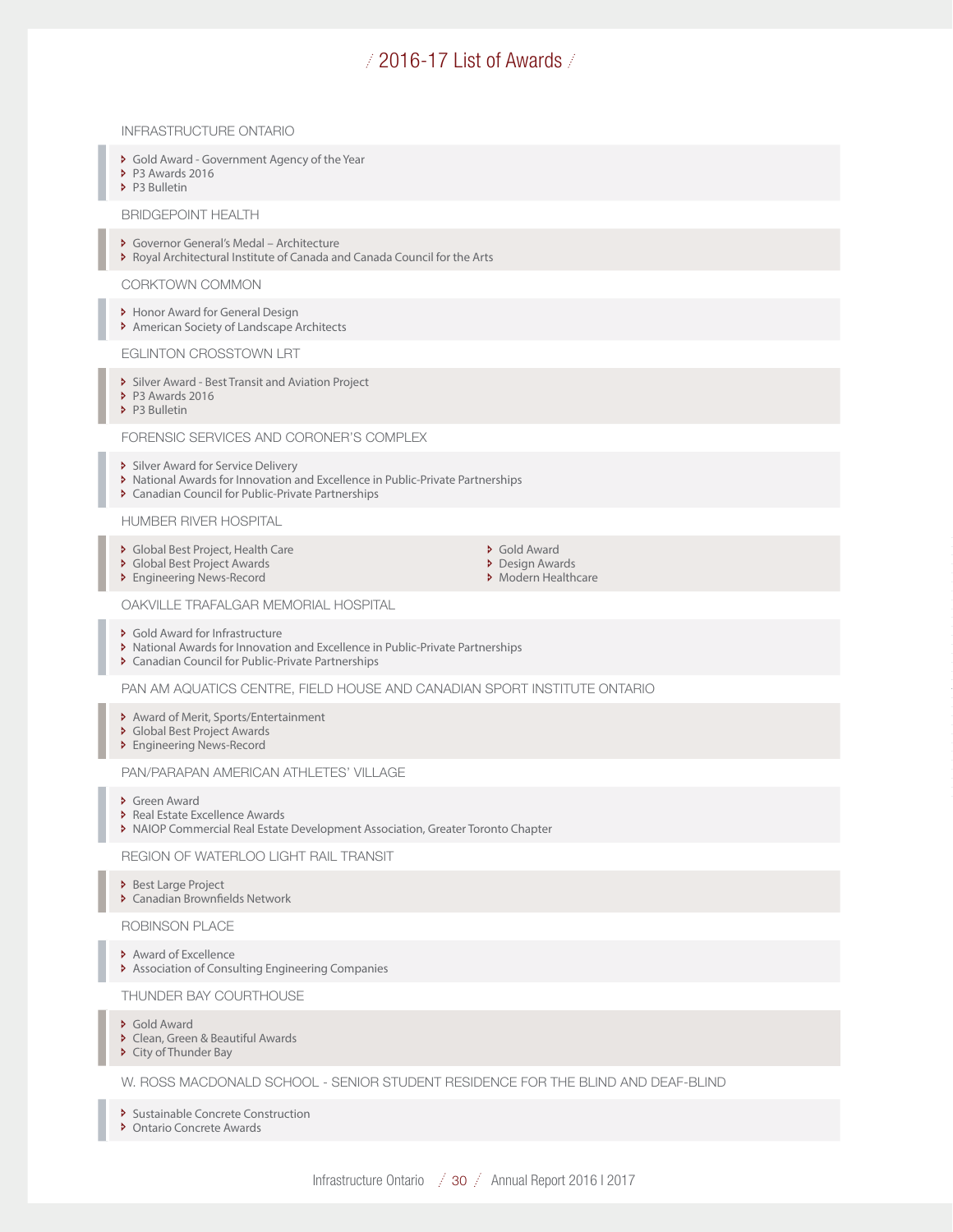# <span id="page-30-0"></span>2016 / 2017 Financial Reports

Ontario Infrastructure and Lands Corporation



[FINANCIAL STATEMENTS PAGE 41](#page-40-0)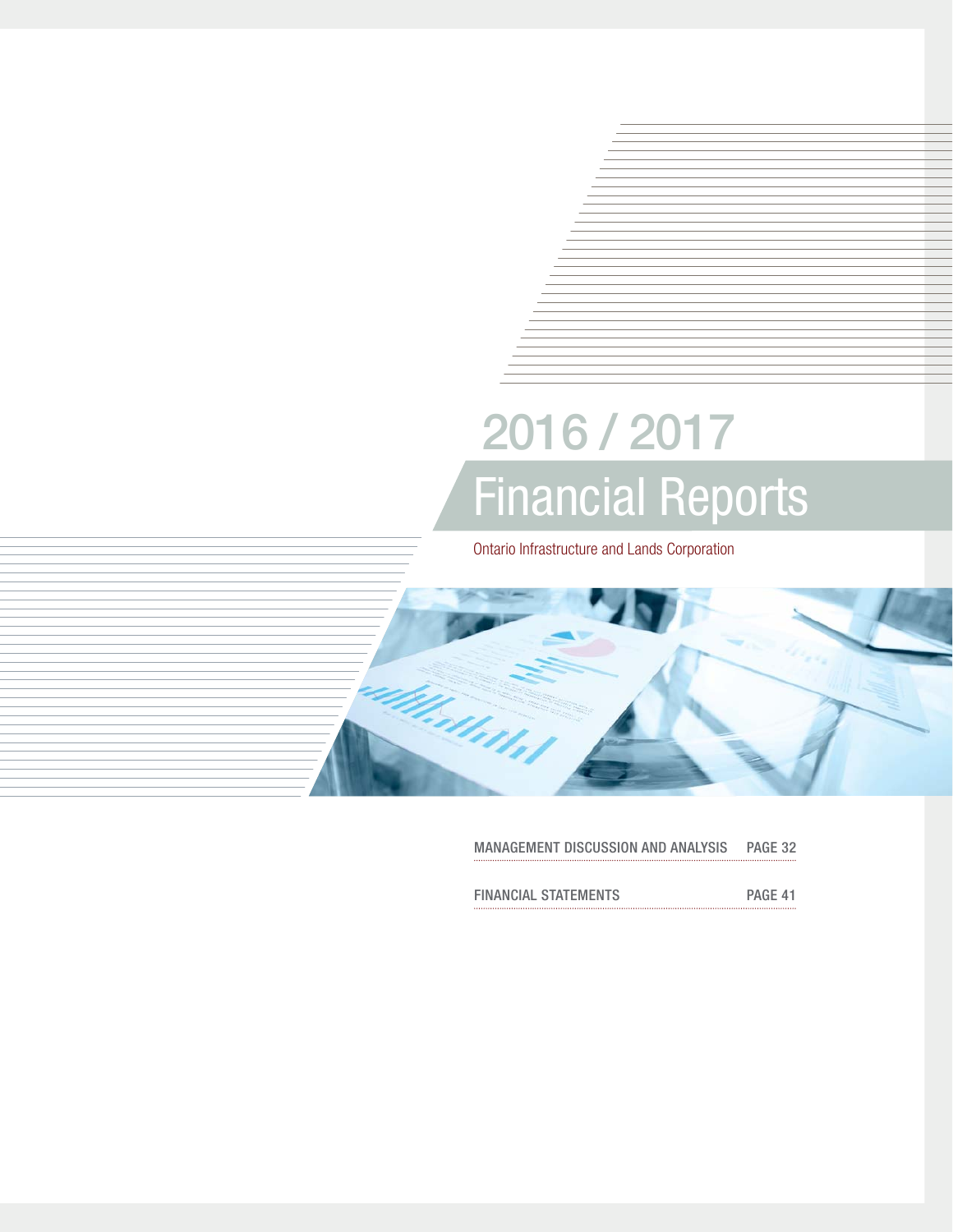# <span id="page-31-0"></span>**7 OVERVIEW**

Infrastructure Ontario (IO) is a Crown corporation reporting to the Minister of Infrastructure (Minister) and is classified as an operational enterprise. IO is governed by a Board of Directors pursuant to a memorandum of understanding with the Minister that sets out IO's accountability framework.

IO has four lines of business delivering results to public sector clients.

Major Projects manages large, complex public infrastructure projects through the Alternative Financing and Procurement (AFP) model, which uses private financing and expertise to strategically build high quality public infrastructure, and aspires to on time and on budget delivery, in partnership with the private sector.

Real Estate provides comprehensive asset management services for government owned and leased properties, which includes providing end to end real estate accommodation options to client ministries to ensure safe and secure operations through asset management, capital planning and project management solutions. It also provides strategic asset planning services to the Ministry of Infrastructure (MOI), to maximize the value of government assets through portfolio planning, rationalization, including development planning and key acquisitions and sale of surplus assets. Real Estate also delivers capital and operational projects through outsourced service providers ensuring effective and efficient service delivery for Ontario's General Real Estate Portfolio (GREP), for which IO is the financial manager.

Lending administers IO's loan program, which provides Ontario municipalities and eligible public sector and not-forprofit organizations with access to affordable loans to build and renew public infrastructure.

Commercial Projects leverages private sector partnerships and investments for revenue generation, liability/cost reduction and efficiency in government services and investments. The business line also seeks to maximize the value of the provincially owned real estate portfolio with the involvement of the private sector, when IO is directed to take action by the Minister.

IO's business lines are supported by professional staff in human resources, legal services, procurement, business strategy and communications, transaction finance, corporate finance and treasury, corporate reporting and performance measurement, information technology and risk management.

This Management Discussion and Analysis (MD&A) is intended to provide an overview of IO's financial activities for the year ended March 31, 2017, and should be read in conjunction with the financial statements for the year ended March 31, 2017 and related notes.

# **7** OPERATING RESULTS

The MD&A discusses revenue and program expenses of the four lines of business (refer to Note 19 of the financial statements) and the corporate operating expenses by function compared to budget and prior year results, in accordance with how the business is managed and how operations are classified for planning and measuring performance.

# **MAJOR PROJECTS**

# YEAR-ENDED MARCH 31, 2017 VS. BUDGET

Major Projects reported a surplus of \$0.3 million for the year, a favourable variance of \$0.5 million compared to the budget deficit of \$0.2 million.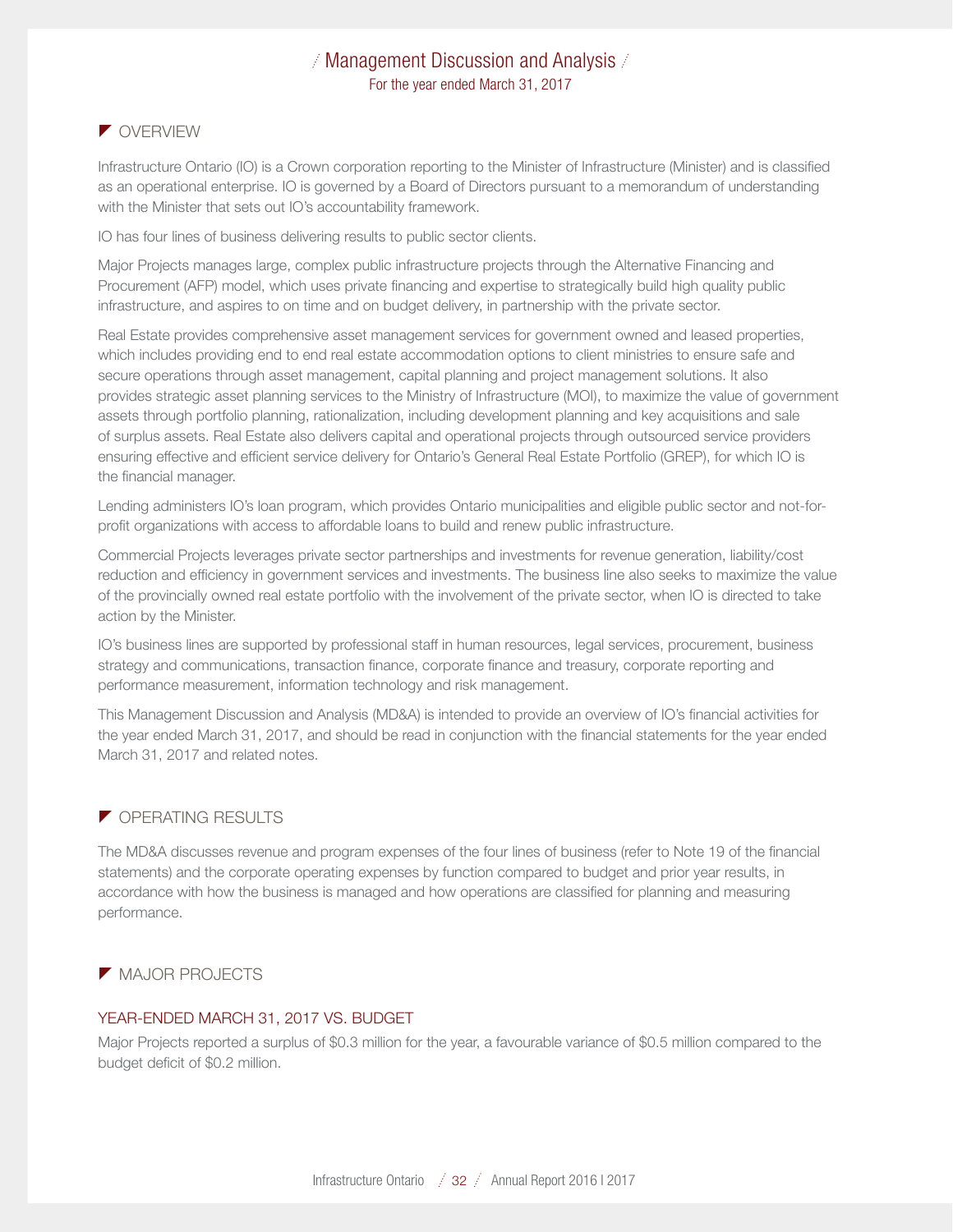#### REVENUES

Major Projects provides professional services for AFP projects under either fixed price or cost based contracts. For fixed price contracts before reaching financial close, Major Projects recognizes revenue for project delivery fees when an arrangement is in place, costs are incurred, and collectability is reasonably assured. After financial close, revenue for project delivery fees are recognized based on the percentage of completion of internal work. Project transaction fees are recognized when an arrangement is in place, costs are incurred, and collectability is reasonably assured. At final completion, any remaining margin on the fixed price contract is recognized. For cost based contracts, revenue for project delivery and project transaction fees is recorded when an arrangement is in place, costs are incurred, and collectability is reasonably assured. Revenue for ancillary costs, included in recoverable advisory costs, is recognized on a cost recovery basis in the period such costs are incurred.

Revenues for the year, excluding project transaction fees and recoverable advisory cost revenues, were \$31.2 million, an unfavourable variance of \$0.9 million compared to the budget of \$32.1 million.

- The unfavourable variance was primarily due to lower project delivery fee revenue recognized on projects with a letter of direction (LOD), including the MacDonald Block, Highway 7, and Ontario Provincial Police Modernization Phase 2 projects. The lower revenue is a consequence of lower costs incurred during the year, which has an offsetting favourable variance.
- Project transaction fees were \$7.5 million for the year, an unfavourable variance of \$7.7 million compared to the budget of \$15.2 million. Project transaction margin (project transaction fees net of project transaction costs) had a \$0.4 million unfavourable variance to budget. This was primarily due to two social projects - St. Michael's Hospital and Joseph Brant Memorial Hospital, where the transaction margins were fully recognized in prior years and legal invoices that were in dispute were paid during the current year.
- Recoverable advisory costs are the ancillary costs on a project and vary depending on the nature and stage of the project. It is billed on a pass through basis with no impact to surplus/(deficit). Due to the nature and variability on annual spend, IO does not budget for ancillary costs or revenues. Ancillary costs includes the following expenditures:
	- 1. Technical advisors/consultants that assist throughout the life of the project (designers, architects, and engineers).
	- 2. Contingencies for unforeseen expenditures and discretionary variations on civil and non-hospital social projects.

#### CORPORATE OPERATING EXPENSES

Refer to page 38 for a discussion of IO's consolidated results on salaries and benefits, and general and administration expenses.

#### PROGRAM EXPENSES

Program expenses for the year were recoverable and consisted of the following:

- Project transaction costs were \$7.9 million for the year, a favourable variance of \$7.3 million compared to the budget of \$15.2 million. Project transaction margin is explained in "project transaction fees" above.
- Recoverable advisory costs were \$17.9 million for the year and were not budgeted. Recoverable advisory costs are explained in "recoverable advisory costs" above.

### YEAR-ENDED MARCH 31, 2017 VS. MARCH 31, 2016

Major Projects reported a surplus of \$0.3 million for the year, an increase of \$1.0 million compared to the deficit of \$0.7 million in the prior year.

#### **REVENUES**

Revenues for the year, excluding project transaction fees and recoverable advisory cost revenues, were \$31.2 million, an increase of \$7.7 million compared to \$23.5 million in the prior year.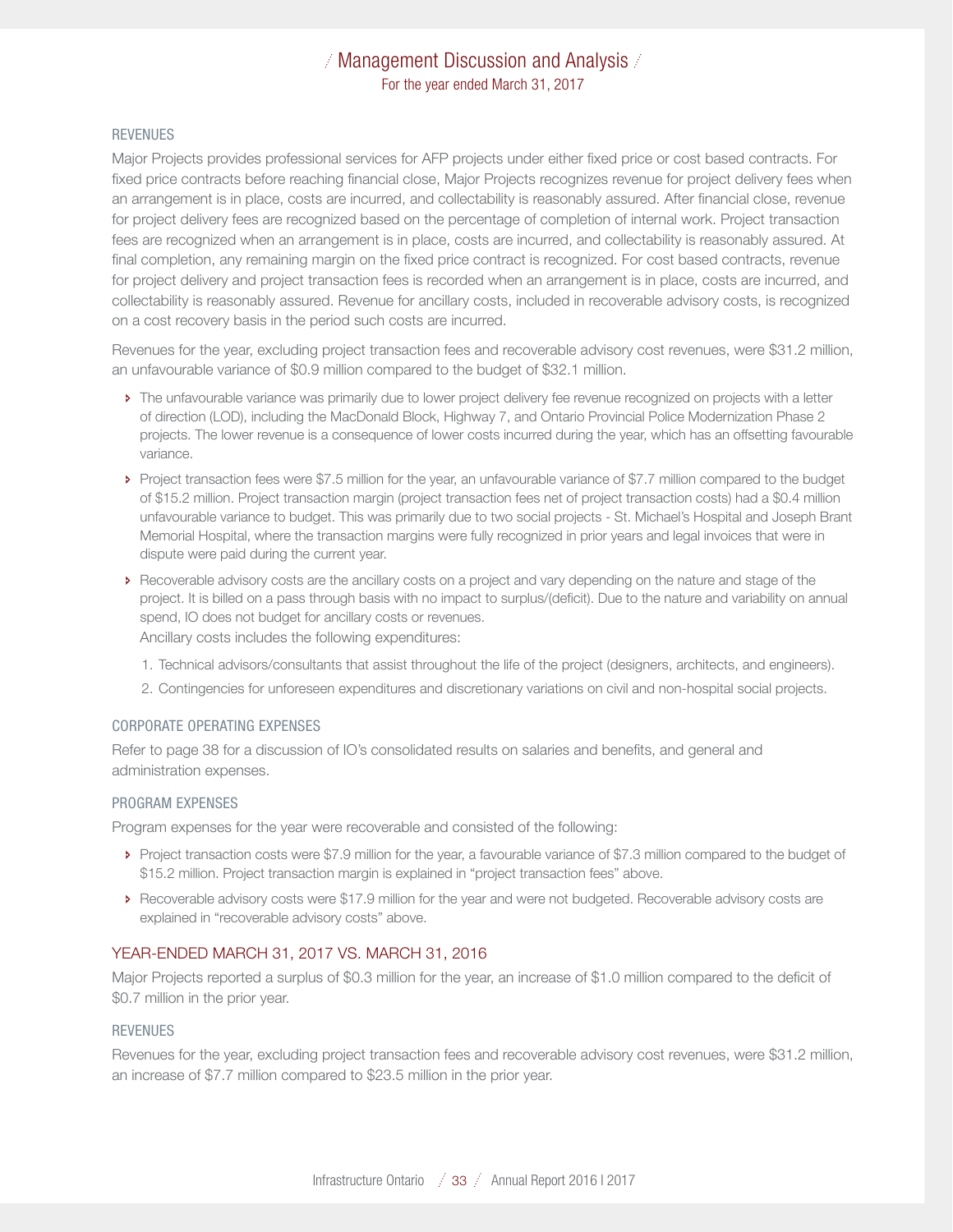- The increase in revenue was primarily due to a larger number of civil projects in the current year, including the Regional Express Rail and Hamilton LRT projects. Civil projects are generally larger in scale and require more resources compared to social projects, which results in higher project delivery fees. Additionally there are a higher number of social projects in the transaction stage, including the MacDonald Block and Roy McMurtry Youth Center & Brookside projects.
- Project transaction fees were \$7.5 million for the year, a decrease of \$3.7 million compared to \$11.2 million in the prior year. The prior year results included a \$5.8 million favourable transaction margin, as a result of milestones achieved on certain projects which resulted in recognition of the remaining transaction margin.
- Recoverable advisory costs were \$17.9 million for the year, a decrease of \$2.9 million compared to \$20.8 million in the prior year. Recoverable advisory costs vary depending on the nature and stage of the project.

### CORPORATE OPERATING EXPENSES

Refer to page 38 for a discussion of IO's consolidated results on salaries and benefits, and general and administration expenses.

### PROGRAM EXPENSES

Project transaction costs for the year were \$7.9 million, an increase of \$2.5 million compared to \$5.4 million in the prior year. The increase is primarily due to a larger number of AFP projects in the transaction stage compared to the prior year.

# **FREAL ESTATE**

# YEAR-ENDED MARCH 31, 2017 VS. BUDGET

Real Estate reported a surplus of \$2.3 million for the year, a favourable variance of \$1.6 million compared to the budget surplus of \$0.7 million.

#### **REVENUES**

Revenues for the year were \$58.4 million, a favourable variance of \$1.4 million compared to the budget of \$57.0 million.

- Management fees include funding from GREP for asset management, facilities management oversight and realty services in addition to revenue from the Hydro Lands transmission corridor program, and post-AFP operations. Management fees were \$54.6 million for the year, an unfavourable variance of \$0.4 million compared to the budget of \$55.0 million, primarily due to a deferred start on the MacDonald Block project.
- Other income consists of lease commission rebates from CB Richard Ellis (CBRE). During the year \$3.0 million in revenue was recognized, a favourable variance of \$1.0 million compared to the budget of \$2.0 million, primarily due to two deals that were completed earlier than anticipated related to the MacDonald Block project. As part of the outsourced CBRE contract, IO is entitled to 50% of the brokerage commission earned by CBRE after meeting all associated expenses.
- Project transaction fees of \$0.7 million were recognized in the year. This revenue was a flow through of the project transaction costs under program expenses, which includes third party advisor costs on the following projects: Elora Research Station, New Liskeard Research Station, and Community Hubs.

#### CORPORATE OPERATING EXPENSES

Refer to page 38 for a discussion of IO's consolidated results on salaries and benefits, and general and administration expenses.

#### PROGRAM EXPENSES

Program expenses for the year were \$10.4 million, an unfavourable variance of \$0.5 million compared to the budget of \$9.9 million.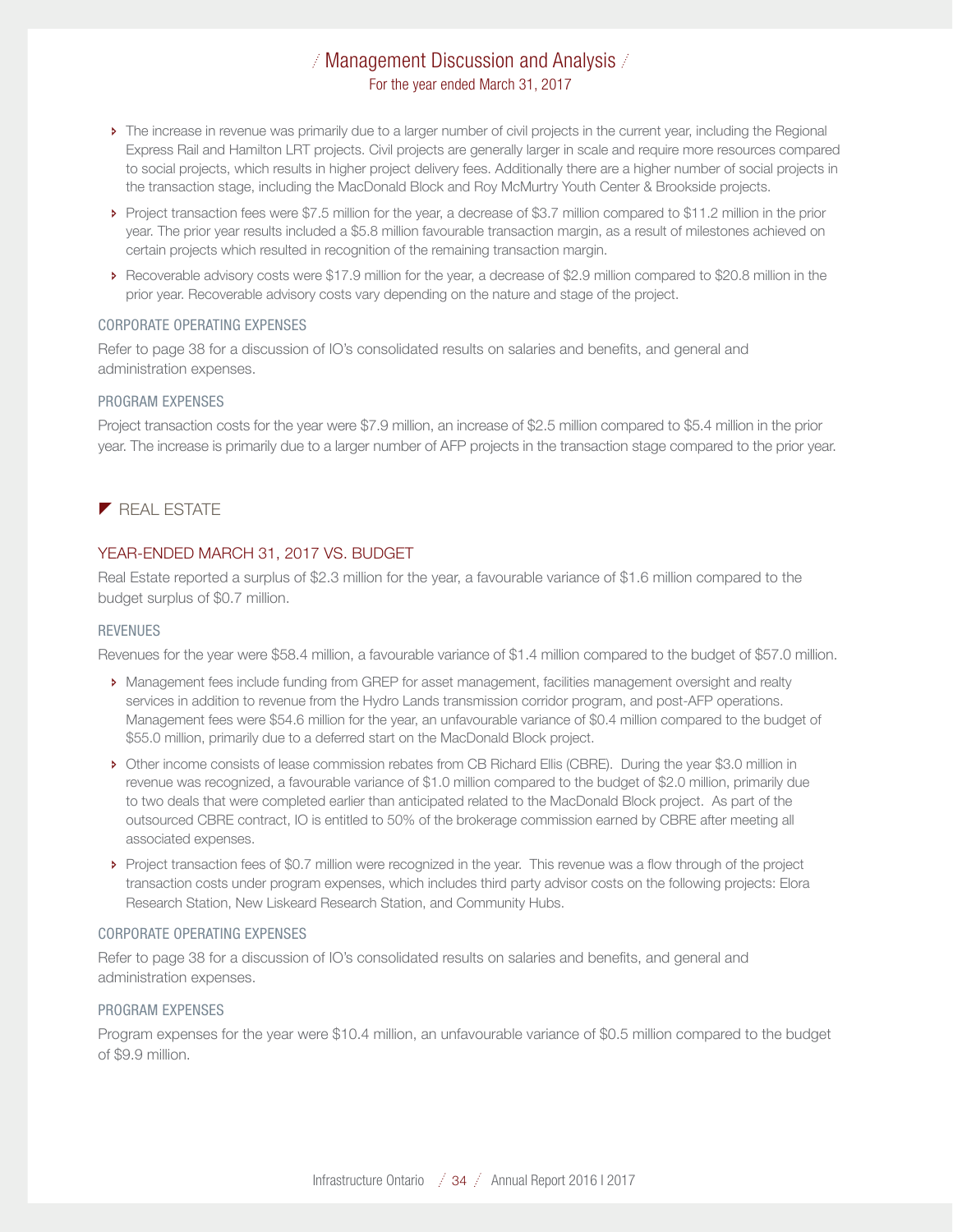- Sub-contracting fees are paid to CBRE who has been contracted by IO to provide operational facility management services. Sub-contracting fees for the year were \$9.7 million, a favourable variance of \$0.2 million compared to the budget of \$9.9 million.
- Project transaction costs were \$0.7 million for the year and fully recoverable as explained in "project transaction fees" above.

# YEAR-ENDED MARCH 31, 2017 VS. MARCH 31, 2016

Real Estate reported a surplus of \$2.3 million for the year, a decrease of \$4.0 million compared to the surplus of \$6.3 million in the prior year.

## **REVENUES**

Revenues for the year were \$58.4 million, an increase of \$1.4 million compared to \$57.0 million in the prior year.

- Management fees were \$54.6 million for the year, an increase of \$2.1 million compared to \$52.5 million in the prior year. This is primarily due to revenues from the MacDonald Block and Community Health Care Centre projects which are new projects engaged during the year.
- Other income was \$3.0 million for the year, a decrease of \$1.6 million compared to \$4.6 million in the prior year. The prior year other income primarily consisted of the CBRE lease commission rebates, including a one-time recognition catch up from previous years.
- Project transaction fees were \$0.7 million for the year, an increase of \$0.7 million compared to the prior year. During the year, a number of new services were performed for clients on projects including: Cancer Care Ontario, Community Health Care Centres and Trillium Gift of Life. Project transaction fees are a flow through of project transaction costs.

### CORPORATE OPERATING EXPENSES

Refer to page 38 for a discussion of IO's consolidated results on salaries and benefits, and general and administration expenses.

#### PROGRAM EXPENSES

Program expenses for the year were \$10.4 million, an increase of \$0.6 million compared to \$9.8 million in the prior year.

- Sub-contracting fees paid to CBRE in the year were \$9.7 million, a decrease of \$0.1 million compared to \$9.8 million in the prior year.
- Project transaction costs were \$0.7 million for the year and fully recoverable as explained in "project transaction fees" above.

# **LENDING**

## YEAR-ENDED MARCH 31, 2017 VS. BUDGET

Lending reported a surplus of \$11.5 million for the year, a favourable variance of \$8.3 million compared to the budget surplus of \$3.2 million.

The net interest margin (NIM) for the year was \$22.0 million, a favourable variance of \$1.0 million compared to the budget of \$21.0 million.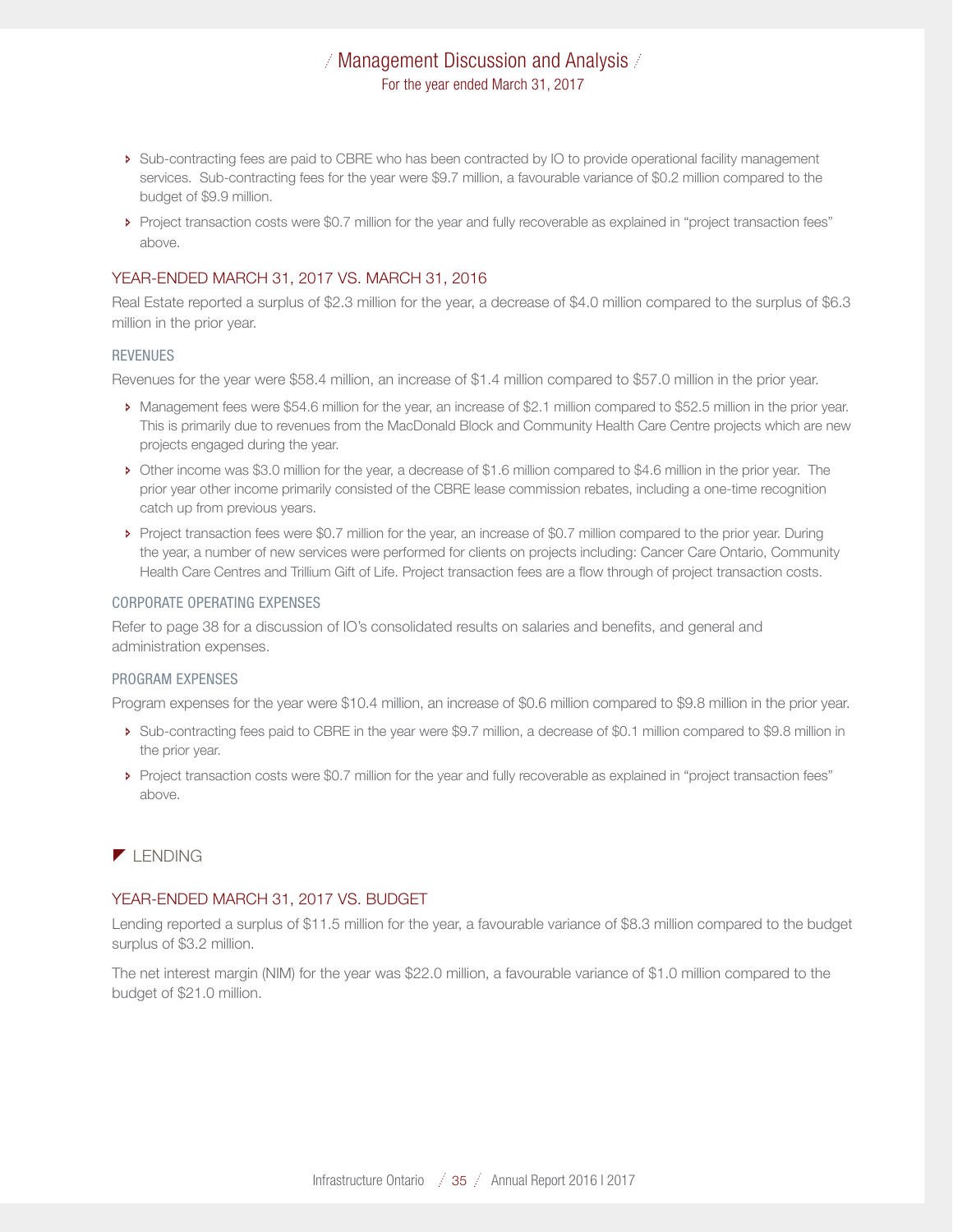# $\sqrt{m}$  Management Discussion and Analysis  $\sqrt{m}$

For the year ended March 31, 2017

| (\$ millions)    | <b>Actuals</b> | <b>Budget</b> | Variance        |
|------------------|----------------|---------------|-----------------|
| Interest revenue | 218.8          | 217.8         | 1.0             |
| Interest expense | (196.8)        | (196.8)       | $\qquad \qquad$ |
| <b>NIM</b>       | 22.0           | 21.0          | 1.0             |

NIM was \$1.0 million favourable to budget primarily due to:

- Higher NIM from net loan growth and higher cash balances (\$32.0 million greater average than budget) and higher yield.
- Higher revenue on the Royal Conservatory of Music (RCM) loan due to timing of the loan restructuring, leading to interest earned on a higher loan balance.

Other income was \$8.1 million for the year that consisted of the following:

- Early loan repayment penalties of \$6.6 million on two loans: Trent University and Wexford Residence.
- A loan recovery of \$1.2 million on the Brantford Generation Inc. (BGI) loan. The City of Brantford repaid \$3.2 million on the overall outstanding loan for BGI, which reduced the principal loan balance from \$11.9 million to \$8.7 million. IO had provisioned \$9.9 million in prior years. As a result, a \$1.2 million recovery was recognized during the year.
- The Federal and Provincial governments announced in September 2016 an agreement to provide \$1.1 billion in combined funding under the Clean Water and Wastewater Fund (CWWF) program. IO is administrating the CWWF program on behalf of MOI on a cost recovery basis, in which IO has received a LOD from MOI for this work. IO has earned fees of \$0.3 million during the year.

IO's loan valuation allowance for the year was \$11.2 million, an increase of \$1.2 million compared to the budget of \$10.0 million. During the second quarter, an independent third party (Deloitte) was retained to develop an analytical model to estimate the general loan allowance based on the characteristics of the risk profiles of IO's lending sectors and market observable data. As a result, IO has provisioned \$11.2 million in the current year.

# YEAR-ENDED MARCH 31, 2017 VS. MARCH 31, 2016

Lending reported a surplus of \$11.5 million for the year, an increase of \$16.5 million compared to the prior year deficit of \$5.0 million.

| (\$ millions)    | March 31, 2017 | March 31, 2016 | Variance |
|------------------|----------------|----------------|----------|
| Interest revenue | 218.8          | 206.8          | 12.0     |
| Interest expense | (196.8)        | (190.6)        | (6.2)    |
| <b>NIM</b>       | 22.0           | 16.2           | 5.8      |

NIM was \$22.0 million, an increase of \$5.8 million compared to the prior year of \$16.2 million.

The increase in NIM by \$5.8 million is primarily due to:

- A one-time adjustment in the prior year to correct and reduce the accrued interest revenue related to the prerestructured RCM loan by \$4.6 million.
- Higher NIM from net loan growth and higher cash balances after \$520.0 million reduction of the liquidity reserve.

Other income for the year was \$8.1 million, an increase of \$6.6 million compared to the prior year income of \$1.5 million, primarily due to a large early loan repayment penalty from Trent University, a loan recovery on the BGI loan, and fees earned on the CWWF program.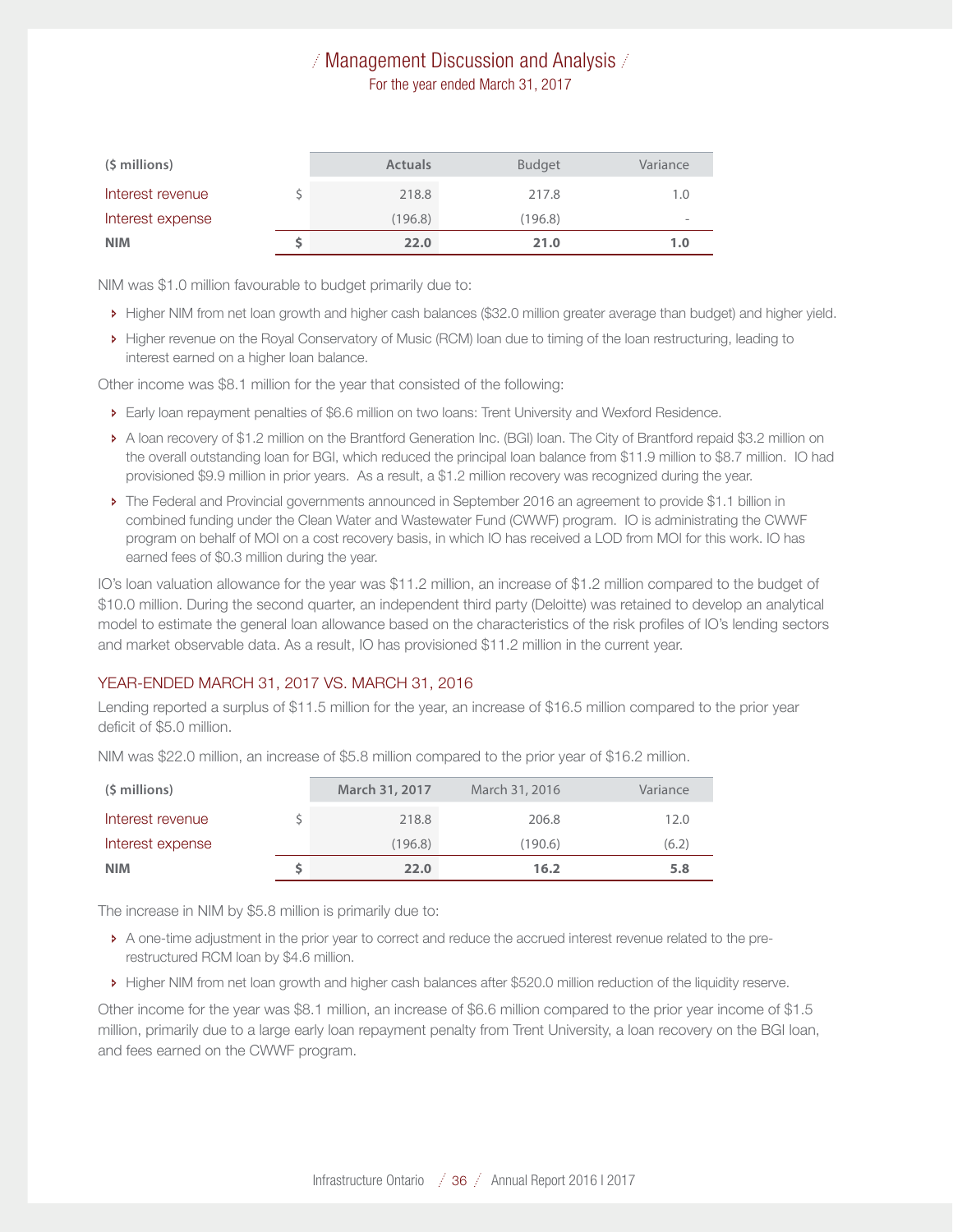IO's loan valuation allowance for the year was \$11.2 million, a decrease of \$4.3 million compared to the prior year of \$15.5 million. The prior year's allowance included a specific loan provision of \$15.0 million for the RCM loan and a general loan provision of \$0.5 million. In the current year, the entire provision relates to the general loan loss provision.

# **7 COMMERCIAL PROJECTS**

# YEAR-ENDED MARCH 31, 2017 VS. BUDGET

Commercial Projects reported a deficit of \$1.7 million for the year, an unfavourable variance of \$1.1 million compared to the budget deficit of \$0.6 million.

## REVENUES

Revenues for Commercial Projects is recognized on a cost recovery basis determined and agreed to at the inception of each project. Revenues for the year, excluding recoverable project transaction fees, were \$2.3 million, an unfavourable variance of \$1.4 million compared to the budget of \$3.7 million, attributable to the following:

- Lower revenues on three projects: the Ontario Business Information System and Treasury Board's Alternative Service Delivery were both delayed, and the cancellation of the Ontario Retirement Pension Plan project. This was partially offset by greater revenues on the Ontario Place Urban Park & Waterfront project.
- Project transaction fees were \$18.5 million for the year. Generally project transaction fees are a flow through of the project transaction costs under program expenses, which includes third party advisor costs on the following projects: the Ontario Retirement Pension Plan and the Ontario Place Urban Park & Waterfront project. Project transaction margin was \$0.1 million unfavourable due to a write-off of a project receivable from a prior year, which was deemed uncollectible.

## CORPORATE OPERATING EXPENSES

Refer to page 38 for a discussion of IO's consolidated results on salaries and benefits, and general and administration expenses.

# YEAR-ENDED MARCH 31, 2017 VS. MARCH 31, 2016

Commercial Projects reported a deficit of \$1.7 million for the year, a decrease of \$0.6 million compared to the deficit of \$1.1 million in the prior year.

## **REVENUES**

Revenues for the year, excluding recoverable project transaction fees, were \$2.3 million, a decrease of \$1.6 million compared to \$3.9 million in the prior year.

- The lower revenues were primarily due to fewer active projects in the current year. The Ontario Retirement Pension Plan was cancelled by June 30, 2016, and two projects were deferred: the Ontario Business Information System and Treasury Board's Alternative Service Delivery.
- Project transaction fees for the year were \$18.5 million, a decrease of \$2.8 million compared to \$21.3 million in the prior year. The lower revenues were primarily due to fewer development projects during the year, which resulted in a reduction of external advisor costs.

#### CORPORATE OPERATING EXPENSES

Refer to page 38 for a discussion of IO's consolidated results on salaries and benefits, and general and administration expenses.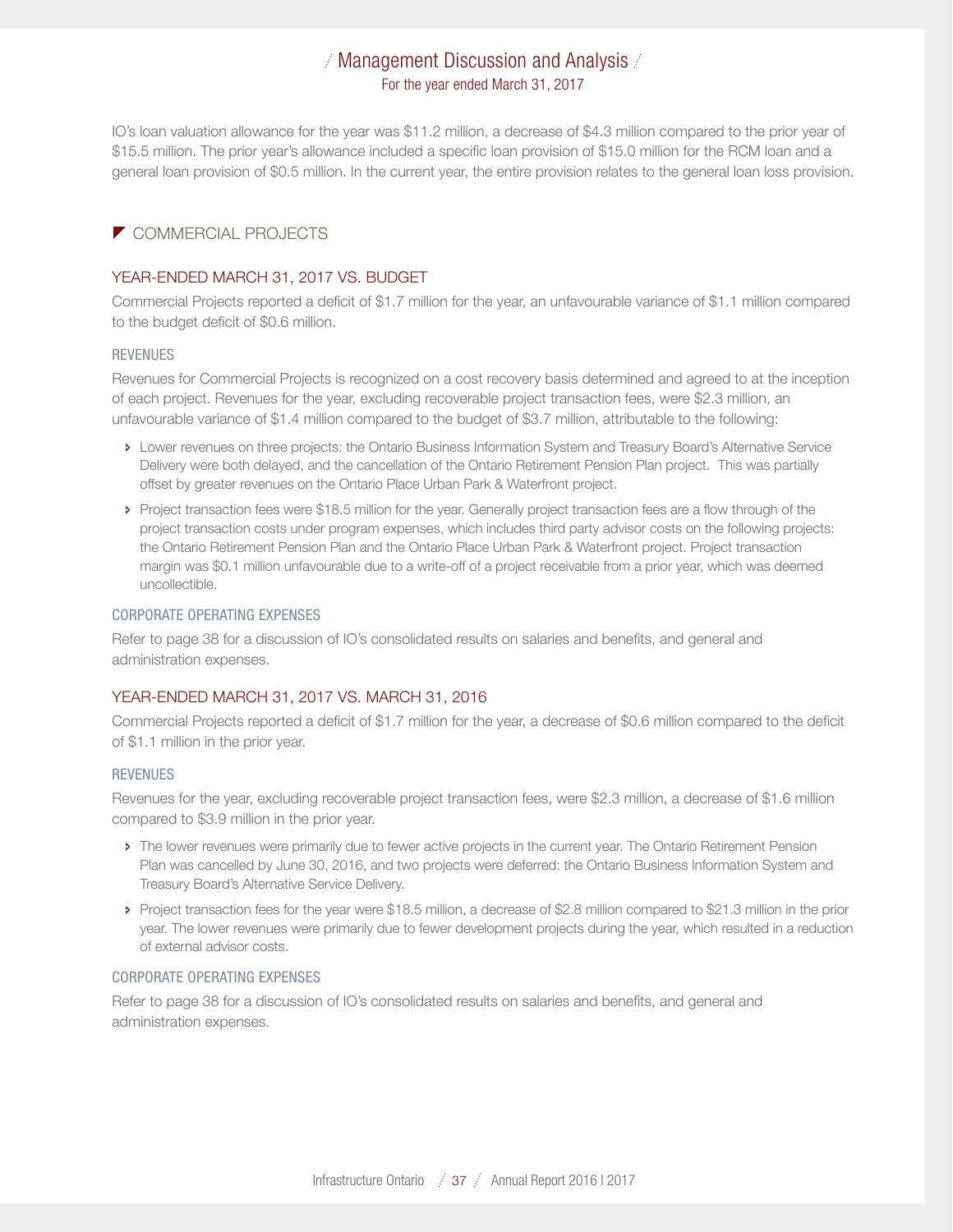# **7 CORPORATE OPERATING EXPENSES**

## YEAR-ENDED MARCH 31, 2017 VS. BUDGET

## SALARIES AND BENEFITS

Salary and benefit expenses for the year were \$68.2 million, a favourable variance of \$1.3 million compared to the budget of \$69.5 million. The average number of employees were 502 compared to the budget target of 515. The need for resources is evaluated on a case by case basis. Incremental positions are approved on the merits of a business case prepared to support the increase.

### GENERAL AND ADMINISTRATION EXPENSES

General and administration expenses for the year were \$19.4 million, a favourable variance of \$1.9 million compared to the budget of \$21.3 million. The favourable variance is primarily due to lower spending on professional and consulting services across all business lines, offset by higher spending on information technology related to third party management services and development work.

## YEAR-ENDED MARCH 31, 2017 VS. MARCH 31, 2016

### SALARIES AND BENEFITS

Salary and benefit expenses for the year were \$68.2 million, \$4.4 million higher than prior year's \$63.8 million. The average number of employees were 502 compared to the prior year of 483. The increase in the number of employees is to support project growth in the Major Projects and Real Estate business lines.

## GENERAL AND ADMINISTRATION EXPENSES

General and administration expenses for the year were \$19.4 million, \$0.1 million higher than prior year's \$19.3 million. This is due to higher expenses on information technology, offset by lower expenses on professional and consulting services, and office expenditures including rent.

# **STATEMENT OF FINANCIAL POSITION**

## CASH AND CASH EQUIVALENTS

Cash and cash equivalents include money market investments. At March 31, 2017, cash and cash equivalents were \$486.0 million, a decrease of \$647.3 million from a March 31, 2016 balance of \$1,133.3 million. The decrease is primarily due to \$502.0 million of money market investments that were liquidated during the year to repay the loan from the Province. In addition, the Toronto Community Housing Corporation (TCHC) redeemed funds held in the loan trust account for \$165.5 million, after fulfilling conditions for disbursement under their loan agreements.

## LIQUIDITY RESERVE

IO has a \$400.0 million liquidity reserve funded by a \$280.0 million subordinated 50-year loan from the Province of Ontario (Province) and a \$120.0 million subordinated 20-year loan from the Ontario Clean Water Agency (refer to note 9 of the financial statements). During the year, \$520.0 million was repaid on the loan from the Province. As a result, the liquidity reserve was reduced from \$920.0 million to \$400.0 million. Funds from the loans are invested in \$222.5 million in cash and \$177.5 million in investments, providing credit protection to all lenders.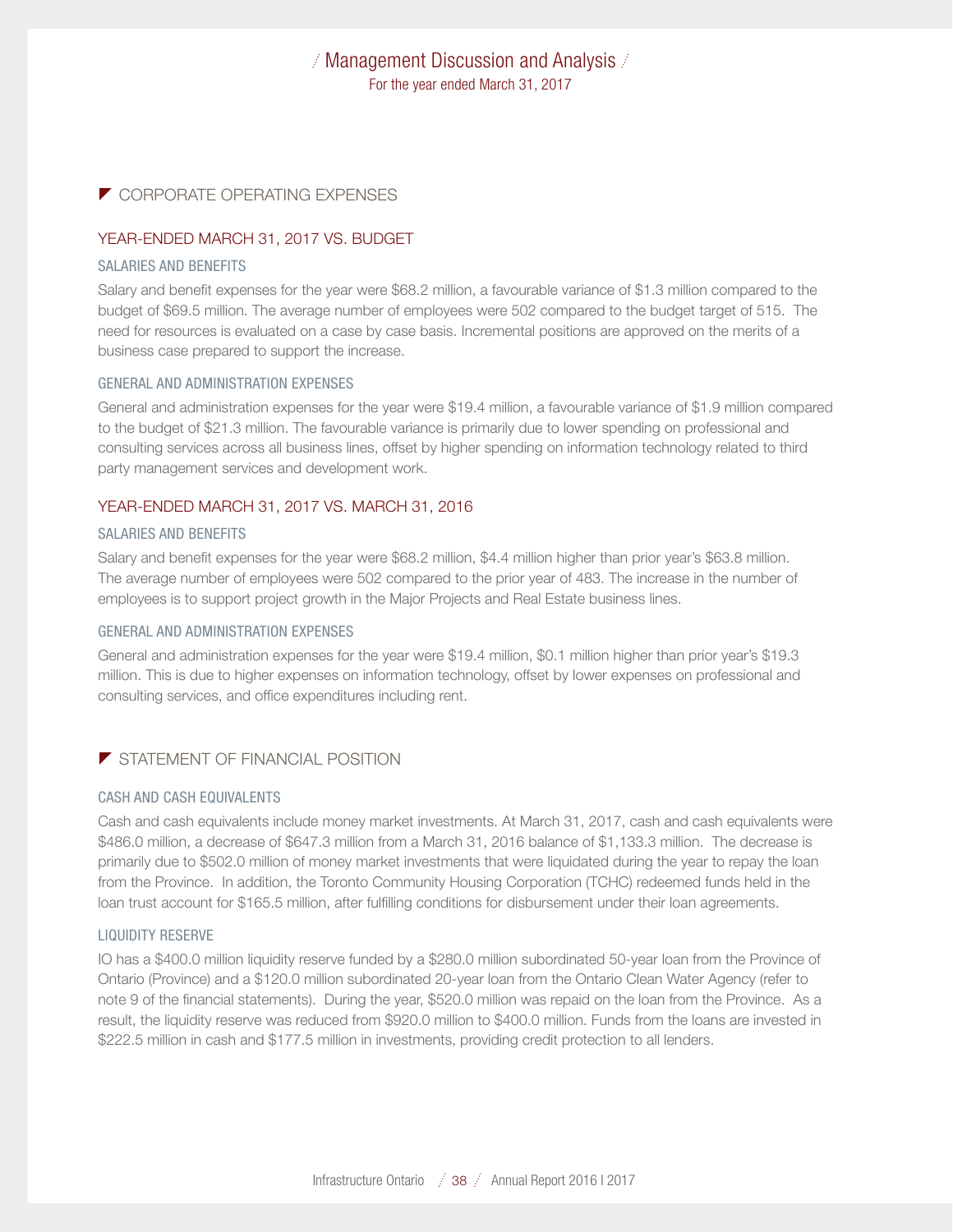## ACCOUNTS RECEIVABLE

At March 31, 2017, accounts receivable were \$35.6 million, a decrease of \$5.3 million from March 31, 2016 balance of \$40.9 million. The majority of accounts receivable are related to AFP projects.

#### LOANS RECEIVABLE AND DEBT – LOAN PROGRAM

At March 31, 2017, loans receivable were \$5,661.6 million, an increase of \$436.4 million from \$5,225.2 million at March 31, 2016. Loans issued in the year were \$810.3 million and the amortization of concessionary loans of \$6.5 million resulted in the increase in loans receivable, these were offset by \$369.2 million loan repayments and a loan valuation allowance of \$11.2 million.

During the year, IO entered into the following transactions to refinance existing debt and fund the loan portfolio:

- Repaid \$520.0 million on the loan from the Province.
- **>** Net repayment \$115.0 million on the short-term revolving credit facility to the Province.
- Repaid \$185.3 million on the Ontario Immigrant Investor Corporation loans as they came due.
- Repaid \$40.0 million on the Ontario Infrastructure Projects Corporation and Ontario Infrastructure and Lands Corporation bonds to the Province.
- Net borrowed \$783.6 million on the long-term non-revolving credit facility to fund long term loans.

### LOAN VALUATION ALLOWANCE

The loan valuation allowance is comprised of a general and a specific valuation provision. The general valuation allowance is a provision for losses on the existing loan portfolio which are considered to be likely in the future, but are not yet known and cannot be determined for any specific loan. Historically, the general valuation allowance was based on the default rate for the loans using Moody's 'Non-government Organization default and loan loss rates' with adjustments made by management. As a result of the revised model developed by Deloitte, IO provisioned \$11.2 million in the year. The total general loan allowance is \$18.5 million as at March 31, 2017 (\$7.3 million as at March 31, 2016).

The specific valuation allowance is a provision of probable identifiable losses on existing loans. During the year, two specific loan provisions were written off for a total of \$24.9 million. There were no specific loan provisions as at March 31, 2017 (\$24.9 million as at March 31, 2016).

#### PROJECTS RECEIVABLE

At March 31, 2017, projects receivable were \$45.1 million, a decrease of \$0.7 million compared to \$45.8 million at March 31, 2016. For certain projects, based on the contract, IO does not invoice the project delivery fees until a set milestone is met, including projects such as Mackenzie Health, the Centre for Addiction and Mental Health and Toronto Regional Courthouse.

#### INVESTMENTS

At March 31, 2017, investments were \$177.5 million, consistent with the balance as at March 31, 2016.

#### DERIVATIVES

IO, being a borrower and a lender, uses derivatives to offset its existing loan receivables and debt obligations to minimize the Agency's interest rate risk exposure. IO is hedged through interest rate swaps in which certain of its fixed rate loans receivable and fixed rate debt portfolio are swapped into floating rate instruments. All interest rate swap agreements are with the Province.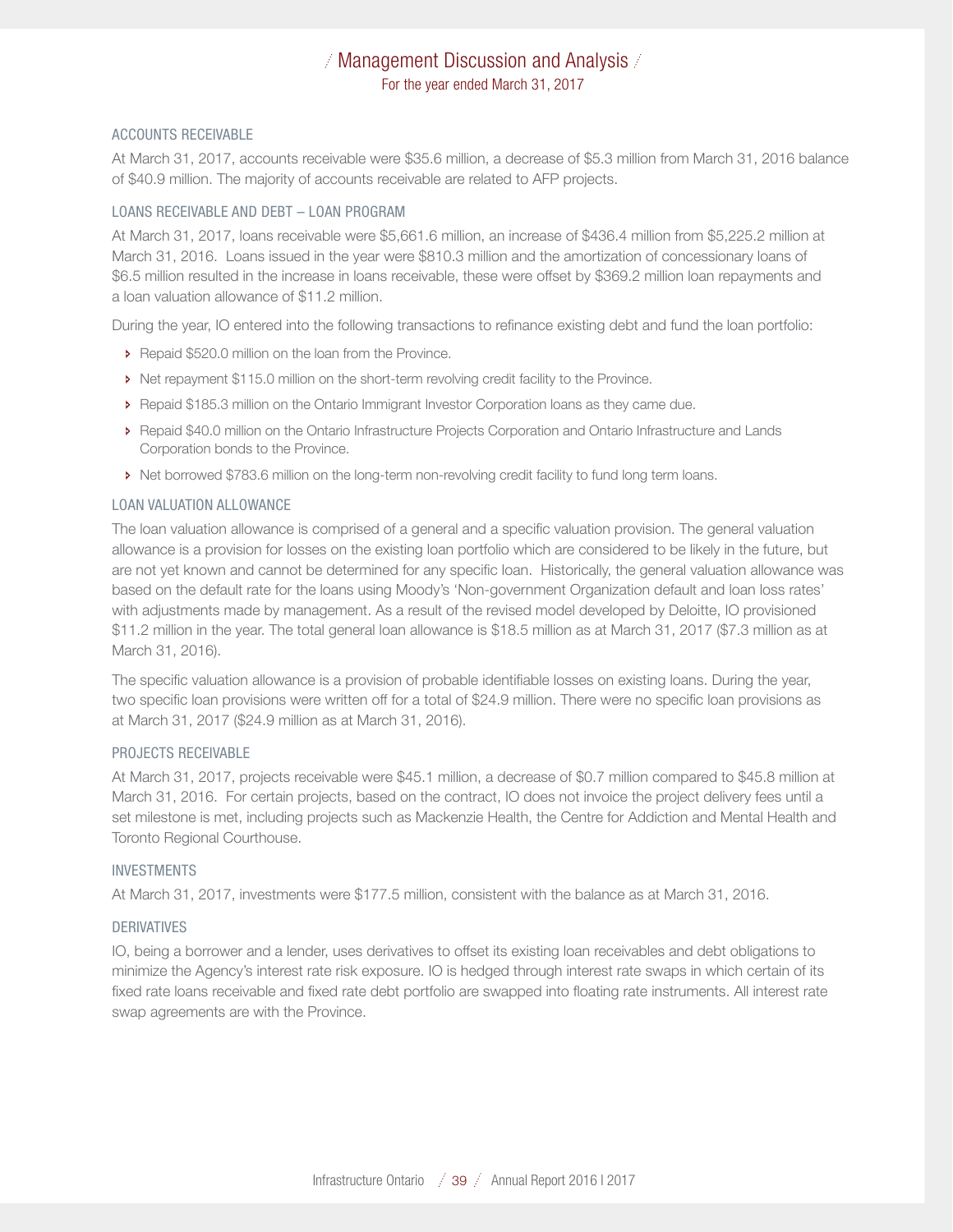At March 31, 2017, the fair value of IO's derivative assets and liabilities were \$283.3 million and \$371.0 million, respectively. The difference between the two amounts of \$87.7 million is highlighted on the Statement of Re-Measurement Gains and Losses as an accumulated unrealized loss. The unrealized loss decreased by \$60.0 million from \$147.7 million at March 31, 2016. This is primarily due to the increase in interest rates by an average of 50 bps during the year in the Canadian yield curve. Since IO has a greater notional value of asset swaps compared to liability swaps, IO's swaps are more favourable in a rising interest rate environment, resulting in the large re-measurement gain during the year.

### ACCOUNTS PAYABLE

At March 31, 2017, accounts payable were \$3.9 million, a decrease of \$2.2 million from \$6.1 million at March 31, 2016. The current outstanding balance includes \$3.5 million for HST payable to the Canada Revenue Agency and \$0.4 million payable to third party vendors.

### ACCRUED LIABILITIES

At March 31, 2017, accrued liabilities were \$27.0 million, a decrease of \$0.7 million from the March 31, 2016 balance of \$27.7 million. The current outstanding balance includes the following: \$17.2 million for corporate accruals including salaries/benefits, vacation, and other operating expenses, and \$9.8 million for project advisory costs accruals.

### LIABILITIES HELD IN TRUST

At March 31, 2017, liabilities held in trust were \$75.2 million, a decrease of \$173.1 million from \$248.3 million at March 31, 2016. The decrease is primarily due to a net redemption of \$165.5 million from TCHC in the loan trust account, after fulfilling conditions for disbursement under their loan agreements.

### DEFERRED REVENUE

Based on agreements with certain clients, IO invoices and recovers project costs based on periodic payment schedules, irrespective of the work performed. The amounts are reported as deferred revenue until the work is performed and are recognized into revenue based on IO's revenue recognition policy. At March 31, 2017, deferred revenue was \$25.7 million, an increase of \$8.9 million from a March 31, 2016 balance of \$16.8 million due to the timing of invoicing on certain projects relative to revenues incurred to date. The majority of deferred revenue are related to AFP projects.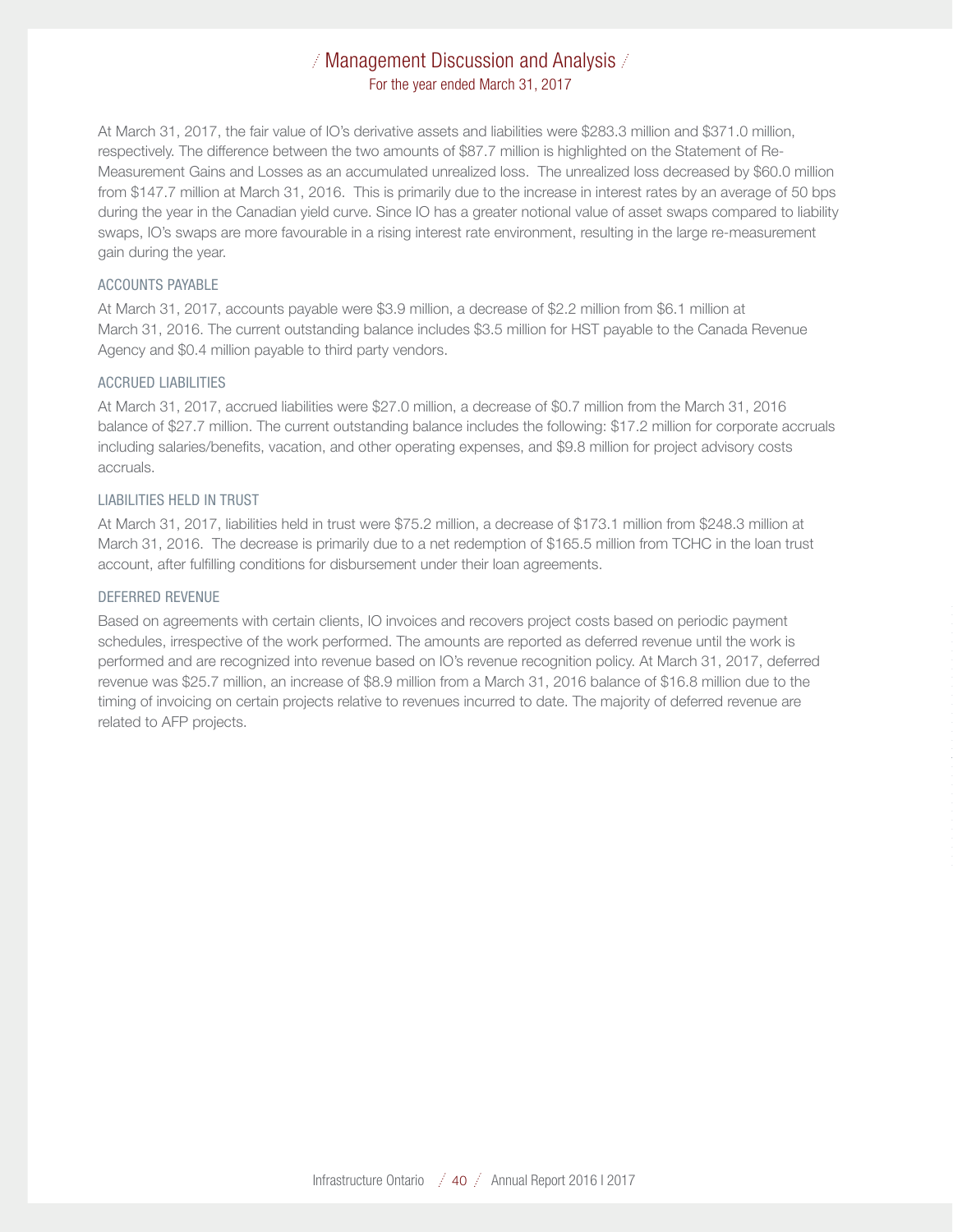# <span id="page-40-0"></span>2016 / 2017 Financial Statements

# For the years ended March 31, 2017 and 2016

## TABLE OF CONTENTS

| Independent Auditor's Report                    | 42 |
|-------------------------------------------------|----|
| Responsibility for Financial Reporting          | 44 |
| Statement of Financial Position                 | 45 |
| Statement of Operations and Accumulated Surplus | 46 |
| Statement of Re-Measurement Gains and Losses    | 47 |
| Statement of Changes in Net Financial Assets    | 48 |
| Statement of Cash Flows                         | 49 |
| • Notes to Financial Statements                 | hl |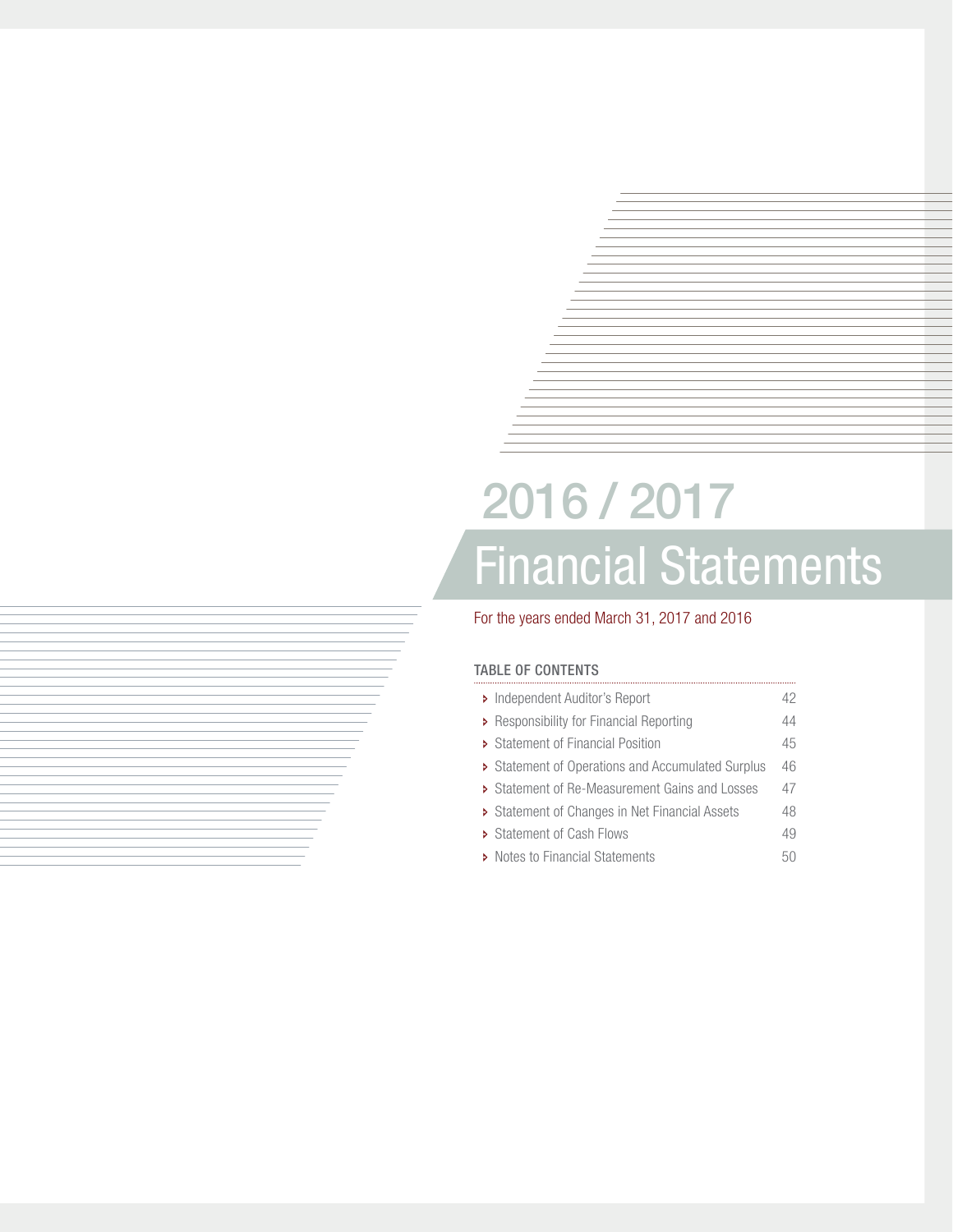

June 22, 2017

# <span id="page-41-0"></span>**Independent Auditor's Report**

**T o the Directors of Ontario Infrastructure and Lands Corporation** 

We have audited the accompanying financial statements of Ontario Infrastructure and Lands Corporation, which comprise the statement of financial position as at March 31, 2017 and the statement of operations and accumulated surplus, re-measurement gains and losses, changes in net financial assets and cash flows for the y ear then ended, and the related notes, which comprise a summary of significant accounting policies and other explanatory information.

## **Managem ent's responsibility for the financial statements**

Management is responsible for the preparation and fair presentation of these financial statements in accordance with Canadian public sector accounting standards, and for such internal control as management determines is necessary to enable the preparation of financial statements that are free from material misstatement, whether due to fraud or error.

## **Auditor's responsibility**

Our responsibility is to express an opinion on these financial statements based on our audit. We conducted our audit in accordance with Canadian generally accepted auditing standards. Those standards require that we comply with ethical requirements and plan and perform the audit to obtain reasonable assurance about whether the financial statements are free from material misstatement.

An audit involves performing procedures to obtain audit evidence about the amounts and disclosures in the financial statements. The procedures selected depend on the auditor's judgment, including the assessment of the risks of material misstatement of the financial statements, whether due to fraud or error. In making those risk assessments, the auditor considers internal control relevant to the entity's preparation and fair presentation of the financial statements in order to design audit procedures that are appropriate in the circumstances, but not for the purpose of expressing an opinion on the effectiveness of the entity 's internal control. An audit also includes evaluating the appropriateness of accounting policies used and the reasonableness of accounting estimates made by management, as well as evaluati ng the overall presentation of the financial statements.

We believe that the audit evidence we have obtained is sufficient and appropriate to provide a basis for our audit opinion.

*PricewaterhouseCoopers LLP PwC Tower, 18 York Street, Suite 2600, Toronto, Ontario, Canada M5J 0B2 T: +1 416 863 1133, F: +1 416 365 8215*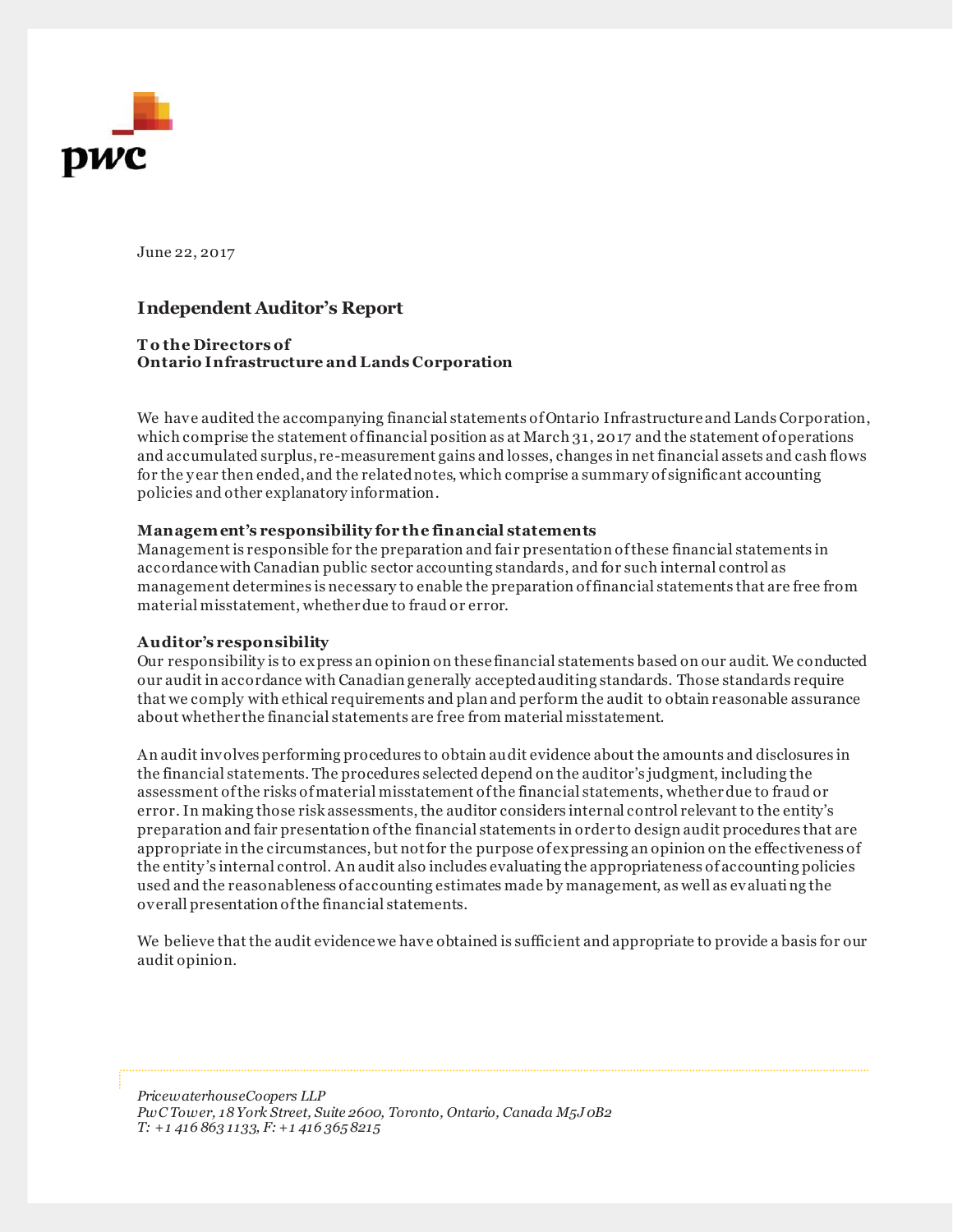

# **Opinion**

In our opinion, the financial statements present fairly, in all material respects, the financial position of Ontario Infrastructure and Lands Corporation as at March 31, 2017 and the results of its operations, its remeasurement gains and losses, changes in its net financial assets and its cash flows for the y ear then ended in accordance with Canadian public sector accounting standards.

Pricewaterhouse Coopers LLP

**Chartered Professional Accountants, Licensed Public Accountants**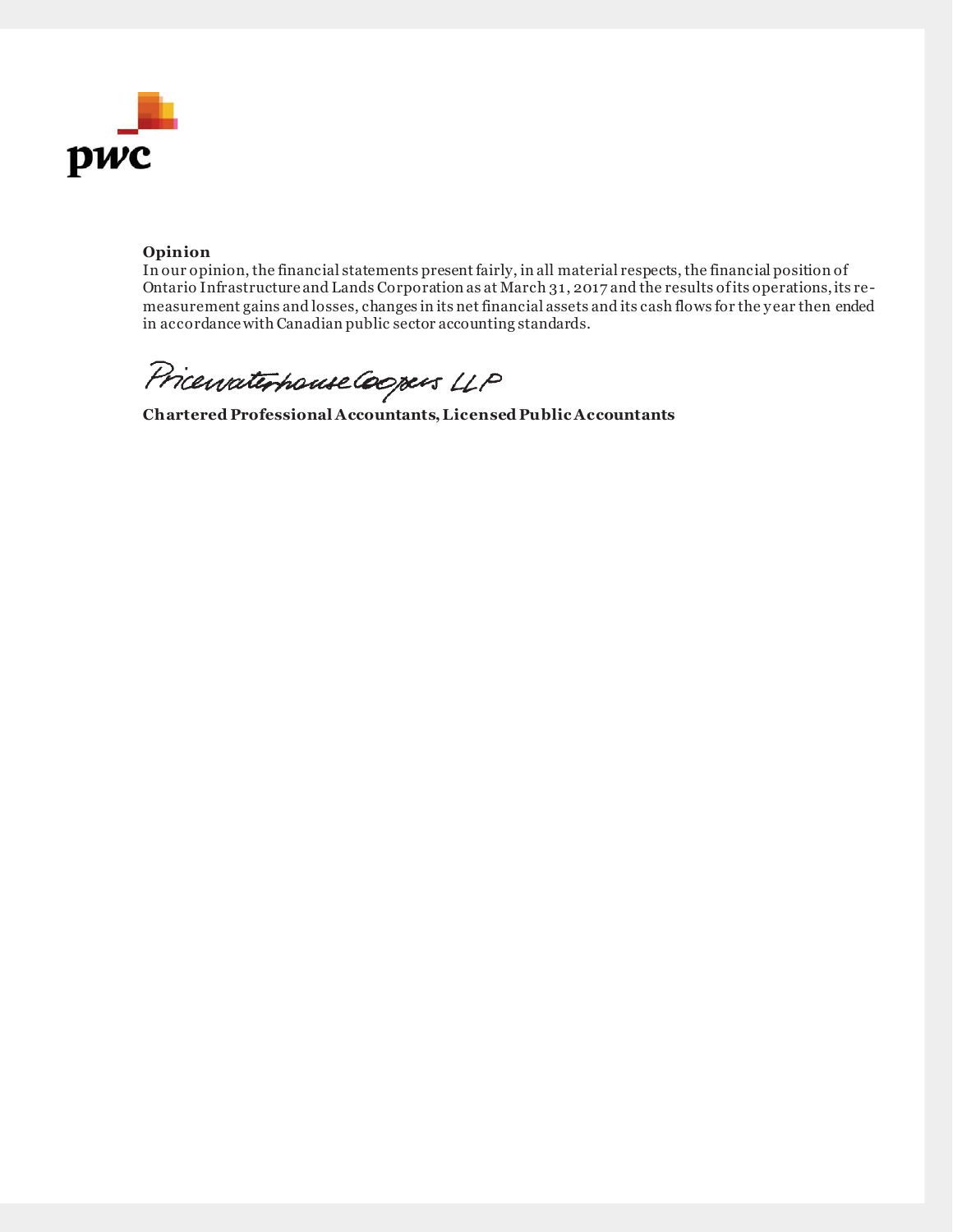# <span id="page-43-0"></span> $\sqrt{R}$  Responsibility for Financial Reporting  $\sqrt{R}$

The accompanying financial statements of Ontario Infrastructure and Lands Corporation have been prepared in accordance with accounting principles for governments recommended by the Public Sector Accounting Board of the Chartered Professional Accountants of Canada and, where applicable, the recommendations of the Accounting Standards Board of the Chartered Professional Accountants of Canada and are the responsibility of management.

Management maintains a system of internal controls designed to provide reasonable assurance that the assets are safeguarded and that reliable financial information is available on a timely basis. The system includes formal policies and procedures and an organizational structure that provides for appropriate delegation of authority and segregation of responsibilities.

The Board of Directors oversees management's responsibilities for financial reporting through the Audit Committee. The Audit Committee reviews the financial statements and recommends them to the Board for approval.

The financial statements have been audited by PricewaterhouseCoopers LLP. The Auditor's responsibility is to express an opinion on whether the financial statements are fairly presented in accordance with generally accepted accounting principles. The Auditor's report outlines the scope of the Auditor's examination and opinion.

On behalf of management,

Ehren Cory President and Chief Executive Officer

Irel

Krishnan Iyer Executive Vice President Lending and Chief Financial Officer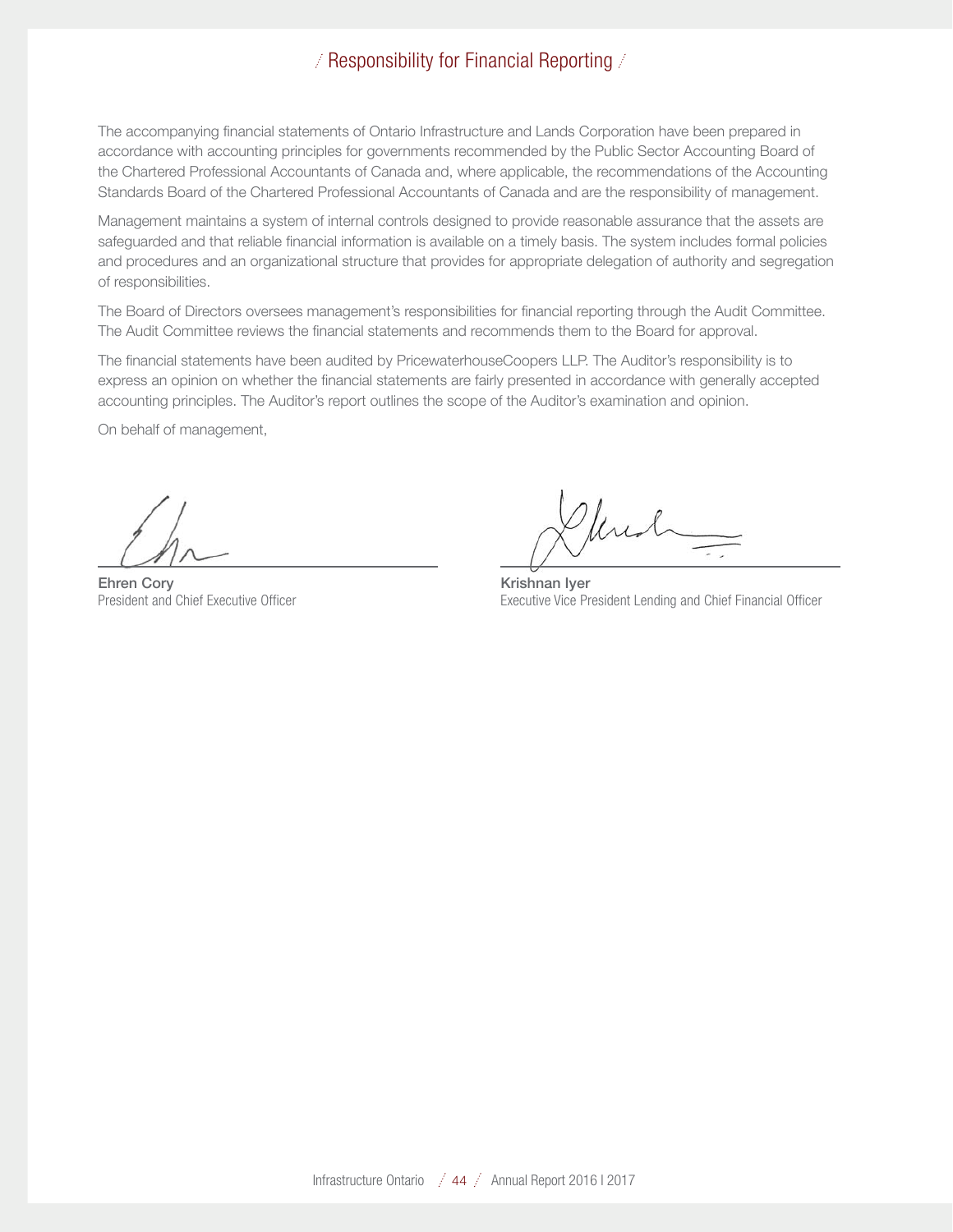# <span id="page-44-0"></span> $\sqrt{}$  Infrastructure Ontario – Statement of Financial Position  $\sqrt{}$ As at March 31 (in thousands of dollars)

|                                     | March 31 2017 | March 31 2016   |
|-------------------------------------|---------------|-----------------|
| <b>Financial assets</b>             |               |                 |
| Cash and cash equivalents (Note 2)  | \$<br>486,028 | \$<br>1,133,337 |
| Accounts receivable (Note 3)        | 35,620        | 40,900          |
| Interest receivable                 | 45,906        | 64,721          |
| Investment income receivable        | 1,779         | 1,851           |
| Loans receivable (Note 4)           | 5,661,622     | 5,225,176       |
| Derivatives (Note 5)                | 283,271       | 406,576         |
| Projects receivable (Note 6)        | 45,086        | 45,843          |
| Investments (Note 7)                | 177,505       | 177,505         |
|                                     | 6,736,817     | 7,095,909       |
| Liabilities                         |               |                 |
| Accounts payable                    | 3,891         | 6,111           |
| <b>Accrued liabilities</b>          | 27,024        | 27,668          |
| Liabilities held in trust (Note 18) | 75,244        | 248,258         |
| Interest payable                    | 67,302        | 73,892          |
| Derivatives (Note 5)                | 371,019       | 554,354         |
| Deferred revenue                    | 25,696        | 16,839          |
| Debt - Ioan program (Note 9)        | 6,068,840     | 6,144,550       |
|                                     | 6,639,016     | 7,071,672       |
| Net financial assets                | 97,801        | 24,237          |
| Non-financial assets                |               |                 |
| Tangible capital assets (Note 10)   | 1,934         | 3,042           |
|                                     | 99,735        | 27,279          |
| Accumulated surplus                 | 187,483       | 175,057         |
| Accumulated re-measurement losses   | (87, 748)     | (147, 778)      |
|                                     | \$<br>99,735  | \$<br>\$27,279  |

Contingencies (Note 16) Commitments (Note 17)

The accompanying notes are an integral part of these financial statements.

Approved

Board Chair **Director**, Audit Committee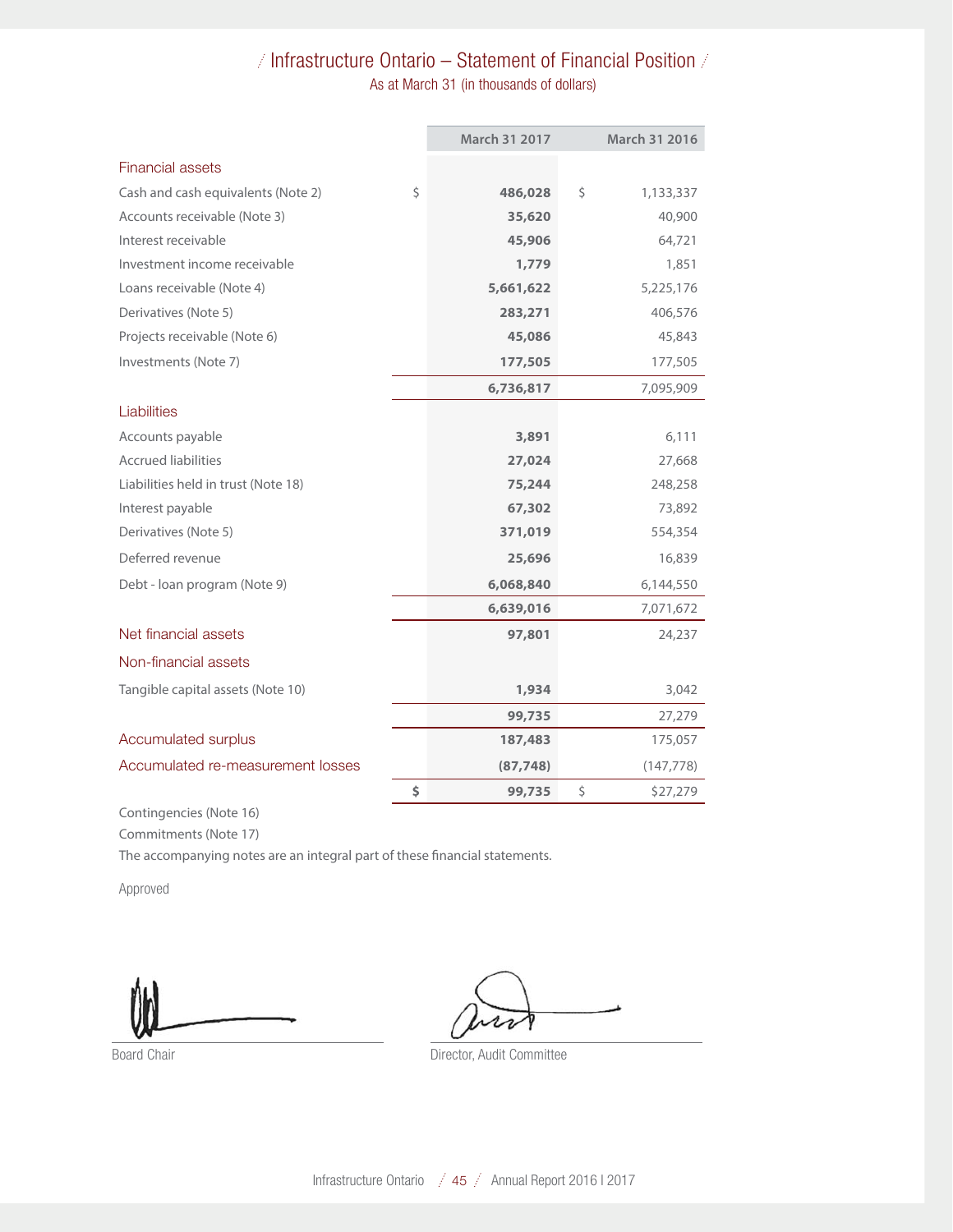# <span id="page-45-0"></span> $\sqrt{1}$  Infrastructure Ontario – Statement of Operations and Accumulated Surplus  $\sqrt{1}$ For the year ended March 31 (in thousands of dollars)

|                                           | 2017<br><b>Budget</b> | 2017          | 2016<br>(note 20) |
|-------------------------------------------|-----------------------|---------------|-------------------|
| Revenues                                  |                       |               |                   |
| Interest revenue (Note 11)                | \$<br>217,801         | 218,812<br>\$ | 206,786<br>\$     |
| Project delivery fees                     | 35,780                | 33,553        | 27,417            |
| Project transaction fees                  | 15,249                | 26,740        | 32,508            |
| Management fees                           | 55,043                | 54,633        | 52,469            |
| Recoverable advisory costs                |                       | 17,946        | 20,803            |
| Other income                              | 2,000                 | 11,114        | 6,034             |
|                                           | 325,873               | 362,798       | 346,017           |
| <b>Expenses</b>                           |                       |               |                   |
| Salaries and benefits                     | 69,518                | 68,164        | 63,758            |
| General and administration (Note 12)      | 21,323                | 19,386        | 19,311            |
| Program expenses                          |                       |               |                   |
| Project transaction costs                 | 15,249                | 27,198        | 26,701            |
| Recoverable advisory costs                |                       | 17,946        | 20,803            |
| Interest expense (Note 11)                | 196,780               | 196,769       | 190,623           |
| Sub-contracting fees                      | 9,855                 | 9,678         | 9,781             |
| Loan valuation allowance                  | 10,000                | 11,231        | 15,492            |
| Project funding expenses                  |                       |               | 48                |
| Total program expenses                    | 231,884               | 262,822       | 263,448           |
|                                           | 322,725               | 350,372       | 346,517           |
| Surplus / (deficit)                       | 3,148                 | 12,426        | (500)             |
| Accumulated surplus,<br>beginning of year | 175,057               | 175,057       | 175,557           |
| Accumulated surplus,<br>end of year       | \$<br>178,205         | \$<br>187,483 | \$<br>175,057     |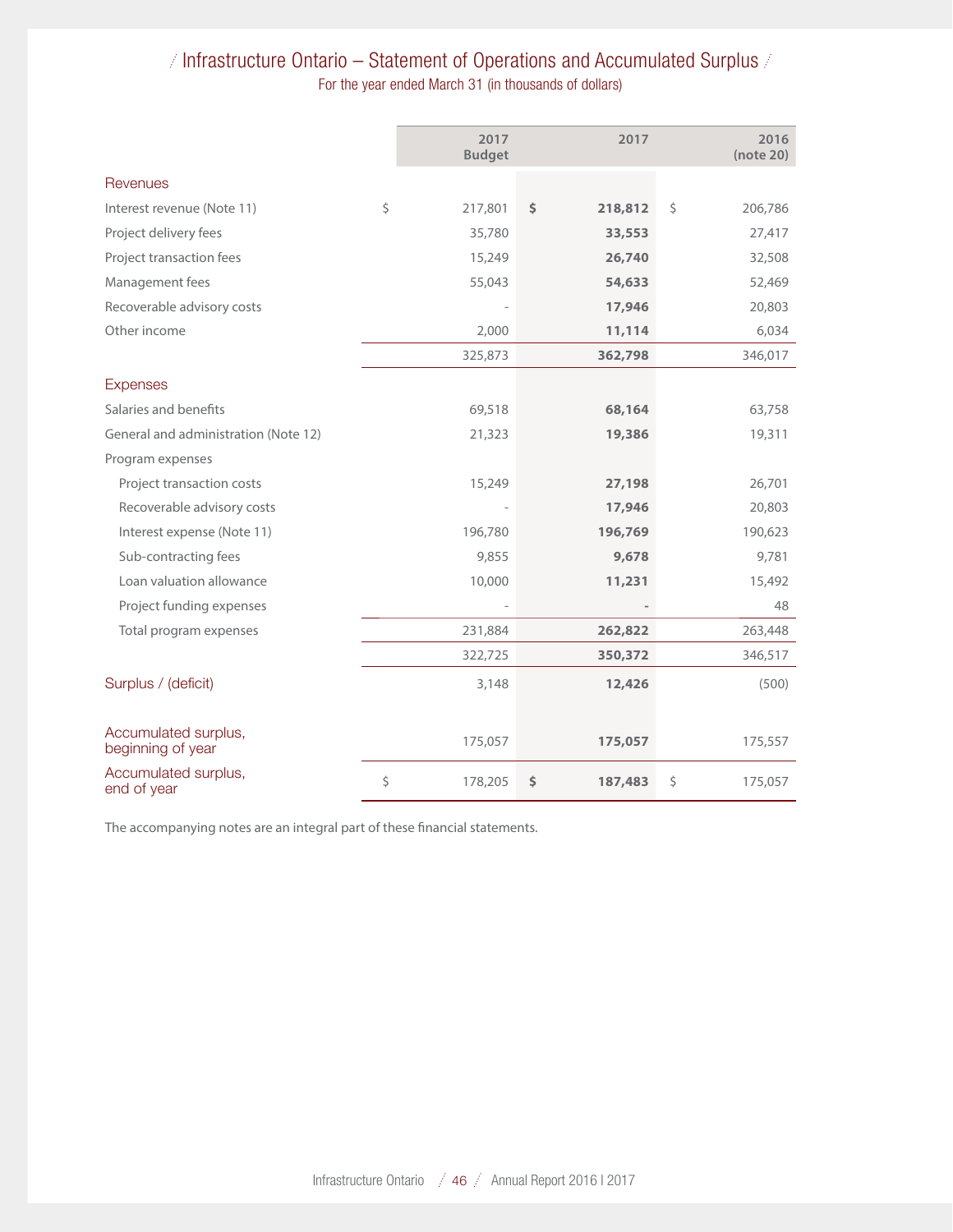# <span id="page-46-0"></span> $\sqrt{1}$ Infrastructure Ontario – Statement of Re-Measurement Gains and Losses  $\sqrt{1}$ For the year ended March 31 (in thousands of dollars)

|                                                                  | 2017             |   | 2016       |
|------------------------------------------------------------------|------------------|---|------------|
| Accumulated re-measurement losses,<br>beginning of year          | \$<br>(147, 778) | Ŝ | (132,061)  |
| Realized losses -<br>reclassified to the Statement of Operations | 39,562           |   | 41,138     |
| Re-measurement gains/(losses)                                    | 20,468           |   | (56, 855)  |
| Net re-measurement gains/(losses)<br>in the year                 | 60,030           |   | (15,717)   |
| Accumulated re-measurement losses,<br>end of year                | \$<br>(87, 748)  | S | (147, 778) |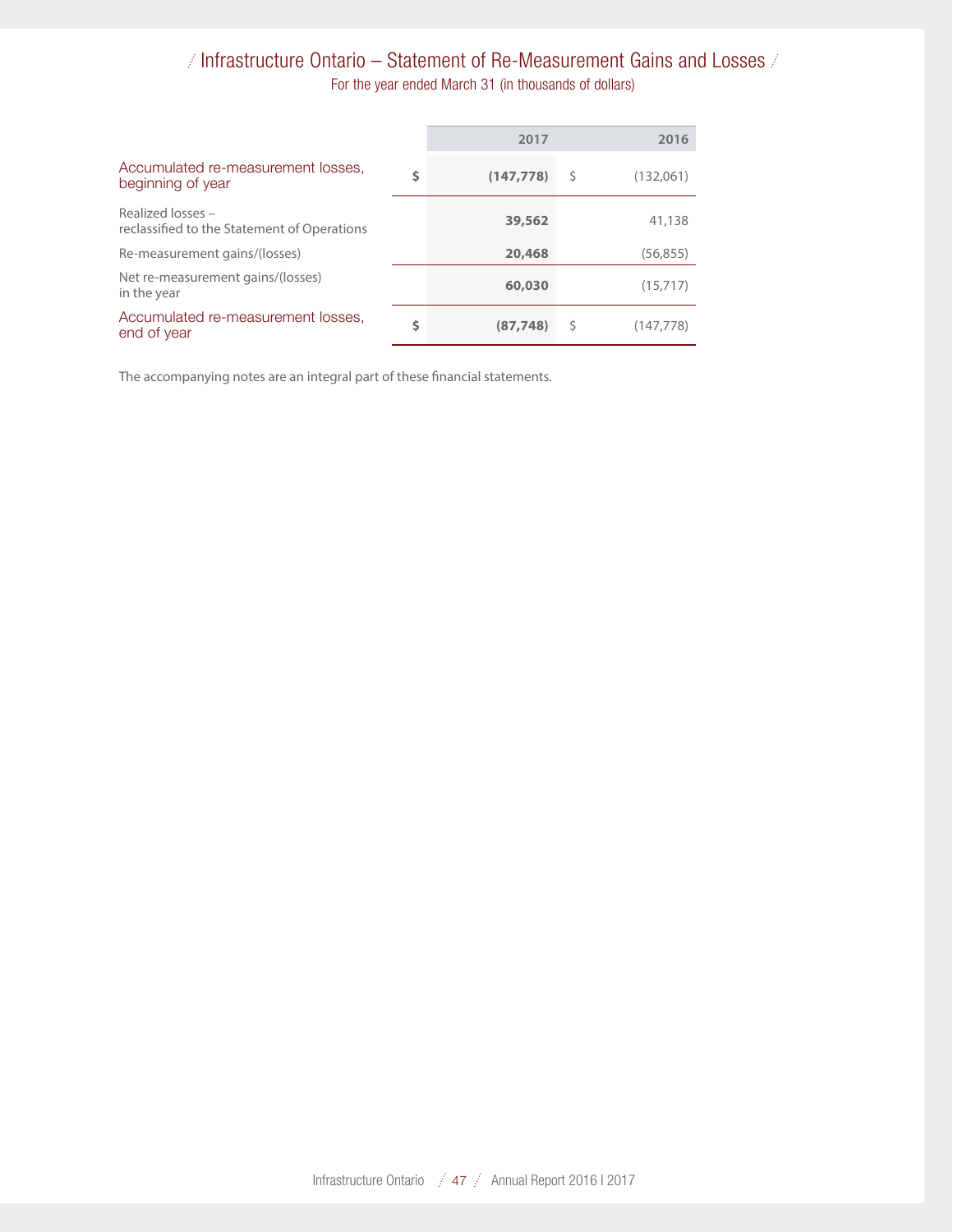# <span id="page-47-0"></span> $\sqrt{1}$ Infrastructure Ontario – Statement of Changes in Net Financial Assets  $\sqrt{1}$ For the year ended March 31 (in thousands of dollars)

|                                                  |    | 2017   |   | 2016      |
|--------------------------------------------------|----|--------|---|-----------|
| Surplus/(deficit)                                | \$ | 12,426 | Ś | (500)     |
| Acquisition of tangible capital assets           |    | (514)  |   | (958)     |
| Amortization of tangible capital assets          |    | 1,622  |   | 1,937     |
| Net re-measurement gains/(losses)<br>in the year |    | 60,030 |   | (15,717)  |
|                                                  |    |        |   |           |
| Net change in net financial assets               |    | 73,564 |   | (15, 238) |
| Net financial assets at beginning of year        |    | 24,237 |   | 39,475    |
| Net financial assets at end of year              | Ś  | 97,801 |   | 24,237    |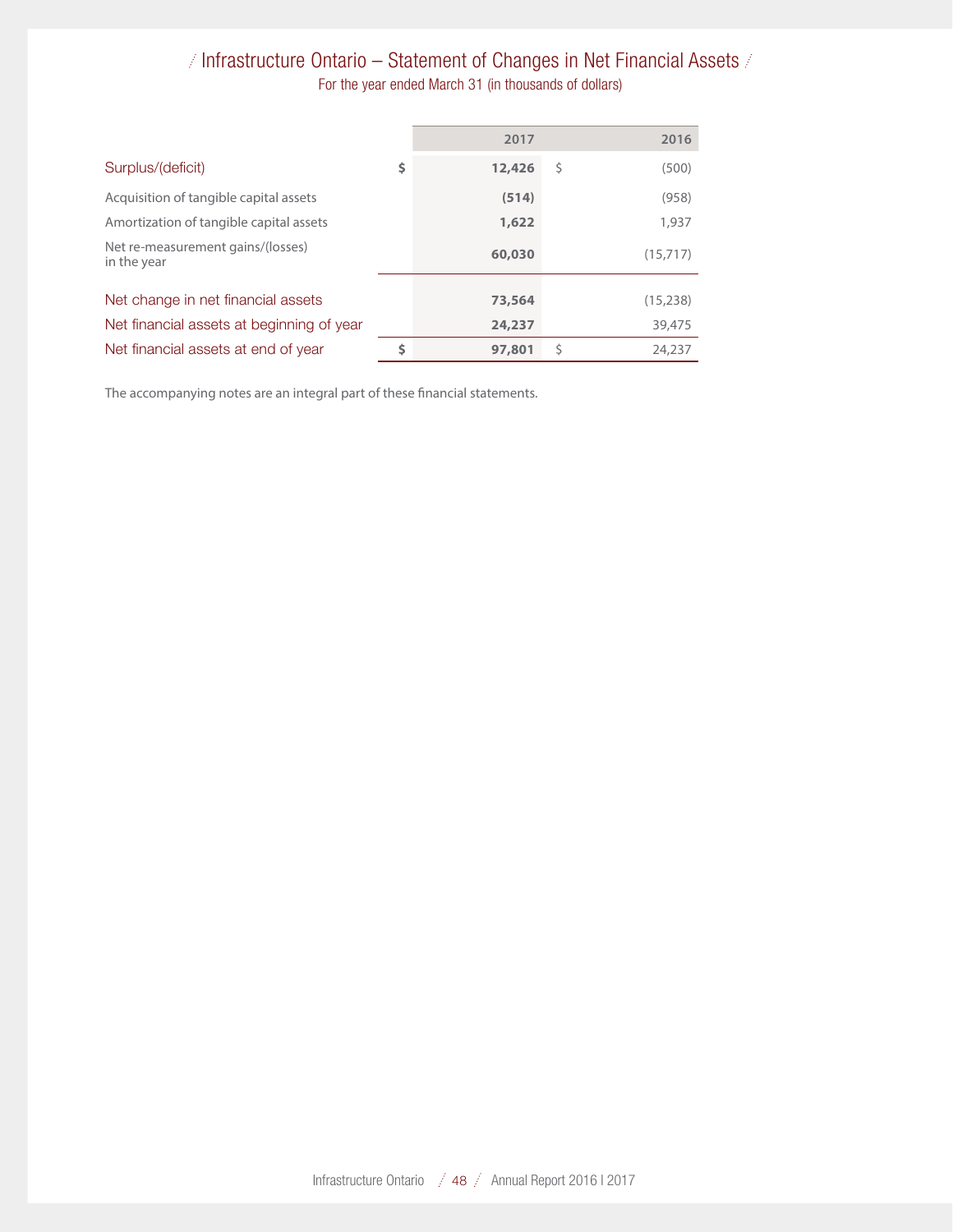# $\sqrt{}$  Infrastructure Ontario – Statement of Cash Flows  $\sqrt{}$

<span id="page-48-0"></span>For the year ended March 31 (in thousands of dollars)

|                                                                                             | 2017                | 2016<br>(note 20)  |
|---------------------------------------------------------------------------------------------|---------------------|--------------------|
| Operating activities                                                                        |                     |                    |
| Surplus/(deficit)                                                                           | \$<br>12,426        | \$<br>(500)        |
| Items not requiring a current cash outlay:                                                  |                     |                    |
| Loan valuation allowance                                                                    | 11,231              | 15,492             |
| Amortization of deferred concession costs                                                   | (6, 580)            | (7, 327)           |
| Amortization of tangible capital assets                                                     | 1,622               | 1,937              |
|                                                                                             | 18,699              | 9,602              |
| Changes in non-cash working capital items:                                                  |                     |                    |
| Decrease in accounts receivable                                                             | 5,280               | 64,662             |
| Decrease/(increase) in interest receivable                                                  | 18,815              | (755)              |
| Decrease in projects receivable                                                             | 757                 | 18,360             |
| Decrease in accounts payable                                                                | (2, 220)            | (1,584)            |
| Decrease in accrued liabilities                                                             | (644)               | (6, 927)           |
| (Decrease)/increase in liabilities held in trust<br>(Decrease)/increase in deferred revenue | (173, 014)<br>8,857 | 183,446<br>(3,052) |
| Cash (used in)/provided by operating activities                                             | (123, 470)          | 263,752            |
|                                                                                             |                     |                    |
| Capital activities                                                                          |                     |                    |
| Acquisition of tangible capital assets                                                      | (514)               | (958)              |
| Cash used in capital activities                                                             | (514)               | (958)              |
| Investing activities                                                                        |                     |                    |
| Decrease in investment income receivable                                                    | 72                  | 322                |
| Proceeds from disposition of investments                                                    |                     | 37,706             |
| Issuance of loans receivable                                                                | (810, 290)          | (771, 786)         |
| Loan repayments                                                                             | 369,193             | 335,782            |
| Cash used in investing activities                                                           | (441, 025)          | (397, 976)         |
| <b>Financing activities</b>                                                                 |                     |                    |
| (Decrease)/increase in interest payable                                                     | (6, 590)            | 1,194              |
| Repayment of OFA credit facility                                                            |                     | (10,000)           |
| Repayment of short term revolving credit facility                                           | (115,000)           | (250,000)          |
| Debt issuances                                                                              | 819,408             | 1,265,786          |
| Debt repayments                                                                             | (780, 118)          | (823, 288)         |
| Cash (used in)/provided by financing activities                                             | (82, 300)           | 183,692            |
| Net (decrease)/increase in cash and<br>cash equivalents                                     | (647, 309)          | 48,510             |
| Cash and cash equivalents, beginning of year                                                | 1,133,337           | 1,084,827          |
| Cash and cash equivalents, end of year                                                      | \$<br>486,028       | \$<br>1,133,337    |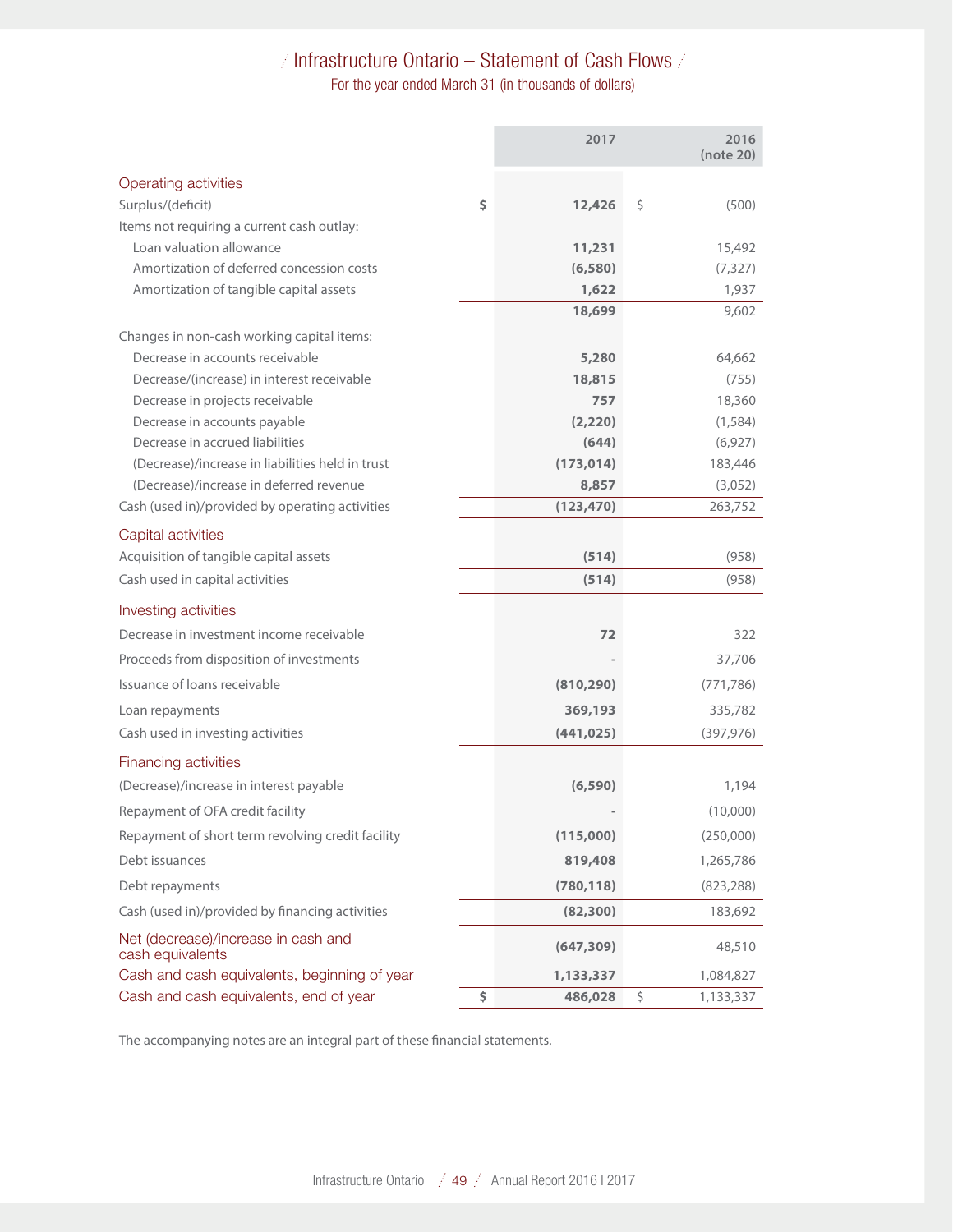# <span id="page-49-0"></span>**X** NATURE OF THE CORPORATION

Ontario Infrastructure and Lands Corporation (Infrastructure Ontario, Agency, Corporation) is a Crown corporation reporting to the Minister of Infrastructure (Minister) and is classified by the Government of the Province of Ontario (Province, Government) as an operational enterprise.

The mandate of Infrastructure Ontario includes the following:

- To provide financing for infrastructure purposes to municipalities and to eligible public organizations;
- To provide the Minister with advice and services, including project management, contract management and development, related to public works for which the Minister is responsible;
- To provide the Government with advice and services, including project management, contract management and development, related to public works for which the Minister is not responsible, when directed to do so in writing by the Minister;
- To provide financial management for public works managed by the Ministry of Infrastructure (Ministry) or by a Crown agency for which the Minister is responsible;
- To carry out the powers, duties and functions delegated by the Minister to the Corporation under the Ministry of Infrastructure Act, 2011;
- To provide advice and services related to real property to public sector organizations when directed to do so in writing by the Minister;
- To provide advice and services to the Minister or other members of the executive council, on financial, strategic or other matters involving the Government, when directed to do so in writing by the Minister;
- To implement or assist in the implementation of transactions involving the Government, when directed to do so in writing by the Minister; and
- To provide advice and services, including project management and contract management services related to infrastructure projects in Ontario that are not public works, when directed to do so in writing by the Minister.

As a Crown corporation, Infrastructure Ontario is exempt from federal and provincial income taxes under paragraph 149(1) (d) of the Income Tax Act of Canada. Infrastructure Ontario is subject to Harmonized Sales Tax (HST).

## 1. SUMMARY OF SIGNIFICANT ACCOUNTING POLICIES

## Basis of accounting

These financial statements are prepared in accordance with Canadian Public Sector Accounting standards established by the Public Sector Accounting Board (PSAB) of the Chartered Professional Accountants of Canada (CPA Canada).

## Management estimates

The preparation of financial statements in accordance with Canadian Generally Accepted Accounting Principles (GAAP) requires management to make estimates and assumptions that affect the reported amounts of assets and liabilities and the disclosure of contingent liabilities at the date of the financial statements and the reported amounts of revenue and expenses during the reporting period. Actual amounts could differ from those estimates.

Key areas where management has made estimates are in the percentage of completion for the determination of revenue from project delivery fees, the loan portfolio valuation allowance and the fair value of derivatives. Actual results could differ from those and other estimates, the impact of which would be recorded in future periods.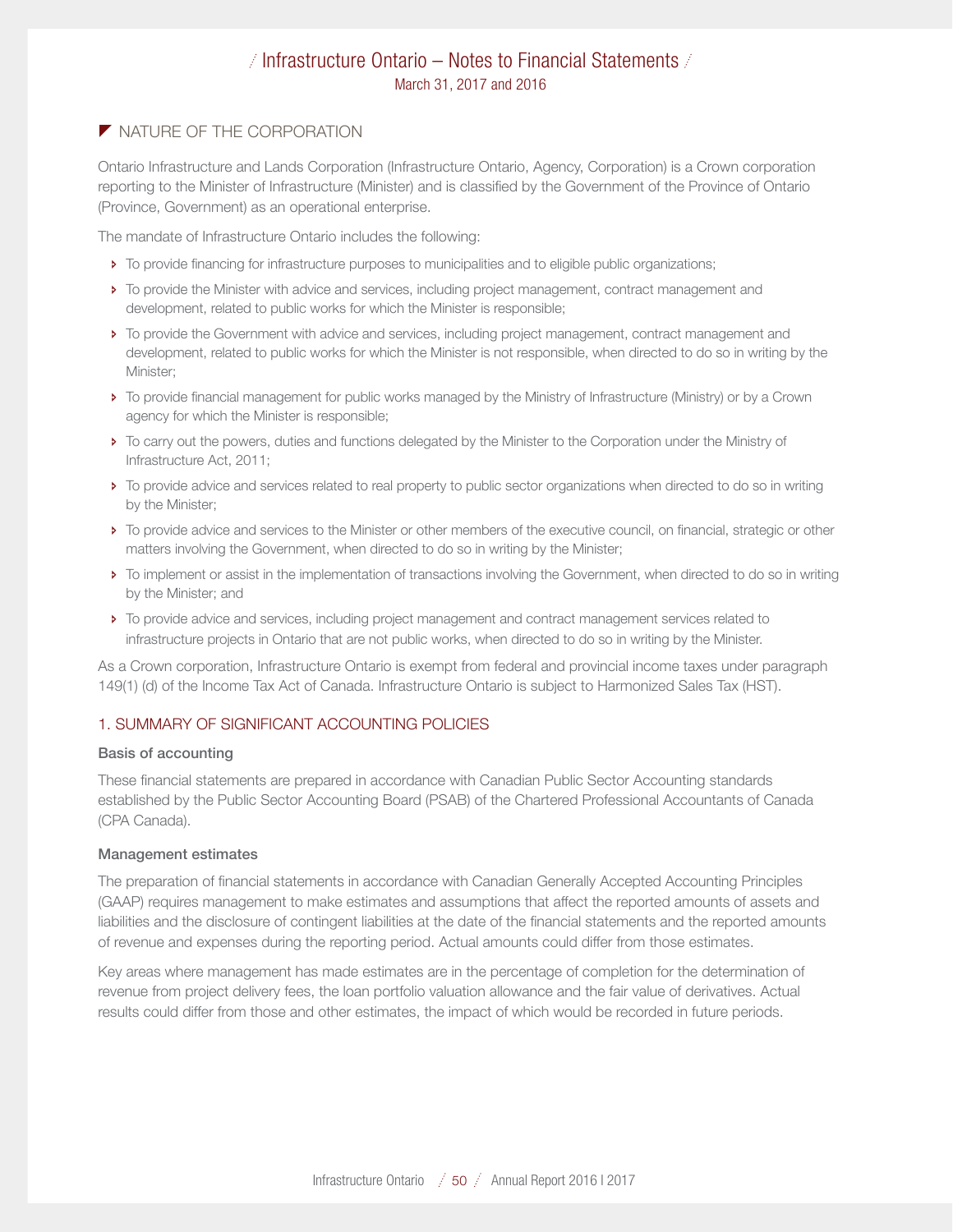# March 31, 2017 and 2016  $\angle$ Infrastructure Ontario – Notes to Financial Statements  $\angle$

## Financial instruments

Infrastructure Ontario's financial assets include cash and cash equivalents, accounts receivable, interest receivable, investment income receivable, loans receivable, derivatives, projects receivable, and investments. Infrastructure Ontario's financial liabilities include accounts payable, accrued liabilities, interest payable, derivatives, and the debt supporting the loan program.

#### *Initial recognition and measurement*

All financial assets and liabilities are initially recognized at fair value. Fair value is the amount of the consideration that would be agreed on in an arm's length transaction between knowledgeable willing parties, who are under no compulsion to act. Financial instruments are classified at initial recognition as either (i) fair value or (ii) cost or amortized cost. Derivatives are classified in the fair value category. All other financial instruments are classified in the cost or amortized cost category.

The amortized cost of the 2003-04 program loans (see Note 4) issued by Infrastructure Ontario, which were considered to have concessionary terms, was determined as the present value of the future cash flows of the loan, and discounted using Infrastructure Ontario's cost of borrowing. The difference between the face value of the loan and its present value is, in substance, a grant. The grant portion is recognized as a concession cost at the date of issuance of the loan and amortized to match the underlying interest subsidy, over the term of the loan.

Transaction costs for financial instruments measured at cost or amortized cost are added to or netted against the carrying value of the financial asset or financial liability, respectively.

#### *Subsequent measurement*

The subsequent measurement of financial assets depends on their classification as described below:

#### *i. Financial instruments at fair value*

Financial instruments at fair value are re-measured at their fair value at the end of each reporting period. Any unrealized gains and losses are recognized in the statement of re-measurement gains and losses and are subsequently reclassified to the statement of operations upon disposal or settlement.

Infrastructure Ontario uses the following hierarchy for determining and disclosing the fair value of financial instruments:

- **Level 1: quoted (unadjusted) prices in active markets for identical assets or liabilities**
- Level 2: valuation techniques for which all inputs that have a significant effect on the recorded fair value are observable, either directly or indirectly
- Level 3: valuation techniques that use inputs that have a significant effect on the recorded fair value that are not based on observable market data

The fair value of financial instruments not traded in an active market is determined by appropriate valuation techniques, including forward pricing and swap models, using present value calculations. The models incorporate various inputs including forward interest rate curves.

#### *ii. Financial instruments at cost or amortized cost*

Financial instruments not measured at fair value are measured at cost or amortized cost.

For financial assets and financial liabilities measured at amortized cost, interest is recorded using the effective interest rate (EIR) method. The EIR is the rate that discounts the estimated future cash payments or receipts over the expected life of the financial instrument or, where appropriate, a shorter period.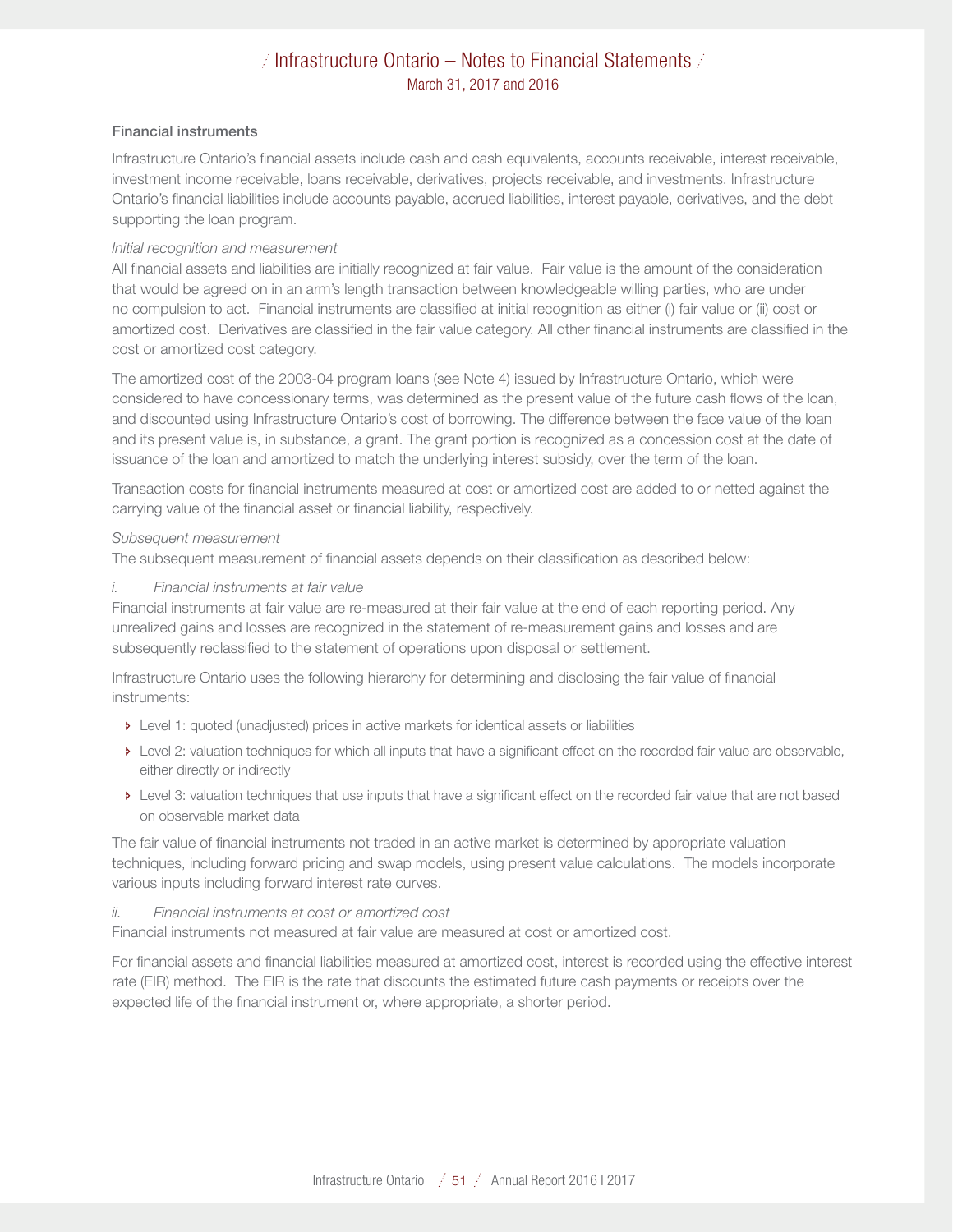# March 31, 2017 and 2016  $\angle$ Infrastructure Ontario – Notes to Financial Statements  $\angle$

## *Impairment*

## *i. Loss in value of an investment (not quoted in an active market)*

A write-down is recognized in the Statement of Operations and Accumulated Surplus when there has been a loss in the value of the investment considered as an 'other than temporary' loss. A loss is considered 'other than temporary' when the carrying value of the investment exceeds its anticipated value for a prolonged period of time. If the anticipated value of the portfolio investment subsequently increases, the write-down to the statement of operations is not reversed.

## *ii. Loans receivable impairment*

A loan valuation allowance is established against the loan portfolio after management's review of existing economic, industry and portfolio conditions across the different loan segments. The general valuation allowance is underpinned by a model in which risk ratings are assigned at the time of loan origination, monitored on an ongoing basis, and adjusted to reflect changes in underlying credit risk. A specific valuation allowance is also established in instances of known borrower credit deterioration on the expected non-recoverable portion of the loan receivable.

### Cash and cash equivalents

Cash and cash equivalents include cash on deposit with a maturity less than three months and highly liquid investments that can be readily convertible to cash.

### Derivative financial instruments

Infrastructure Ontario uses derivative financial instruments, specifically interest rate swaps, to manage its interest rate risks. Such derivative financial instruments are initially recognized at fair value on the date on which a derivative contract is entered and subsequently re-measured to fair value at each reporting date. Derivatives are carried as financial assets when the fair value is in a receivable position and as financial liabilities when the fair value is in a payable position.

Any unrealized gains or losses arising from changes in the fair value of derivatives are recorded in the Statement of Re-Measurement Gains and Losses and are subsequently re-classified to the Statement of Operations and Accumulated Surplus upon settlement.

#### Tangible capital assets

Tangible capital assets are recorded at cost less accumulated amortization. Amortization is provided using the straight-line method over the estimated useful lives of the assets beginning in the fiscal year of acquisition, with a half-year provision in the year of acquisition and a half-year in the year of disposal. The estimated useful lives of the assets are as follows:

| Computer equipment                       | 3 years  |
|------------------------------------------|----------|
| Software                                 | 5 vears  |
| Furniture, fixtures and office equipment | 10 years |
| Leasehold improvements                   | 10 years |

## Impairment of tangible capital assets

The Agency reviews the carrying value of tangible capital assets for potential impairment when there is evidence that events or changes in circumstances exist, that indicate a tangible capital asset no longer contributes to the Government's ability to provide goods and services, or that the value of future economic benefits associated with the tangible capital asset is less than its net book value. In these circumstances, the cost of the tangible capital asset is reduced to reflect the decline in the asset's value. No such impairment losses have been incurred to date.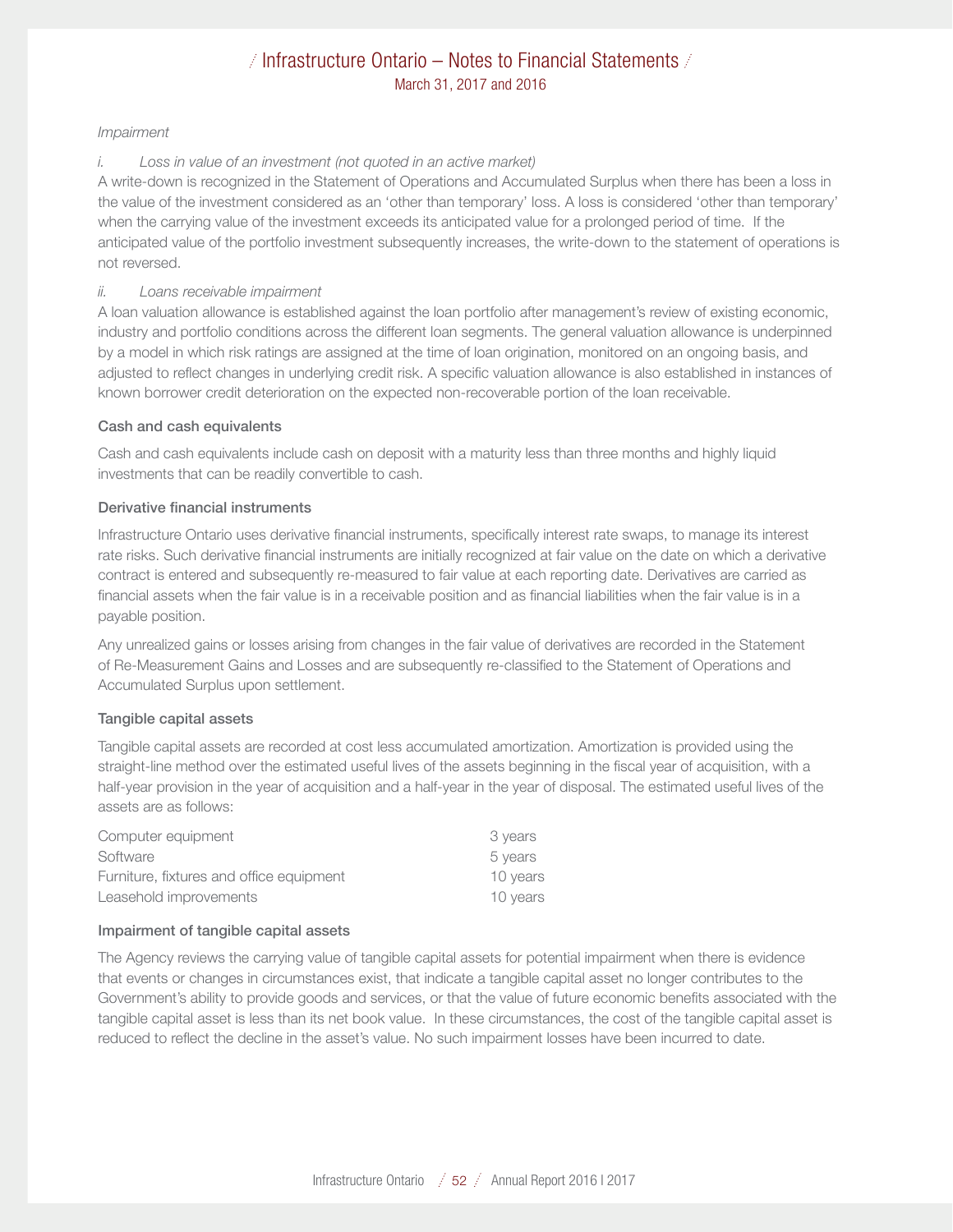# March 31, 2017 and 2016  $\angle$ Infrastructure Ontario – Notes to Financial Statements  $\angle$

## Revenue recognition

*Interest revenue* 

Interest on investments and loans receivable are recognized using the effective interest rate method.

#### *Project delivery fees and project transaction fees*

Infrastructure Ontario provides professional services under either cost based or fixed price contracts. For cost based contracts, revenue is recorded when an arrangement is in place, costs are incurred, and collectibility is reasonably assured. Revenue from fixed price contracts is recorded using the percentage of completion method. Percentage of completion is calculated based on a ratio of cost incurred to total estimated costs. Losses, if any, on fixed price contracts are recognized during the period they are identified. Deferred revenue is set up when amounts billed on a project exceed the revenue recognized under both cost based and fixed price contracts.

## *Management fees and recoverable advisory costs*

Management fees and recoverable advisory costs are recognized as revenue when an arrangement is in place, services are provided and collectibility is reasonably assured.

# 2. CASH AND CASH EQUIVALENTS

| (\$ thousands)   | 2017    | 2016      |
|------------------|---------|-----------|
| Cash             | 486,028 | 631,653   |
| Cash equivalents |         | 501,684   |
|                  | 486,028 | 1,133,337 |

Cash includes funds held in trust for Infrastructure Ontario's lending clients of \$55.4 million (2016 - \$220.3 million) and project construction consortiums of \$19.8 million (2016 - \$27.9 million), detailed further in Note 18.

Cash equivalents includes money market investments recorded at cost, which closely approximates fair value. The money market investments were liquidated during the year to repay \$520 million of the Province of Ontario loan, detailed further in Note 9.

# 3. ACCOUNTS RECEIVABLE

| (\$ thousands)            | 2017   | 2016   |
|---------------------------|--------|--------|
| Trade accounts receivable | 34,713 | 38,136 |
| <b>HST</b> receivable     | 907    | 2,764  |
|                           | 35,620 | 40,900 |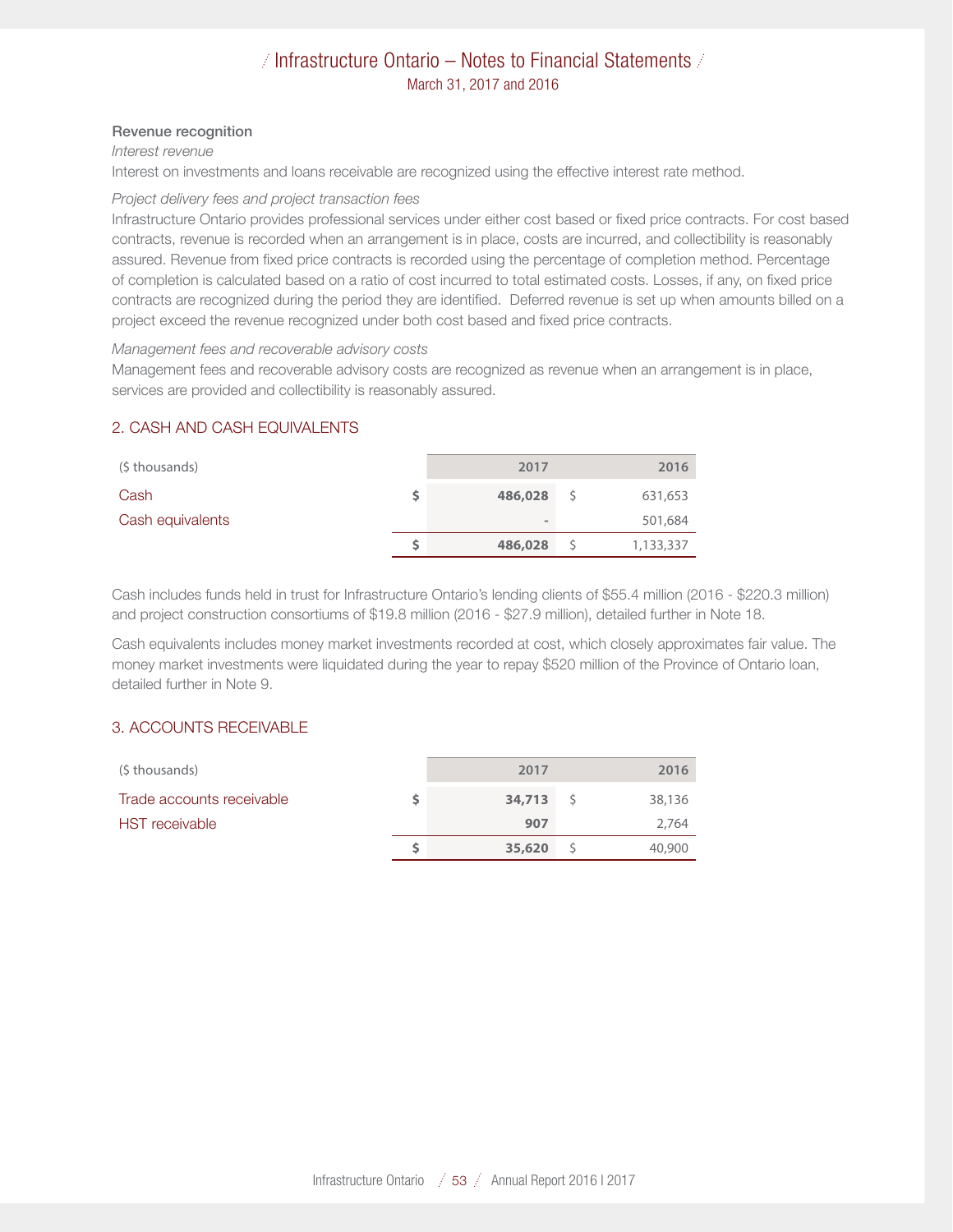# March 31, 2017 and 2016  $\ell$  Infrastructure Ontario – Notes to Financial Statements  $\ell$

## 4. LOANS RECEIVABLE

| (\$ thousands)                        | 2017            |               | 2016            |               |
|---------------------------------------|-----------------|---------------|-----------------|---------------|
| <b>Construction advances</b>          |                 |               |                 |               |
| Infrastructure renewal loan program   | \$<br>349,328   |               | \$<br>413,315   |               |
| Debentures receivable                 |                 | Interest%     |                 | Interest %    |
| Concessionary loan program            |                 |               |                 |               |
| Maturity terms:                       |                 |               |                 |               |
| 6 to 10 years                         | 14,150          | 2.08-2.71     | 24,971          | 2.08-2.71     |
| 11 to 15 years                        | 25,385          | $2.28 - 2.67$ | 30,687          | 2.28-2.67     |
| 16 to 20 years                        | 234,136         | 2.36-2.95     | 257,059         | 2.36-2.95     |
| Greater than 20 years                 | 58,536          | $2.52 - 3.05$ | 61,337          | $2.52 - 3.05$ |
|                                       | 332,207         |               | 374,054         |               |
| Infrastructure renewal loan program   |                 |               |                 |               |
| Maturity terms:                       |                 |               |                 |               |
| 1 to 5 years                          | 45,048          | $1.18 - 4.55$ | 98,450          | 1.18-4.55     |
| 6 to 10 years                         | 665,754         | $1.52 - 5.73$ | 595,603         | $1.52 - 5.73$ |
| 11 to 15 years                        | 678,568         | $2.24 - 5.26$ | 583,955         | 2.24-5.26     |
| 16 to 20 years                        | 1,411,196       | $2.71 - 5.89$ | 1,268,622       | $2.71 - 5.89$ |
| Greater than 20 years                 | 2,234,573       | 2.77-5.91     | 1,966,282       | 2.77-5.91     |
|                                       | 5,035,139       |               | 4,512,912       |               |
| <b>Total</b>                          | 5,716,674       |               | 5,300,481       |               |
| Deferred costs on concessionary loans |                 |               |                 |               |
| Deferred costs, beginning of year     | (43, 083)       |               | (50, 410)       |               |
| Amortization of concession costs      | 6,580           |               | 7,327           |               |
| Deferred costs, end of year           | (36, 503)       |               | (43,083)        |               |
| Loan valuation allowance              | (18, 549)       |               | (32, 222)       |               |
| Loans receivable                      | \$<br>5,661,622 |               | \$<br>5,225,176 |               |

Construction advances are loans due from municipalities, other public sector bodies and not for profit entities. The interest rate on these construction loans is 30 day bankers' acceptances plus a fixed spread in basis points depending on the risk categorization of the counterparty. These loans are of a shorter term than the debentures (usually less than five years), and are repaid when construction is complete.

Debentures receivable are due from municipalities, other public sector clients and not for profit entities, with loan maturity terms ranging from four to forty years since inception.

Infrastructure Ontario manages its credit risk with the current loan portfolio through various provisions in the loan agreements. The Agency has an intercept mechanism with the Province, which allows for funds owing to a borrower from the Province to be redirected to Infrastructure Ontario. Loans to non-government borrowers are subject to restrictive covenants on assets and the borrower is required to provide security and in some cases, provide loan insurance.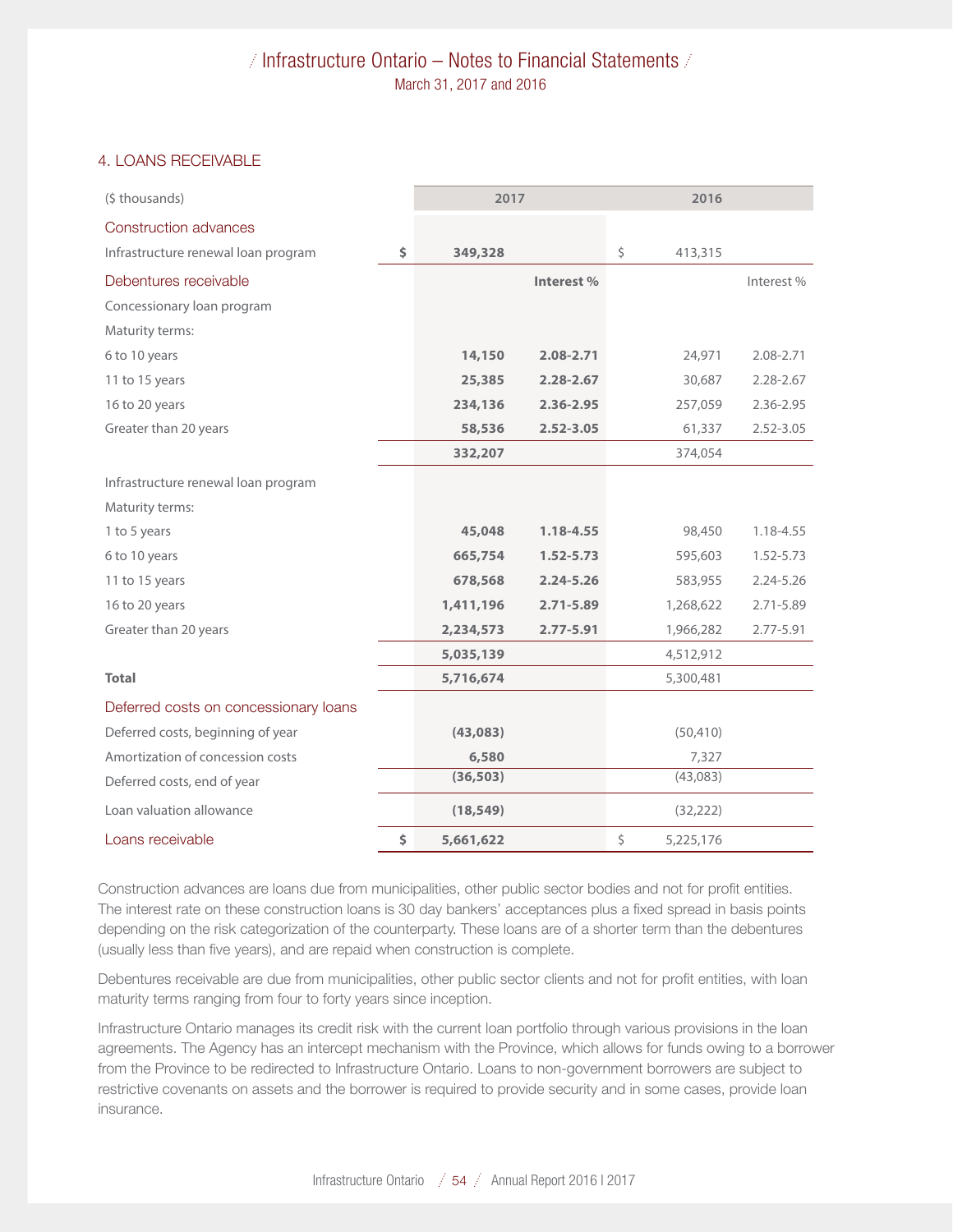The loan valuation allowance is based on an assessment of existing economic, industry and portfolio conditions which may indicate that a loan is impaired or losses will be incurred. At March 31, 2017, Infrastructure Ontario has a loan valuation allowance of \$18.5 million (2016 - \$32.2 million).

# 5. DERIVATIVES

Infrastructure Ontario operates within strict risk limits to ensure exposure to interest rate risk is managed in a prudent and cost effective manner. A variety of strategies are used to manage this risk, including the use of interest rate derivatives. Infrastructure Ontario does not use derivatives for speculative purposes, and no new derivative contracts have been initiated since Infrastructure Ontario entered into back to back loans with the Province in April 2015 (Note 9).

Derivatives are financial contracts, the value of which is derived from underlying instruments. Infrastructure Ontario, which is a borrower and lender, uses derivatives to create hedges for instruments with differing maturity dates. The interest rate variability risk is managed through interest rate swaps, which are legal contracts under which Infrastructure Ontario agrees with another party to exchange cash flows based on one or more notional amounts using stipulated reference interest rates for a specified period. Interest rate swaps allow Infrastructure Ontario to more closely match its existing loans receivable and debt obligations and thereby effectively convert them into instruments with terms that minimize the Agency's interest rate risk exposure. Infrastructure Ontario has swapped certain of its fixed rate loans receivable and fixed rate debt portfolio into floating rate instruments.

The table below presents a maturity schedule of Infrastructure Ontario's derivatives, outstanding as at March 31, 2017, based on the notional amounts of the contracts. The notional amounts of interest rate swaps represent the amount to which the fixed and floating rates are applied in order to calculate the exchange of cash flows. The notional amounts are not recorded in the Statement of Financial Position. They represent the volume of outstanding derivative contracts and are not indicative of credit risk, market risk or actual cash flows of such instruments.

|                     | <b>Maturity</b>  |                   |                  |                          |                  |                                |  |  |  |
|---------------------|------------------|-------------------|------------------|--------------------------|------------------|--------------------------------|--|--|--|
| (\$ thousands)      | Within<br>1 Year | $2$ to 5<br>Years | 6 to 10<br>Years | 11 to 15<br>Years        | Over 15<br>Years | <b>Total Notional</b><br>Value |  |  |  |
| Debt                | 262,500          | 808,982           | 670,600          | $\overline{\phantom{a}}$ | 852,857          | 2,594,939                      |  |  |  |
| Loans<br>receivable | 273,787          | 1,081,489         | 1,094,819        | 637,024                  | 812,773          | 3,899,892                      |  |  |  |

Derivatives are recorded at fair value as at March 31, 2017 resulting in derivative assets of \$283.3 million, derivative liabilities of \$371.0 million and accumulated unrealized losses on the Statement of Re-Measurement Gains and Losses of \$87.7 million (2016 – derivative assets of \$406.6 million, derivative liabilities of \$554.4 million and accumulated unrealized losses on the Statement of Re-Measurement Gains and Losses of \$147.8 million). Fair values for both were determined using level 2 basis of valuation as defined in Note 1.

The fair values of these derivatives were determined using pricing models, with market observable inputs which take into account current market and contractual prices of the underlying instruments, as well as the time value and yield curve underlying the positions. The determination of the fair value of derivatives includes consideration of credit risk and ongoing direct costs over the life of the instruments.

As at March 31, 2017, all interest rate swap agreements are with the Province. In January 2017, a swap held with MaRS, a former borrower of the lending program, was cancelled through an arrangement with the Ministry of Research and Innovation, with no change to the surplus/deficit in the Statement of Operations and Accumulated Surplus.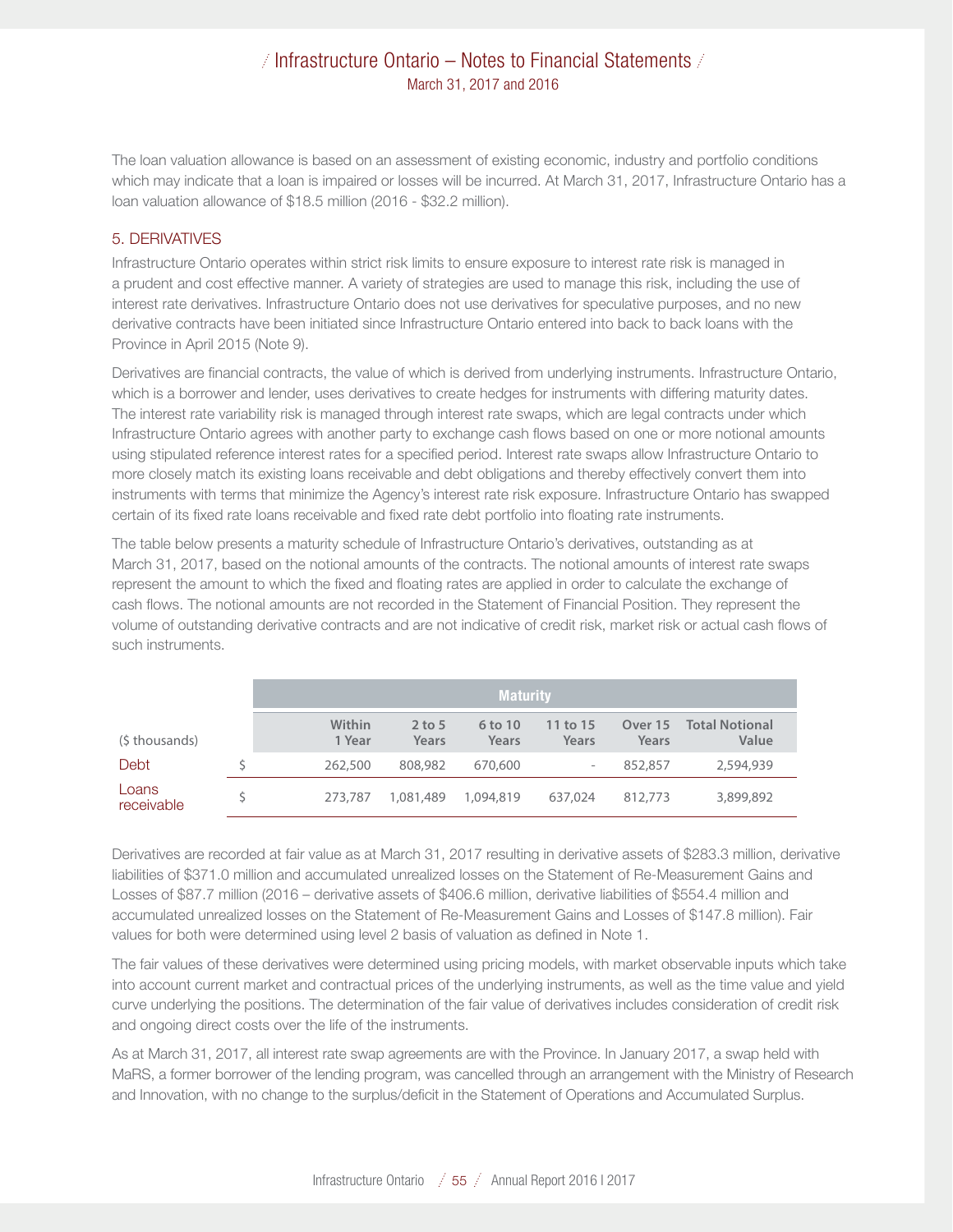# 6. PROJECTS RECEIVABLE

Projects receivable are amounts which have been recognized as revenue either on a percentage of completion method or when the recoverable expenses were incurred, but have not yet been invoiced. Certain projects receivable, will not be invoiced until the completion of the project. Projects receivable are due from various Provincial ministries, agencies and other public sector organizations.

# 7. INVESTMENTS

Investments consist of bonds carried at cost. As at March 31, 2017, the interest rates on these investments ranged from 2.10% to 4.40% (2016 – 2.10% to 4.40%) with maturities from September 2018 to June 2024.

# 8. OFA CREDIT FACILITY

OFA provided Infrastructure Ontario with a subordinated revolving credit facility of up to \$200.0 million to provide working capital for project management and project delivery programs. Advances are to be repaid on completion of individual projects. As at March 31, 2017, the full balance of the credit facility remains undrawn.

# 9. DEBT – LOAN PROGRAM

| (\$ thousands)                               | 2017<br>2016    |               |                    |               |
|----------------------------------------------|-----------------|---------------|--------------------|---------------|
| Program funding                              |                 | Interest%     |                    | Interest%     |
| <b>Senior debt</b>                           |                 |               |                    |               |
| Infrastructure Renewal Bonds                 | \$<br>300,000   | 4.70          | $\zeta$<br>300,000 | 4.70          |
| Subordinate debt                             |                 |               |                    |               |
| Short-term revolving credit facility         | 370,000         | $0.68 - 0.69$ | 485,000            | $0.60 - 0.74$ |
| Ontario Immigrant Investor Corporation Ioans |                 |               |                    |               |
| Fixed                                        | 195,440         | 1.86-2.64     | 337,872            | 1.86-2.99     |
| Floating                                     | 155,144         | 1.55          | 198,052            | 1.55          |
| OIPC/OILC bonds                              |                 |               |                    |               |
| Fixed                                        | 2,315,000       | 2.02-4.96     | 2,355,000          | $2.02 - 4.96$ |
| <b>Floating Rate Notes</b>                   | 300,000         | $1.10 - 1.16$ | 300,000            | $1.06 - 1.12$ |
| Long-term non-revolving credit facility      |                 |               |                    |               |
| Fixed                                        | 1,580,243       | $1.21 - 3.58$ | 796,683            | $1.21 - 3.58$ |
| Floating Rate Note                           | 460,000         | 1.39          | 460,000            | 1.35          |
|                                              | 5,675,827       |               | 5,232,607          |               |
| Debt issue costs                             | (6,668)         |               | (7, 738)           |               |
| Capital funding                              |                 |               |                    |               |
| Province of Ontario Ioan                     | 279,681         | 0.67          | 799,681            | 0.62          |
| Ontario Clean Water Agency Ioan              | 120,000         | 0.91          | 120,000            | 0.87          |
|                                              | 399,681         |               | 919,681            |               |
|                                              | \$<br>6,068,840 |               | \$<br>6,144,550    |               |

All capital funding and subordinated debt is subordinate to the senior debt and rank pari passu amongst each other.

## Infrastructure Renewal Bonds

On April 19, 2007, Infrastructure Ontario issued \$300 million of Infrastructure Renewal Bonds. The bonds bear interest at 4.70% per annum and mature on June 1, 2037.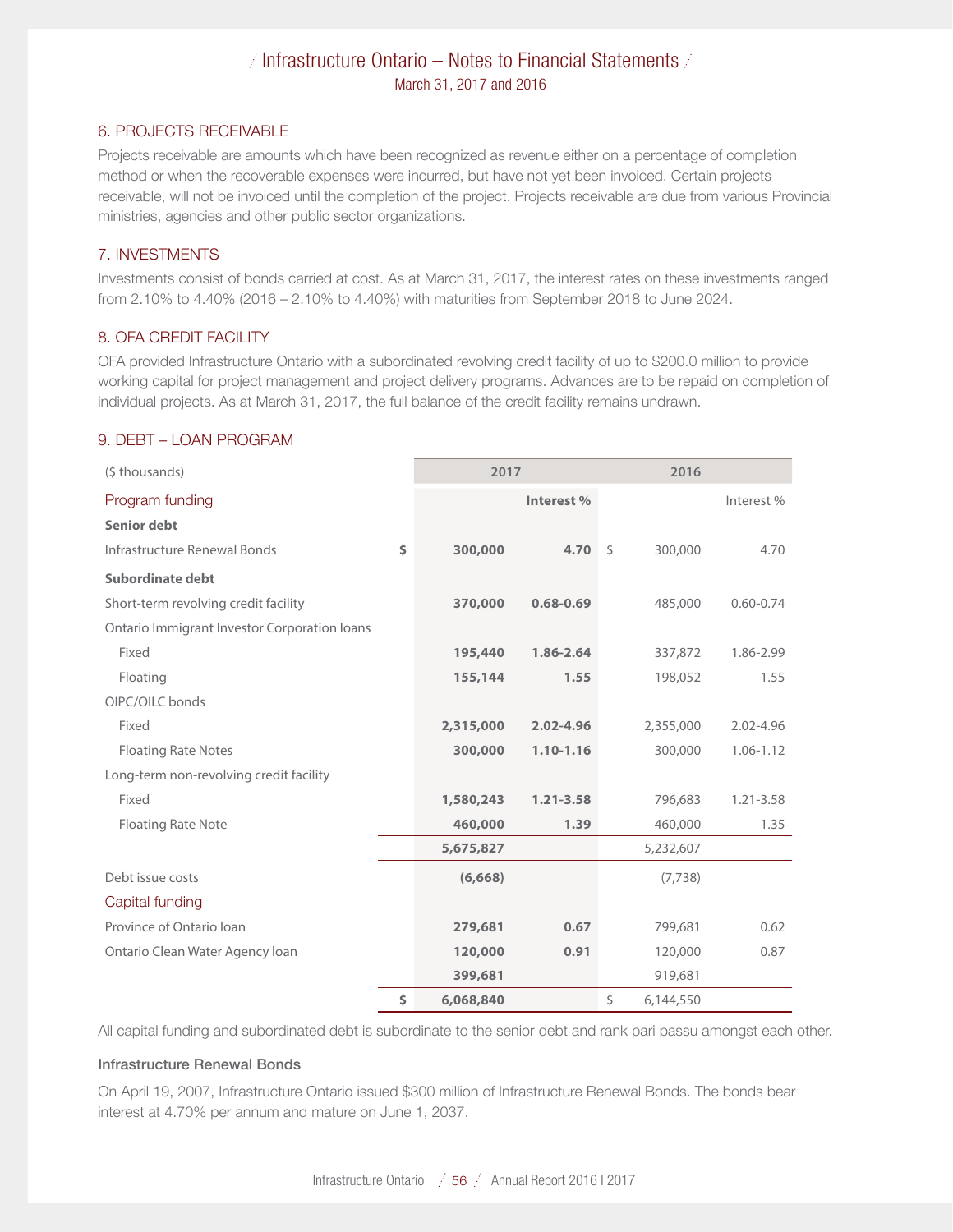## Short-term Revolving Credit Facility

Effective May 2014, Infrastructure Ontario issues short term notes under a short term revolving credit facility to fund its short term construction loans. The revolving credit facility with the Province is authorized to issue a maximum of \$900 million for terms ranging from three months to one year. As at March 31, 2017, maturities ranged from April 3, 2017 to June 15, 2017, while interest on the notes ranged from 0.68% to 0.69% (2016 – 0.60% to 0.74%).

## Ontario Immigrant Investor Corporation Loans

Ontario Immigrant Investor Corporation (OIIC), an agency of the Province, provided five-year subordinated loans. The loans are subordinated obligations of Infrastructure Ontario and rank behind all other existing and future senior obligations and unsecured public debt of Infrastructure Ontario.

As at March 31, 2017, interest on fixed rate bonds ranged between 1.86% and 2.64% (2016 –1.86% to 2.99%) compounded semi-annually and paid on maturity. Maturities ranged from April 2017 to July 2019. Interest on bonds bearing a variable rate of interest is reset and compounded quarterly with a floor rate of 1.55% (2016 –1.55%) per annum. Maturities ranged from April 2017 to January 2019.

# OIPC / OILC Bonds

Infrastructure Ontario issued Ontario Infrastructure Projects Corporation (OIPC) and Ontario Infrastructure and Lands Corporation (OILC) bonds to the Province for the purpose of funding its loan program. The bonds are subordinated obligations of Infrastructure Ontario and rank behind all other existing and future senior obligations and unsecured public debt of Infrastructure Ontario.

As at March 31, 2017, interest on fixed rate bonds ranged from 2.02% to 4.96% (2016 – 2.02% to 4.96%) per annum and maturities ranged from September 2017 to June 2045. Interest is paid semi-annually on these bonds until maturity. The Floating Rate Notes (FRN) bear interest from three month CDOR plus 16 basis points to three month CDOR plus 22 basis points and the maturity of the notes is June 30, 2018. Interest is reset and paid quarterly until the maturity of the FRN's.

# Long-term Non-Revolving Credit Facility

In April 2015, Infrastructure Ontario began funding long term loans on a back to back basis directly with the Province through a long term non-revolving credit facility. The new debt structures mirror the underlying loans receivable they fund and have similar terms including maturity, payment frequency and type of amortization. This funding structure creates a match between the assets and liabilities and eliminates the need to use derivatives to hedge interest rate risks. In November 2016, Infrastructure Ontario was approved to borrow an additional \$2.5 billion from the Province for the purposes of funding the loan program from November 2016 to November 2018. As at March 31, 2017, \$2.0 billion of the facility is available and undrawn.

As at March 31, 2017, interest with fixed rates on the back to back loans ranged from 1.21% to 3.58% (2016 – 1.21% to 3.58%) and maturities ranged from May 15, 2019 to March 1, 2047. The FRN bears interest from three month CDOR plus 45 basis points and the maturity of the note is June 30, 2025. Interest is reset and paid quarterly until the maturity of the FRN.

## Province of Ontario Loan

The Province provided Infrastructure Ontario with a 50 year subordinated loan of approximately \$800 million in exchange for a promissory note that matures on March 31, 2053. During the year, \$520 million was permanently repaid. The interest on the note is reset quarterly at the Province's three-month Treasury bill rate and payable quarterly. On March 31, 2017, interest on the note was reset at 0.67% (2016 – 0.62%).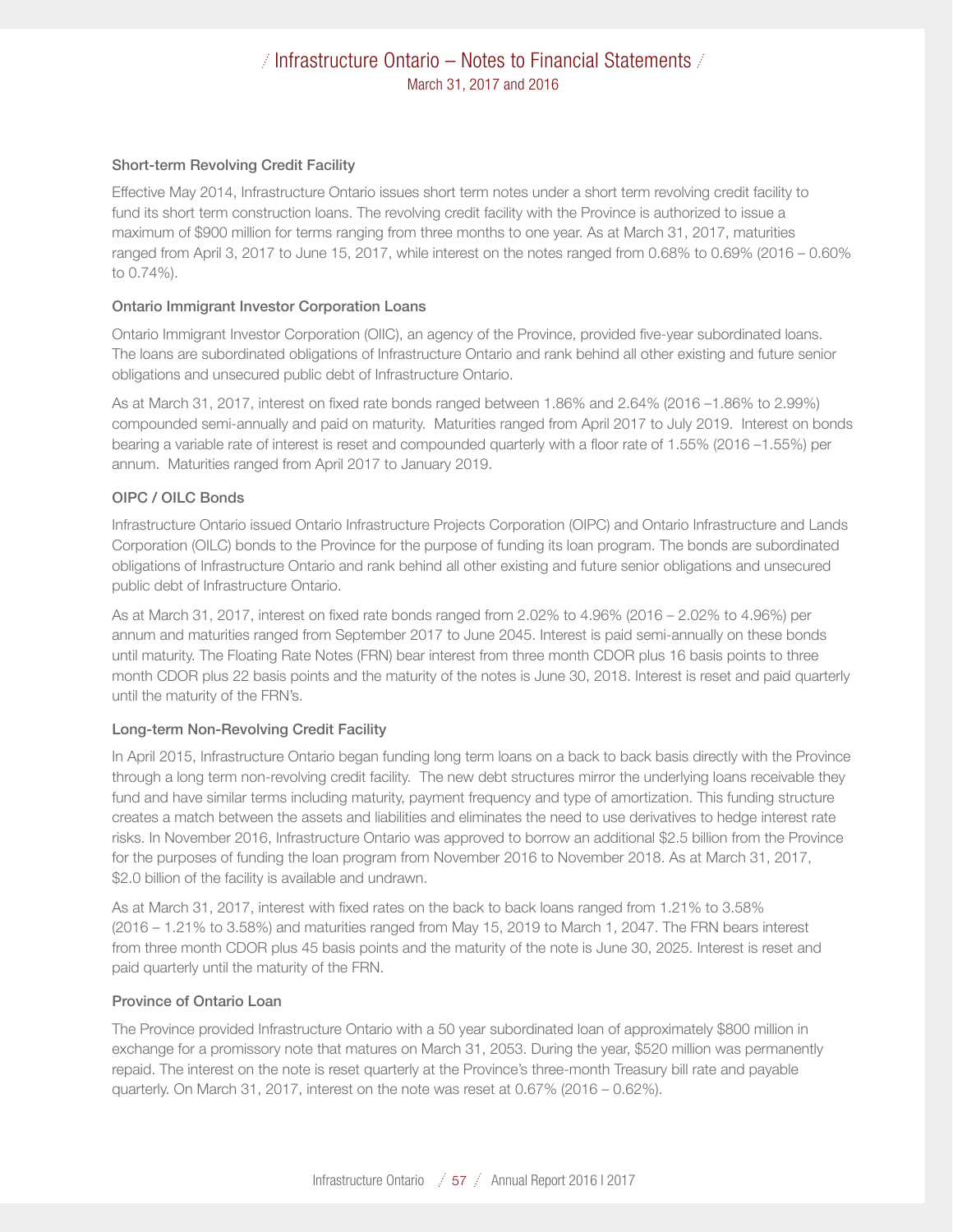## Ontario Clean Water Agency Loan

The Ontario Clean Water Agency (OCWA), an agency of the Province, provided a twenty-year subordinated loan of \$120 million to Infrastructure Ontario secured by a promissory note due on March 1, 2023. The interest rate on the note is reset monthly at four basis points below the one month Canadian Dollar Offered Rate (CDOR) payable quarterly. On March 31, 2017, interest on the note was reset at 0.91% (2016 – 0.87%).

Together, the Province and OCWA loans provide Infrastructure Ontario with long term subordinate funding which provides: (i) credit protection to holders of senior debt such as Infrastructure Renewal Bonds; and (ii) a liquidity backstop for Infrastructure Ontario's financing needs.

## 10. TANGIBLE CAPITAL ASSETS

|                                    | Year ended March 31, 2017 |                          |                                                          |                           |              |  |  |  |  |
|------------------------------------|---------------------------|--------------------------|----------------------------------------------------------|---------------------------|--------------|--|--|--|--|
| (\$ thousands)                     | Computer<br>Equipment     | Software                 | Furniture,<br><b>Fixtures</b><br>and Office<br>Equipment | Leasehold<br>Improvements | <b>Total</b> |  |  |  |  |
| Cost                               |                           |                          |                                                          |                           |              |  |  |  |  |
| Balance, April 1, 2016             | \$<br>17,286              | 4,153                    | 1,984                                                    | 9,828                     | 33,251       |  |  |  |  |
| Additions                          | 379                       | $\overline{\phantom{a}}$ | 135                                                      | $\qquad \qquad -$         | 514          |  |  |  |  |
| Balance, March 31, 2017            | 17,665                    | 4,153                    | 2,119                                                    | 9,828                     | 33,765       |  |  |  |  |
| Accumulated<br>amortization        |                           |                          |                                                          |                           |              |  |  |  |  |
| Balance, April 1, 2016             | 15,880                    | 4,153                    | 1,949                                                    | 8,227                     | 30,209       |  |  |  |  |
| Additions                          | 880                       |                          | 40                                                       | 702                       | 1,622        |  |  |  |  |
| Balance, March 31, 2017            | 16,760                    | 4,153                    | 1,989                                                    | 8,929                     | 31,831       |  |  |  |  |
| Net book value -<br>March 31, 2017 | \$<br>905                 |                          | 130                                                      | 899                       | 1,934        |  |  |  |  |

|                                    | Year ended March 31, 2016 |                          |                                                          |                           |        |  |  |  |
|------------------------------------|---------------------------|--------------------------|----------------------------------------------------------|---------------------------|--------|--|--|--|
| (\$ thousands)                     | Computer<br>Equipment     | Software                 | Furniture,<br><b>Fixtures</b><br>and Office<br>Equipment | Leasehold<br>Improvements | Total  |  |  |  |
| Cost                               |                           |                          |                                                          |                           |        |  |  |  |
| Balance, April 1, 2015             | \$<br>16,328              | 4,153                    | 1,984                                                    | 9,828                     | 32,293 |  |  |  |
| Additions                          | 958                       | $\overline{\phantom{a}}$ | $\overline{\phantom{a}}$                                 | $\overline{\phantom{a}}$  | 958    |  |  |  |
| Balance, March 31, 2016            | 17,286                    | 4,153                    | 1,984                                                    | 9,828                     | 33,251 |  |  |  |
| Accumulated<br>amortization        |                           |                          |                                                          |                           |        |  |  |  |
| Balance, April 1, 2015             | 14,758                    | 4,153                    | 1,871                                                    | 7,490                     | 28,272 |  |  |  |
| Additions                          | 1,122                     |                          | 78                                                       | 737                       | 1,937  |  |  |  |
| Balance, March 31, 2016            | 15,880                    | 4,153                    | 1,949                                                    | 8,227                     | 30,209 |  |  |  |
| Net book value -<br>March 31, 2016 | \$<br>1,406               |                          | 35                                                       | 1,601                     | 3,042  |  |  |  |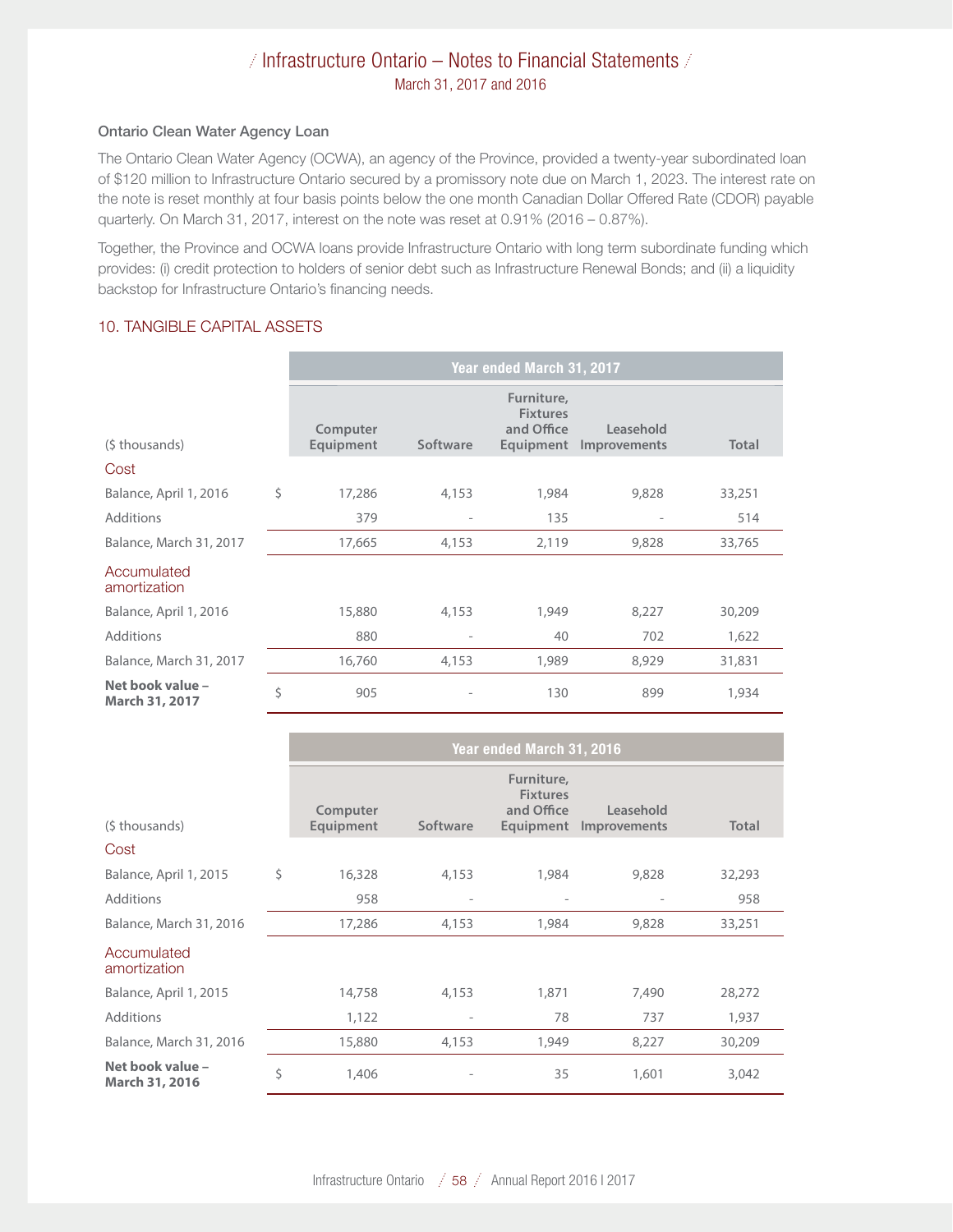# $\sqrt{}$  Infrastructure Ontario – Notes to Financial Statements  $\sqrt{}$ March 31, 2017 and 2016

# 11. INTEREST INCOME (EXPENSE)

| (\$ thousands)             | 2017       | 2016<br>(note 20) |
|----------------------------|------------|-------------------|
| Interest revenue           | 218,812    | 206,786           |
| Interest expense           | (196, 769) | (190, 623)        |
| <b>Net interest margin</b> | 22,043     | 16,163            |

The breakdown of interest expense on debt is as follows:

| Capital funding                                        | \$<br>(3, 172)   | \$ | (5,251)    |
|--------------------------------------------------------|------------------|----|------------|
| Province of Ontario Joan                               | (1,041)          |    | (1,011)    |
| Ontario Clean Water Agency Ioan                        | (4, 213)         |    | (6,262)    |
|                                                        |                  |    |            |
| Program funding                                        |                  |    |            |
| Infrastructure Renewal Bonds                           | (14, 048)        |    | (19,000)   |
| Short-term revolving credit facility                   | (3,095)          |    | (4, 155)   |
| Ontario Immigrant Investor<br><b>Corporation Loans</b> | (9,395)          |    | (12, 595)  |
| OIPC/OILC Bonds                                        | (86, 776)        |    | (89, 159)  |
| Long-term non-revolving credit<br>facility             | (38, 610)        |    | (16, 956)  |
|                                                        | (151, 924)       |    | (141, 865) |
|                                                        |                  |    |            |
| Interest rate swap net payment                         | (39, 562)        |    | (41, 138)  |
| Debt issue cost amortization                           | (1,070)          |    | (1,358)    |
| <b>Total interest expense</b>                          | \$<br>(196, 769) | Ś. | (190, 623) |
|                                                        |                  |    |            |

The reconciliation of cash interest received and paid to net interest margin is as follows:

| Cash interest received                            | \$ | 209,134    | Ŝ | 199,203    |
|---------------------------------------------------|----|------------|---|------------|
| Cash interest paid                                |    | (202, 651) |   | (187, 638) |
|                                                   |    | 6,483      |   | 11,565     |
|                                                   |    |            |   |            |
| Non-cash interest                                 |    |            |   |            |
| Amortization of loan concession<br>costs (Note 4) |    | 6,580      |   | 7.327      |
| Other non-cash interest                           |    | 8,980      |   | (2,729)    |
| Net interest margin                               | Ś  | 22,043     | Ŝ | 16,163     |

Other non-cash interest includes net interest accrued (revenue and expense), and the amortization of debt issue costs.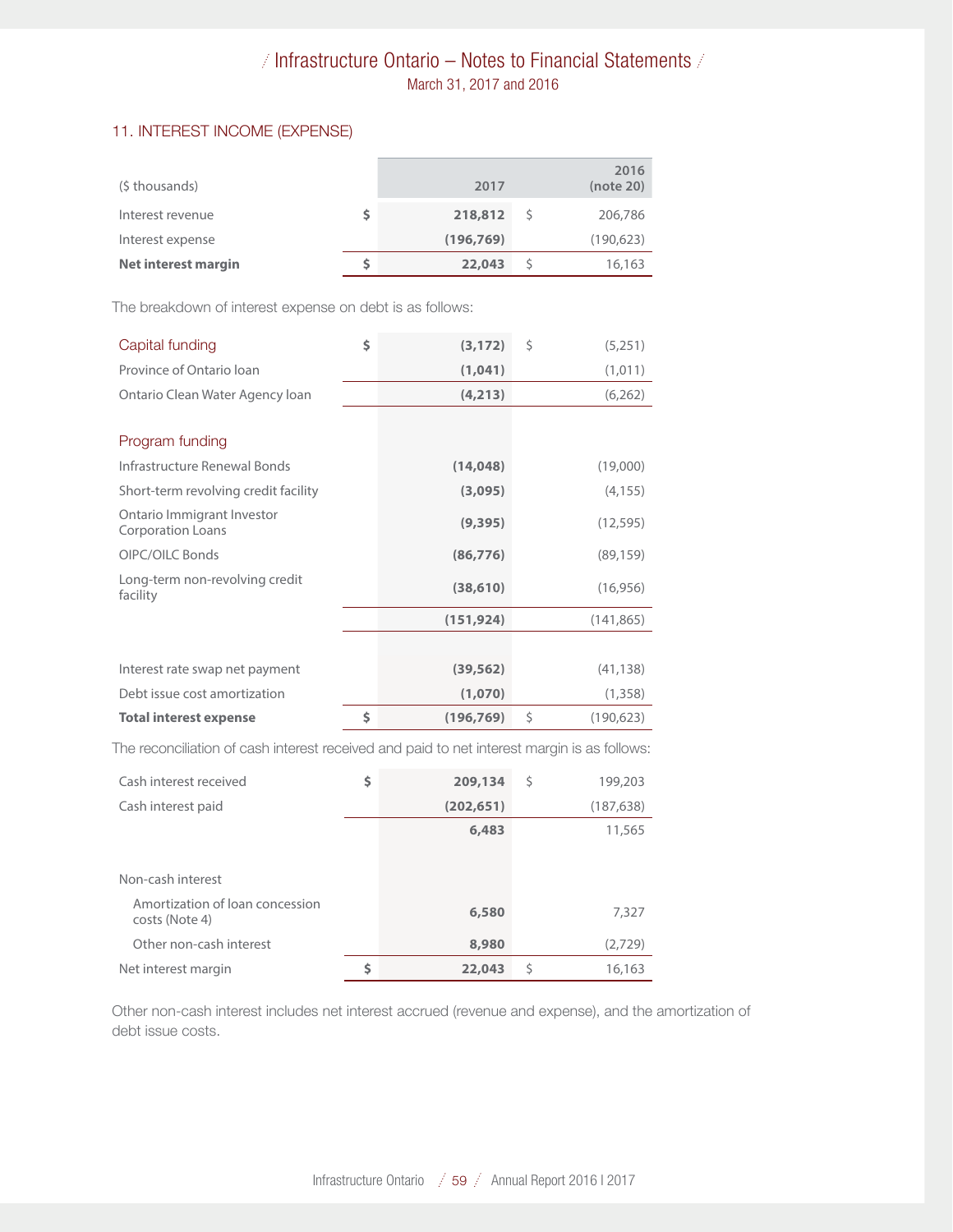# 12. GENERAL AND ADMINISTRATION EXPENSES

| (\$ thousands)                       | 2017<br><b>Budget</b> | 2017        |     | 2016   |
|--------------------------------------|-----------------------|-------------|-----|--------|
| Information technology               | \$<br>6,891           | 7,839<br>S  | - S | 6,662  |
| Premises                             | 5,116                 | 4,825       |     | 5,455  |
| Professional and consulting services | 5,854                 | 3,564       |     | 3,813  |
| Office and administration            | 1,657                 | 1,323       |     | 1,231  |
| Communications                       | 372                   | 213         |     | 213    |
| Amortization                         | 1,433                 | 1,622       |     | 1,937  |
|                                      | 21,323                | 19,386<br>S |     | 19,311 |

# 13. RELATED PARTY TRANSACTIONS

The Agency is economically dependent on the Province as a significant portion of its revenue is received from the Province for the provision of services to various Ontario Crown Agencies and Ministries, including the Ministry of Health and Long Term Care, the Ministry of the Attorney General, the Ministry of Government Services, the Ministry of Community Safety and Correctional Services, and the Ministry of Transportation, in addition to the Ministry of Infrastructure.

Infrastructure Ontario's prime sources of revenue from the Province are:

- 1. Project delivery fees and project transaction fees Fees based on a percentage of project costs or on a cost recovery basis charged for services, including project and contract management, provided to various Ontario Crown Agencies and Ministries.
- 2. Management fees Fees charged for services, including property and project management, provided to the Ministry's General Real Estate Portfolio.
- 3. Recoverable advisory costs Third party adviser services provided to various Ministries and Ontario Crown Agencies on a cost recovery basis.

Infrastructure Ontario has interest bearing loans from the Province, OCWA, OIIC and the OFA (Note 8 and 9).

# 14. FUTURE EMPLOYEE BENEFITS

The Agency provides a defined contribution pension plan for certain full-time employees. The Agency's contribution to this plan for the year ended March 31, 2017 was \$3.0 million (2016 – \$2.9 million).

The Agency provides pension benefits to certain of its full-time employees through participation in the Public Service Pension Plan, which is a multi employer defined benefit plan established by the Province. The contribution to the pension plan of \$0.4 million for the year ended March 31, 2017 (2016 – \$0.4 million) is based on formulas set by the Ontario Pension Board and has been expensed. The cost of post-retirement, non-pension employee benefits for these employees is paid by the Ministry of Government Services and is not included in the financial statements.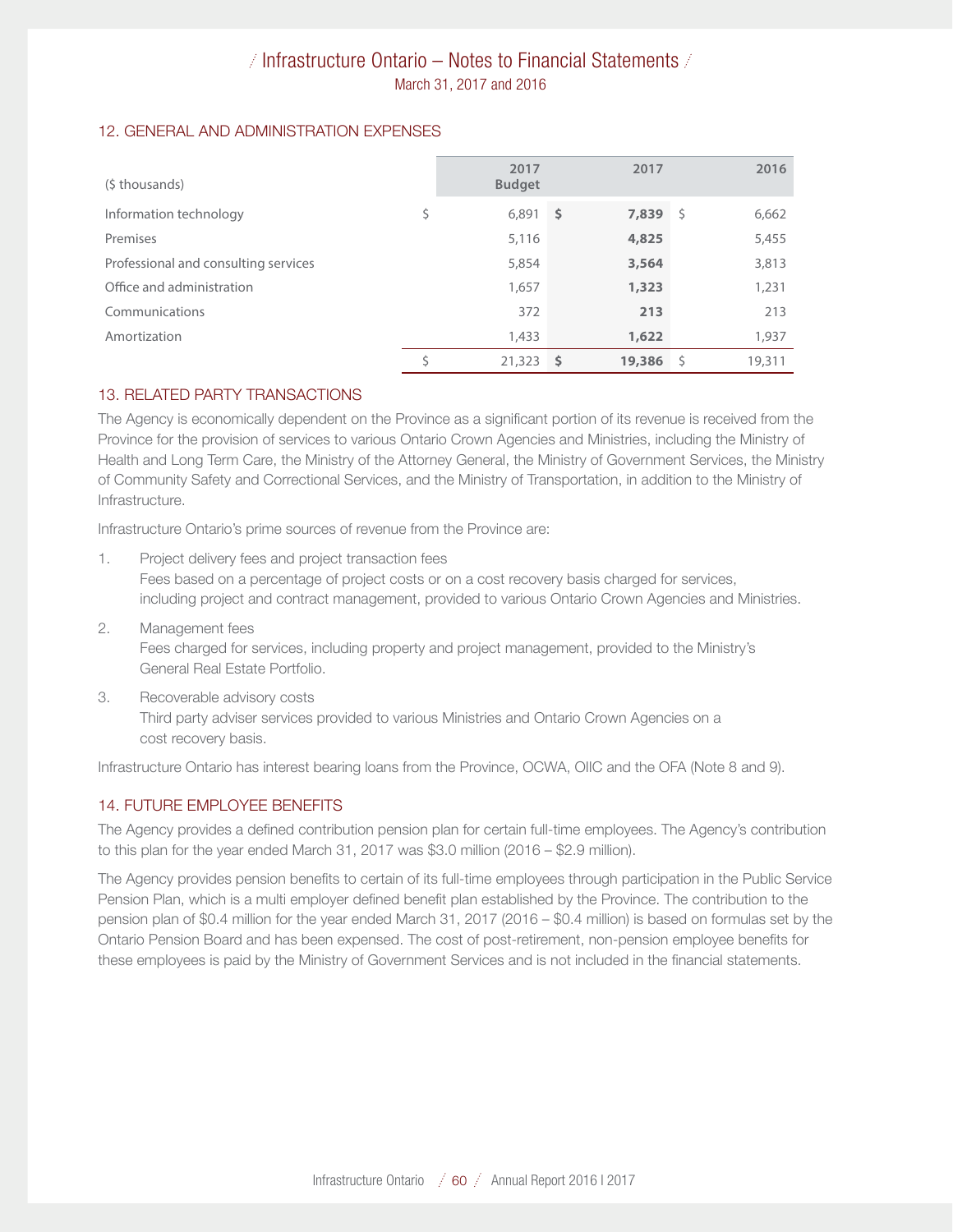# 15. RISK MANAGEMENT

The principal risks that Infrastructure Ontario is exposed to as a result of holding financial instruments are credit, market, liquidity and interest rate risks. The Credit and Real Estate Committee of the Board of Directors reviews policies for managing each of these risks, which are summarized below.

## Credit risk

Credit risk is the risk of loss arising from a counterparty's inability to fulfill its financial contractual obligations to Infrastructure Ontario. The Agency is exposed to credit risk on cash accounts, investments and receivables, but primarily on loans receivable. The Agency manages credit risk through the implementation of policies and review processes.

### *Credit risk – loans receivable*

Oversight of the credit risk of the lending program is the primary concern of the Credit and Real Estate Committee of the Board of Directors.

The credit risk policy ensures loan amounts are commensurate with both the borrower's ability to service debt and Infrastructure Ontario's own risk tolerance. The credit risk policy establishes principles for evaluating credit risk for each sector based on an established set of risk factors. Separate underwriting and credit functions exist to ensure an independent review and challenge through the adjudication process. Due diligence is conducted and a final scoring and recommendation for each applicant is presented to the management credit review committee and to the Board of Directors for approval, if necessary, based on Infrastructure Ontario's delegation of authority.

Infrastructure Ontario has a risk based loan review process that covers all lending sectors and provides early identification of possible changes in the credit worthiness of counterparties. The objectives of the loan review are to: assess the status of funded projects in construction; ensure payment and covenant compliance over the term of the loan; initiate timely corrective action to minimize any potential credit loss; and escalate potential loan repayment issues to the management credit review committee and the Board of Directors.

Infrastructure Ontario's maximum exposure to credit risk on loans receivable, without taking into account any collateral held or other credit enhancements, as at March 31, 2017 was \$5,661.6 million.

Infrastructure Ontario classifies and manages its loans by tiers. Tier 1 borrowers have a tax base and/or receive provincial transfers which provide a strong source of debt repayment. Tier 2 borrowers are in sectors that are either regulated or entitled to government based revenue contracts and therefore have a stable source of debt repayment. Tier 3 borrowers are organizations dependent on self generated revenues either by market-set prices or donations and fund raising. The profile of the loans receivable at March 31, 2017 is as follows: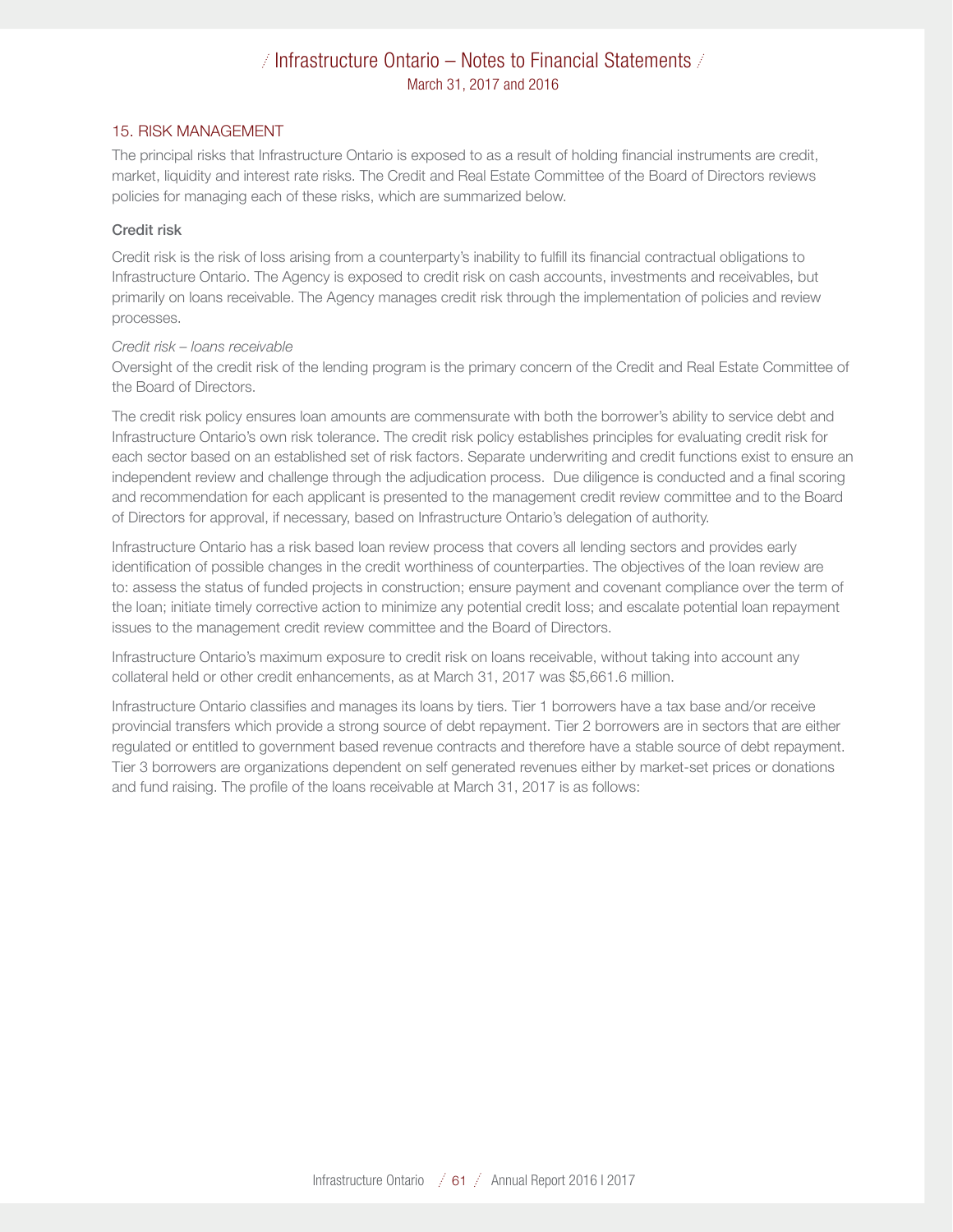| (\$ thousands)                                                       | Outstanding     | <b>Loan Valuation</b><br>Allowance | 2017      | 2016      |
|----------------------------------------------------------------------|-----------------|------------------------------------|-----------|-----------|
| Tier 1                                                               |                 |                                    |           |           |
| Municipalities                                                       | \$<br>3,710,988 |                                    |           |           |
| City of Toronto (as guarantor)                                       | 708,282         |                                    |           |           |
| Universities                                                         | 129,226         |                                    |           |           |
| Local service boards                                                 | 212             |                                    |           |           |
| Social housing (with municipal guarantee)                            | 153,159         |                                    |           |           |
| Affordable housing (with municipal<br>guarantee)                     | 1,782           |                                    |           |           |
| Community health & social service hubs<br>(with municipal guarantee) | 3,401           |                                    |           |           |
|                                                                      | 4,707,050       | (262)                              | 4,706,788 | 4,264,931 |
| Tier 2                                                               |                 |                                    |           |           |
| Local distribution corporations                                      | 264,768         |                                    |           |           |
| Long term care                                                       | 147,043         |                                    |           |           |
| Affordable housing (insured by CMHC) <sup>(1)</sup>                  | 132,175         |                                    |           |           |
| Affordable housing (not insured by CMHC) <sup>(1)</sup>              | 148,273         |                                    |           |           |
| Social housing                                                       | 9,446           |                                    |           |           |
| Aboriginal health access centres                                     | 3,176           |                                    |           |           |
| Community health & social service hubs                               | 20,371          |                                    |           |           |
|                                                                      | 725,252         | (3, 483)                           | 721,769   | 726,853   |
| Tier 3                                                               |                 |                                    |           |           |
| Power generators                                                     | 117,445         |                                    |           |           |
| District energy                                                      | 27,028          |                                    |           |           |
| Municipal corporations (other)                                       | 31,707          |                                    |           |           |
| Beneficial entities (arts training, etc.)                            | 95,863          |                                    |           |           |
| Sports and recreation                                                | 12,329          |                                    |           |           |
|                                                                      | 284,372         | (14, 804)                          | 269,568   | 276,475   |
| Deferred costs on concessionary loans                                |                 |                                    |           |           |
| Deferred costs, beginning of year                                    | (43,083)        |                                    |           |           |
| Amortization of concession costs                                     | 6,580           |                                    |           |           |
| Deferred costs, end of year                                          | (36, 503)       |                                    | (36, 503) | (43,083)  |
|                                                                      |                 |                                    |           |           |
| Loans receivable                                                     | \$<br>5,680,171 | (18, 549)                          | 5,661,622 | 5,225,176 |

# (1) CMHC is defined as Canada Mortgage and Housing Corporation

## *Collateral – loans receivable*

Infrastructure Ontario lends on the strength of the applicants' ability to service loan payments over time. The Agency does not lend on a residual asset value basis and does not factor in possession or control of an asset in the evaluation of debt service coverage. It lends on the basis of a strong assurance of permanent sources of cash flow, namely the unique position of many borrowers to generate tax revenue or receive funding from the Province. Infrastructure Ontario mitigates its credit risk from the loan portfolio through various mitigation control provisions.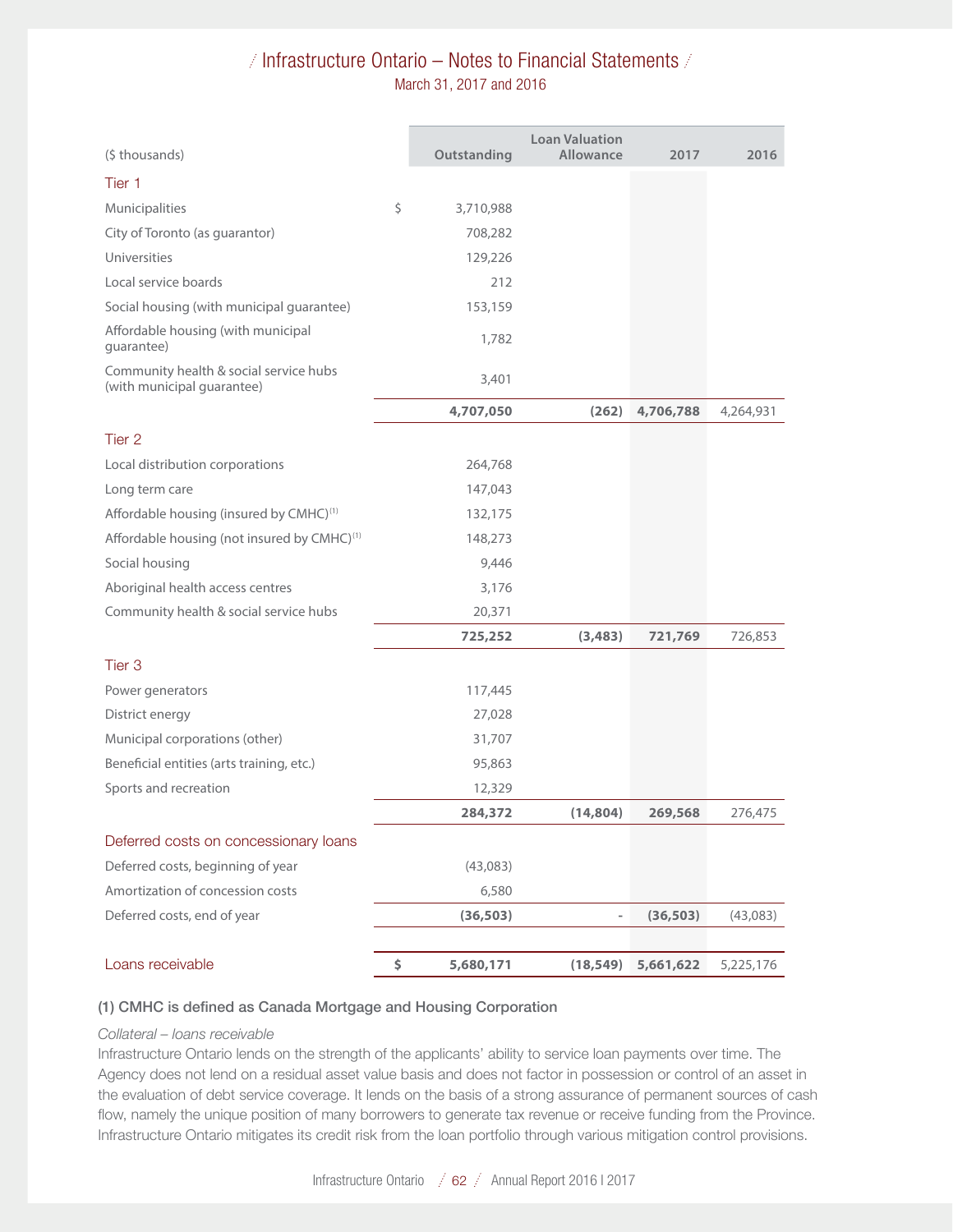The Agency has an intercept mechanism with the Province which allows for funds owing to certain borrowers (including municipalities) that receive funding from the Province, to be redirected to Infrastructure Ontario. Clients that do not receive provincial funding are required to provide adequate security such as: guarantees, first ranking mortgage/charge, general security agreement, assignment of rents and leases and assignment of accounts, agreements and collateral.

## *Impairment – loans receivable*

The loan valuation allowance is established against the loan portfolio after management's review of existing economic, industry and portfolio conditions across the different loan segments. The general valuation allowance is underpinned by a model in which risk ratings are assigned at the time of loan origination, monitored on an ongoing basis, and adjusted to reflect changes in underlying credit risk. A specific valuation allowance is also established in instances of known borrower credit deterioration on the expected non-recoverable portion of the loan receivable.

### *Credit risk – cash, receivable and investments*

The maximum exposure to credit risk on the cash, cash equivalents, receivables, derivative assets and investments, without taking into account any collateral held or other credit enhancements, as at March 31, 2017 was:

| (\$thousands)                |   | 2017      |   | Past Due > 90 days |
|------------------------------|---|-----------|---|--------------------|
| Cash and cash equivalents    | Ś | 486,028   | Ś |                    |
| Accounts receivable          |   | 35,620    |   | 11,622             |
| Interest receivable          |   | 45,906    |   |                    |
| Investment income receivable |   | 1,779     |   |                    |
| Projects receivable          |   | 45,086    |   |                    |
| Derivative assets            |   | 283,271   |   |                    |
| Investments                  |   | 177,505   |   |                    |
|                              | Ś | 1,075,195 | S | 11,622             |

There is no valuation allowance provided against cash and cash equivalents, receivables, derivative assets and investments as at March 31, 2017.

## Market risk

Market risk is the risk the fair value or future cash flows of a financial instrument will fluctuate due to changes in market prices. This could occur on investments purchased as an economic hedge against borrowed funds that were surplus to immediate lending requirements. These investments were sold as required in order to fund loans. As a result of entering into back to back loan arrangements with the OFA, purchasing investments as an economic hedge is no longer needed. In addition, the entity only invests in bonds authorized under the approved policies and therefore are highly rated by recognized credit rating agencies and can be readily liquidated.

## Interest rate risk

Interest rate risk is the risk the fair value of future cash flows of a financial instrument will fluctuate because of changes in market interest rates. This could occur when the re-pricing of assets is not aligned with the re-pricing of liabilities. As a result of entering into back to back loan arrangements with the OFA, this re-pricing mismatch has been eliminated on all new loans after April 2015.

Management also controls interest rate risk through the use of interest rate swap derivatives as well as through the alignment of asset and liability risk structures and maturities.

#### *Sensitivity to variations in interest rates*

The sensitivity of a +/-1% change in the interest rate would have a \$1.1 million / (\$1.3 million) impact on the annual surplus (deficit); a +/-1 basis point change in the interest rate would have a \$0.9 million / (\$0.9 million) impact on the accumulated re-measurement gains (losses).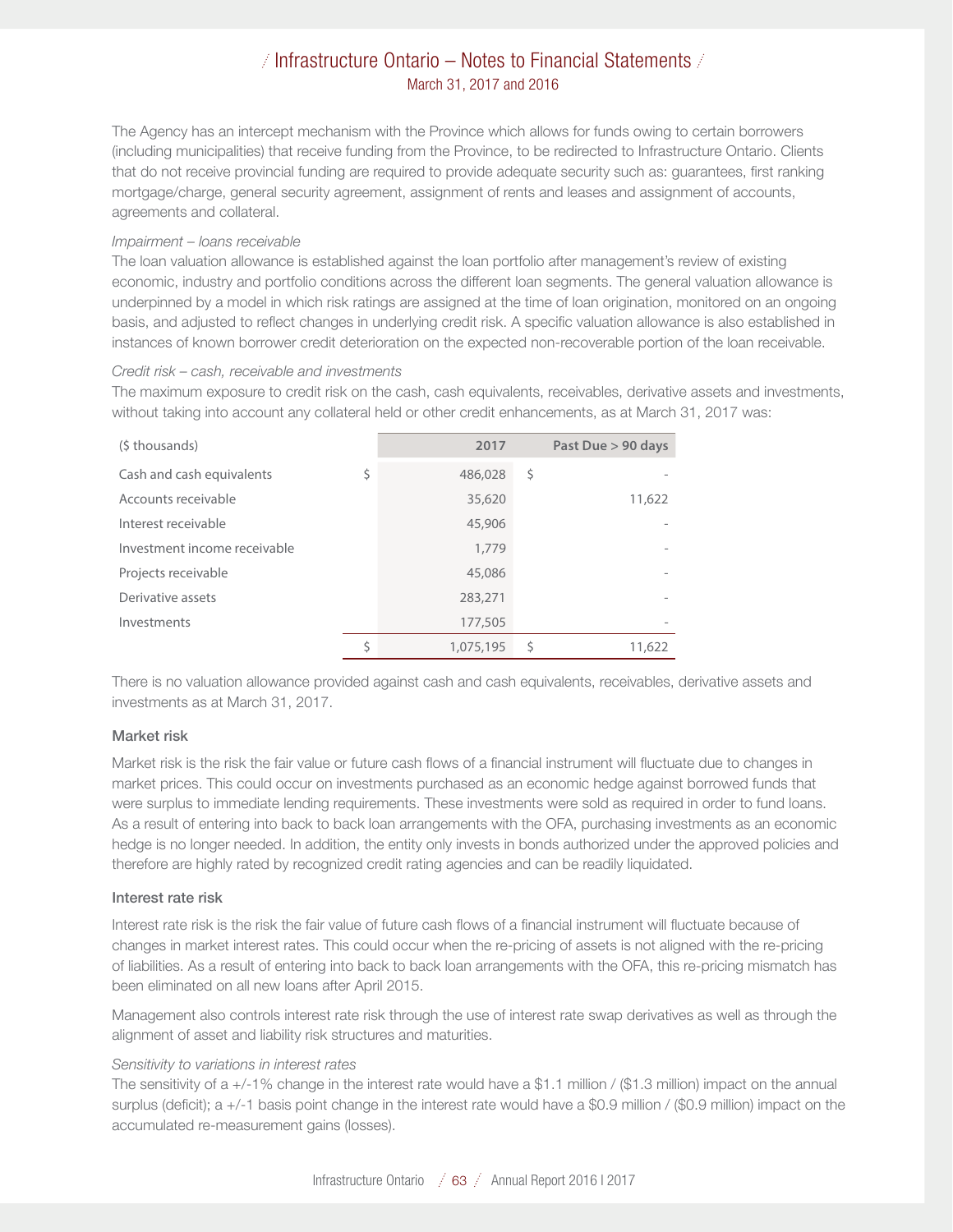## Liquidity risk

Liquidity risk is the risk Infrastructure Ontario will not be able to meet its financial obligations as they come due. The senior debt is protected by the capital funding, funded by long-term subordinated loans provided by the Province and the OCWA. The capital funding is invested in short and long term liquid instruments that can be converted into cash in the event of any foreseeable liquidity crisis.

Infrastructure Ontario's borrowing by-laws are approved by the Board of Directors and the Minister of Infrastructure as well as the Minister of Finance. Borrowing is reviewed with the Credit and Real Estate Committee of the Board on a quarterly basis. All borrowing is made with prudent consideration of interest rate and liquidity risks and complies with the asset-liability management policy. OFA coordinates and executes all borrowing activities. Infrastructure Ontario borrows directly from the Province for its long-term funding needs through the OFA.

| (\$ thousands)                     |    | Within 1 year            |   | 1 to 5 years             |   | Over 5 years             |   | Total     |
|------------------------------------|----|--------------------------|---|--------------------------|---|--------------------------|---|-----------|
| Accounts payable                   | Ś  | 3,891                    | S | $\sim$                   | Ŝ | $-5$                     |   | 3,891     |
| Accrued liabilities                |    | 27,024                   |   | $\overline{\phantom{a}}$ |   | $\overline{\phantom{0}}$ |   | 27,024    |
| Liabilities held in trust          |    | 75,244                   |   | $\overline{\phantom{a}}$ |   | $\qquad \qquad -$        |   | 75,244    |
| Interest payable                   |    | 67,302                   |   | $\overline{\phantom{a}}$ |   | $\overline{\phantom{a}}$ |   | 67,302    |
| Derivative liabilities             |    | $\overline{\phantom{a}}$ |   | $\overline{\phantom{a}}$ |   | 371,019                  |   | 371,019   |
| Debt – principal and interest      |    | 948,426                  |   | 1,763,853                |   | 5,326,993                |   | 8,039,272 |
| <b>Total financial liabilities</b> | \$ | \$1,121,887              |   | 1,763,853                | S | 5,698,012                | s | 8,583,752 |

The following illustrates the maturities of contracted obligations as at March 31, 2017:

# 16. CONTINGENCIES

The Agency is involved in various disputes and litigation. In the opinion of management, the resolution of disputes against the Agency, will not result in a material effect on the financial position of the Agency.

# 17. COMMITMENTS

Minimum base rent annual payments under operating leases for the Agency's office space for the next five years are:

| (\$ thousands) |   |        |
|----------------|---|--------|
| Fiscal year    |   | Amount |
| 2017-2018      | Ŝ | 4,302  |
| 2018-2019      |   | 4,861  |
| 2019-2020      |   | 4,942  |
| 2020-2021      |   | 5,025  |
| 2021-2022      |   | 5,260  |
|                |   | 24,390 |

Infrastructure Ontario has \$551.4 million of unadvanced loan commitments as at March 31, 2017.

## 18. FUNDS HELD IN TRUST

Infrastructure Ontario is required by the CMHC to collect property taxes and reserve funds as a condition of providing certain affordable housing loans. As part of the CMHC certificate of insurance, the funds need to be set up in a trust account and administered by Infrastructure Ontario. As at March 31, 2017, the funds under administration were \$55.4 million (2016 – \$220.3 million).

Infrastructure Ontario maintains a project trust general ledger account to record funds received from various ministries and payable to project construction consortiums related to project substantial completion payments,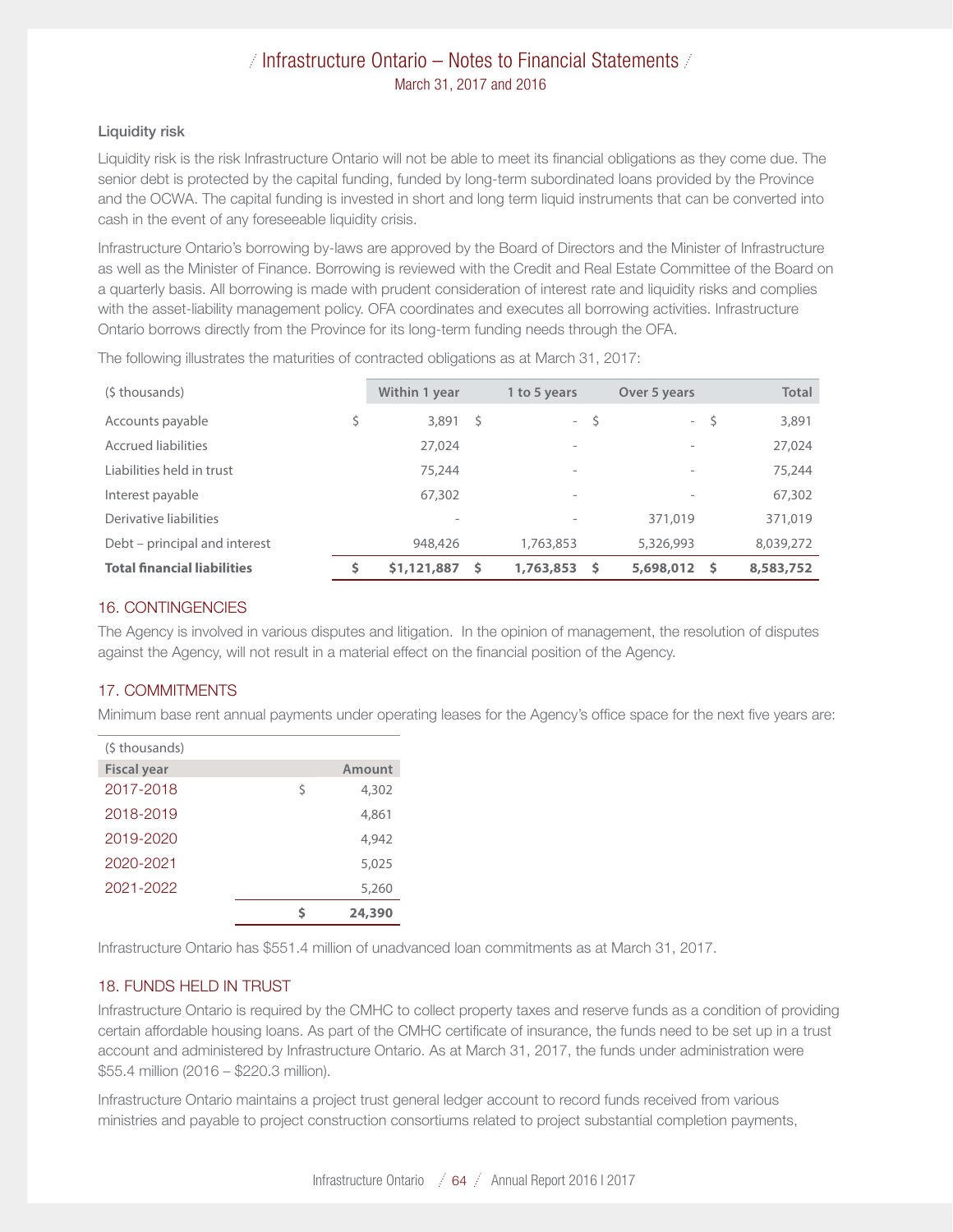interim payments, as well as payments received for variations, furniture, fixtures and equipment. Variations are changes to scope agreed to after the initial contract has been executed – also called contract change orders. All the above payments are paid directly by the sponsoring ministries, but flow through Infrastructure Ontario. As at March 31, 2017, Infrastructure Ontario held \$19.8 million (2016 – \$27.9 million) in its project trust general ledger account.

Infrastructure Ontario maintains several operating bank accounts and a short-term investment account which it holds in trust and administers on behalf of the Ministry. These accounts relate directly to the operations of the Ministry's general real estate portfolio, for which the Agency is the financial manager pursuant to the Ontario Infrastructure and Lands Corporation Act, 2011. The funds held in trust for the Ministry as at March 31, 2017 were \$234.2 million (2016 – \$227.8 million), and are not recorded in these financial statements.

## 19. SEGMENTED INFORMATION

Infrastructure Ontario's reporting structure reflects how the business is managed. Infrastructure Ontario manages its operations to enable delivery and accountability on priorities such as those set by the Minister as well as corporate objectives determined by the Board. Infrastructure Ontario also assesses and anticipates future assignments and works to align its resources accordingly. As a result, Infrastructure Ontario is able to effectively allocate its resources and responsibilities by operating divisions in order to ensure efficiency and sustainability of operations over the period of the business plan. The comparative figures for the segmented information has been updated to reflect four business lines whereby land development has been consolidated with commercial projects. The table below is a summary of financial information by segment:

|                            | For the year ended March 31, 2017 |                          |         |                        |         |  |  |  |  |  |
|----------------------------|-----------------------------------|--------------------------|---------|------------------------|---------|--|--|--|--|--|
| (\$ thousands)             | Major<br>Projects                 | <b>Real Estate</b>       | Lending | Commercial<br>Projects | Total   |  |  |  |  |  |
| Revenues                   |                                   |                          |         |                        |         |  |  |  |  |  |
| Interest revenue           | \$                                |                          | 218,812 |                        | 218,812 |  |  |  |  |  |
| Project delivery fees      | 31,228                            |                          |         | 2,325                  | 33,553  |  |  |  |  |  |
| Project transaction fees   | 7,520                             | 682                      |         | 18,538                 | 26,740  |  |  |  |  |  |
| Management fees            |                                   | 54,633                   |         |                        | 54,633  |  |  |  |  |  |
| Recoverable advisory costs | 17,946                            |                          |         |                        | 17,946  |  |  |  |  |  |
| Other income               |                                   | 3,040                    | 8,074   |                        | 11,114  |  |  |  |  |  |
|                            | 56,694                            | 58,355                   | 226,886 | 20,863                 | 362,798 |  |  |  |  |  |
| <b>Expenses</b>            |                                   |                          |         |                        |         |  |  |  |  |  |
| Salaries and benefits      | 22,566                            | 37,476                   | 4,906   | 3,216                  | 68,164  |  |  |  |  |  |
| General and administration | 7,984                             | 8,201                    | 2,495   | 706                    | 19,386  |  |  |  |  |  |
| Program expenses           |                                   |                          |         |                        |         |  |  |  |  |  |
| Project transaction costs  | 7,888                             | 682                      |         | 18,628                 | 27,198  |  |  |  |  |  |
| Recoverable advisory costs | 17,946                            |                          |         |                        | 17,946  |  |  |  |  |  |
| Interest expense           |                                   |                          | 196,769 |                        | 196,769 |  |  |  |  |  |
| Sub-contracting fees       |                                   | 9,678                    |         |                        | 9,678   |  |  |  |  |  |
| Loan valuation allowance   |                                   | $\overline{\phantom{a}}$ | 11,231  |                        | 11,231  |  |  |  |  |  |
| Total program expenses     | 25,834                            | 10,360                   | 208,000 | 18,628                 | 262,822 |  |  |  |  |  |
|                            | 56,384                            | 56,037                   | 215,401 | 22,550                 | 350,372 |  |  |  |  |  |
| Surplus/(deficit)          | \$<br>310                         | 2,318                    | 11,485  | (1,687)                | 12,426  |  |  |  |  |  |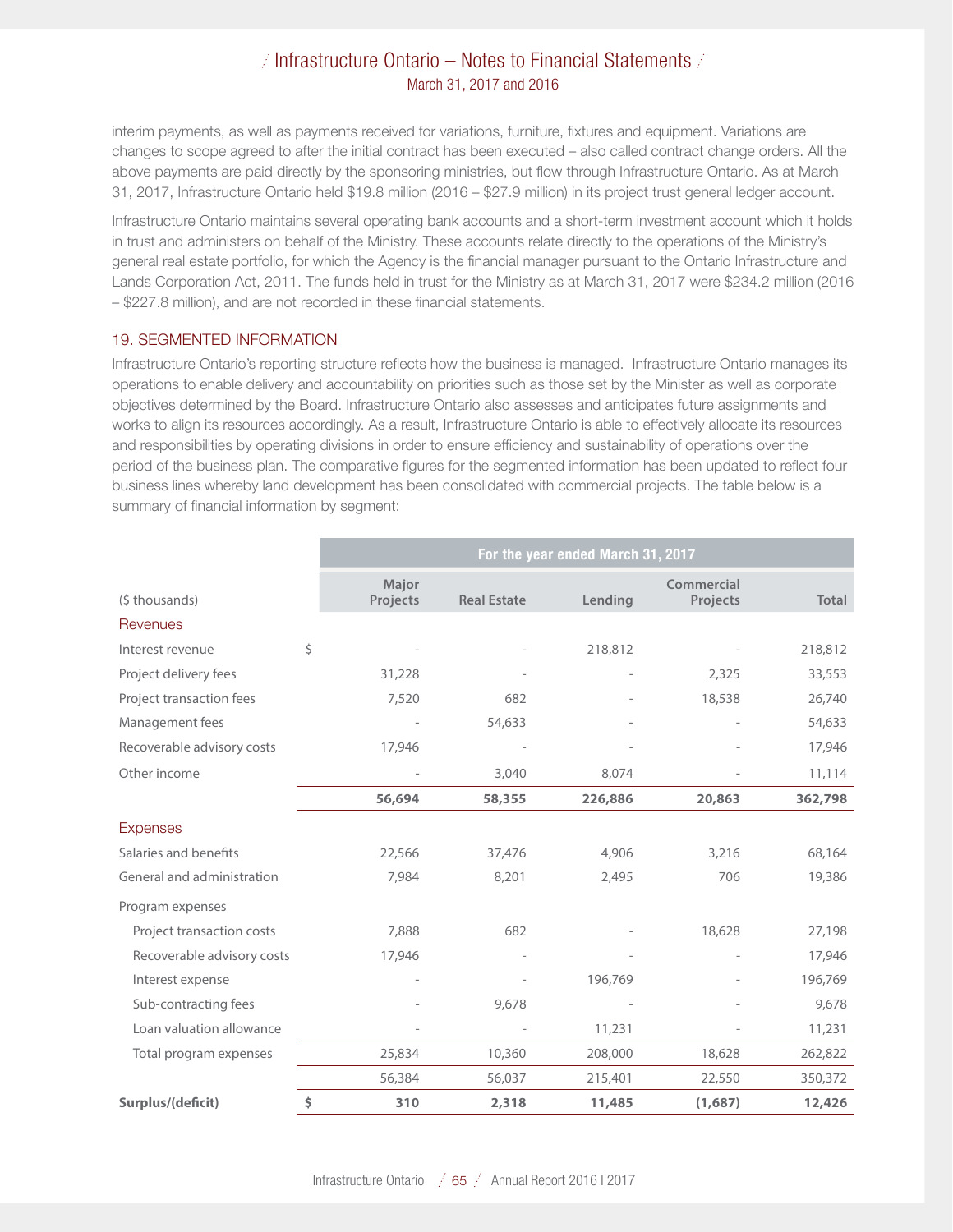# $\sqrt{}$  Infrastructure Ontario – Notes to Financial Statements  $\sqrt{}$ March 31, 2017 and 2016

| (\$ thousands)             | Major<br>Projects | <b>Real Estate</b> | Lending | Commercial<br>Projects | <b>Total</b> |
|----------------------------|-------------------|--------------------|---------|------------------------|--------------|
| Revenues                   |                   |                    |         |                        |              |
| Interest revenue           | \$                |                    | 217,801 |                        | 217,801      |
| Project delivery fees      | 32,067            |                    |         | 3,713                  | 35,780       |
| Project transaction fees   | 15,249            |                    |         |                        | 15,249       |
| Management fees            |                   | 55,043             |         |                        | 55,043       |
| Recoverable advisory costs |                   |                    |         |                        |              |
| Other income               |                   | 2,000              |         |                        | 2,000        |
|                            | 47,316            | 57,043             | 217,801 | 3,713                  | 325,873      |
| <b>Expenses</b>            |                   |                    |         |                        |              |
| Salaries and benefits      | 24,031            | 37,209             | 4,869   | 3,409                  | 69,518       |
| General and administration | 8,233             | 9,298              | 2,926   | 866                    | 21,323       |
| Program expenses           |                   |                    |         |                        |              |
| Project transaction costs  | 15,249            |                    |         |                        | 15,249       |
| Recoverable advisory costs |                   |                    |         |                        |              |
| Interest expense           |                   |                    | 196,780 |                        | 196,780      |
| Sub-contracting fees       |                   | 9,855              |         |                        | 9,855        |
| Loan valuation allowance   |                   |                    | 10,000  |                        | 10,000       |
| Total program expenses     | 15,249            | 9,855              | 206,780 |                        | 231,884      |
|                            | 47,513            | 56,362             | 214,575 | 4,275                  | 322,725      |
| Surplus/(deficit)          | \$<br>(197)       | 681                | 3,226   | (562)                  | 3,148        |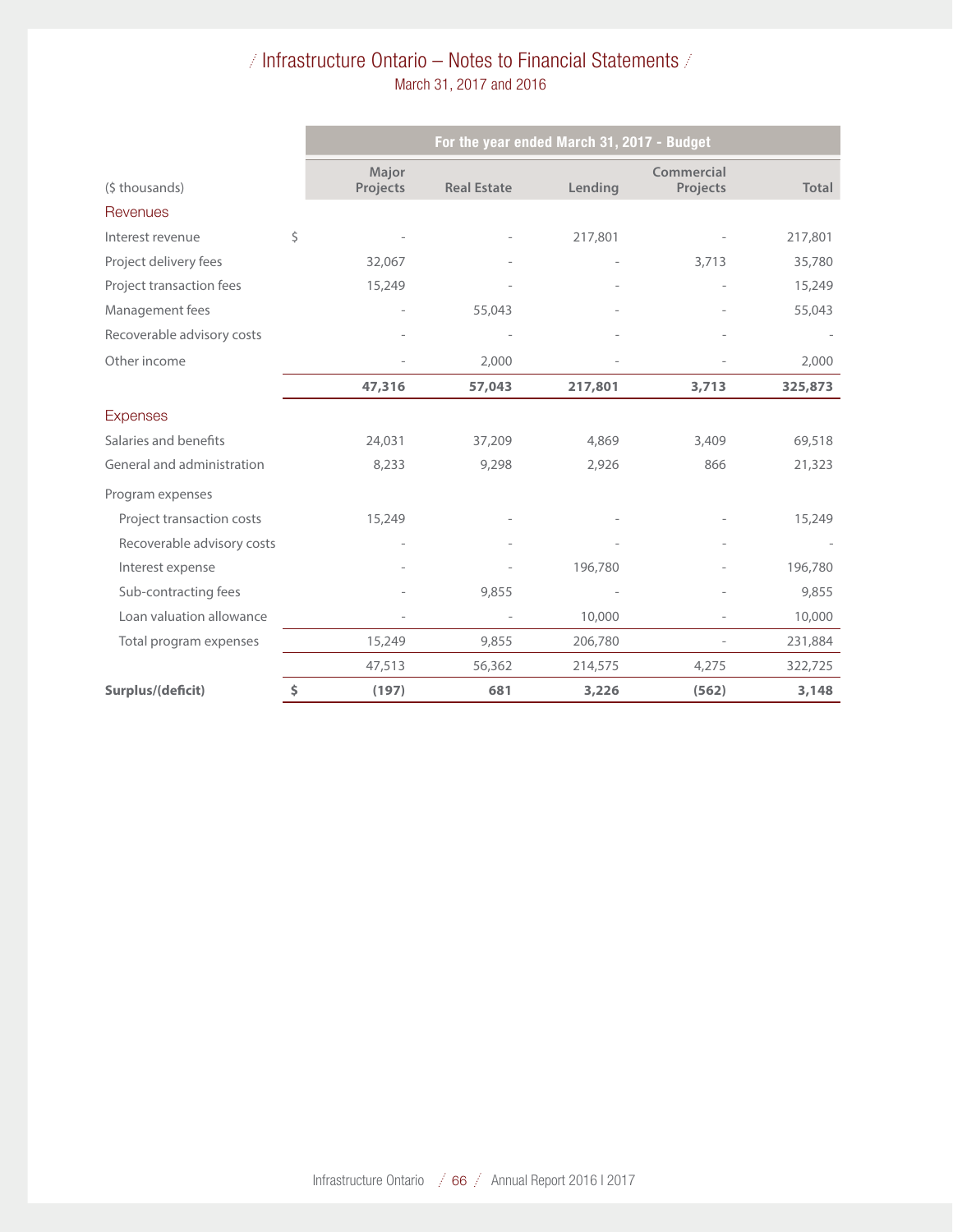|                            | For the year ended March 31, 2016 |                    |         |                        |              |  |  |  |  |
|----------------------------|-----------------------------------|--------------------|---------|------------------------|--------------|--|--|--|--|
| (\$ thousands)             | Major<br>Projects                 | <b>Real Estate</b> | Lending | Commercial<br>Projects | <b>Total</b> |  |  |  |  |
| Revenues                   |                                   |                    |         |                        |              |  |  |  |  |
| Interest revenue           | \$                                |                    | 206,786 |                        | 206,786      |  |  |  |  |
| Project delivery fees      | 23,475                            |                    |         | 3,942                  | 27,417       |  |  |  |  |
| Project transaction fees   | 11,177                            |                    |         | 21,331                 | 32,508       |  |  |  |  |
| Management fees            |                                   | 52,469             |         |                        | 52,469       |  |  |  |  |
| Recoverable advisory costs | 20,803                            |                    |         |                        | 20,803       |  |  |  |  |
| Other income               |                                   | 4,574              | 1,460   |                        | 6,034        |  |  |  |  |
|                            | 55,455                            | 57,043             | 208,246 | 25,273                 | 346,017      |  |  |  |  |
| <b>Expenses</b>            |                                   |                    |         |                        |              |  |  |  |  |
| Salaries and benefits      | 22,737                            | 32,899             | 4,375   | 3,747                  | 63,758       |  |  |  |  |
| General and administration | 7,231                             | 8,030              | 2,706   | 1,344                  | 19,311       |  |  |  |  |
| Program expenses           |                                   |                    |         |                        |              |  |  |  |  |
| Project transaction costs  | 5,370                             |                    |         | 21,331                 | 26,701       |  |  |  |  |
| Recoverable advisory costs | 20,803                            |                    |         |                        | 20,803       |  |  |  |  |
| Interest expense           |                                   |                    | 190,623 |                        | 190,623      |  |  |  |  |
| Sub-contracting fees       |                                   | 9,781              |         |                        | 9,781        |  |  |  |  |
| Loan valuation allowance   |                                   |                    | 15,492  |                        | 15,492       |  |  |  |  |
| Project funding expenses   | 48                                |                    |         |                        | 48           |  |  |  |  |
| Total program expenses     | 26,221                            | 9,781              | 206,115 | 21,331                 | 263,448      |  |  |  |  |
|                            | 56,189                            | 50,710             | 213,196 | 26,422                 | 346,517      |  |  |  |  |
| Surplus/(deficit)          | \$<br>(734)                       | 6,333              | (4,950) | (1, 149)               | (500)        |  |  |  |  |

# 20. COMPARATIVE FIGURES

Certain comparative figures have been reclassified to conform to the financial statement presentation in the current year.

The comparative Statement of Operations and Accumulated Surplus, note 11, and note 19 have been reclassified to present the net interest revenue and interest expense earned on interest rate swap transactions.

In addition, the financing activities in the Statement of Cash Flows have been reclassified to separate the short term revolving credit facility.